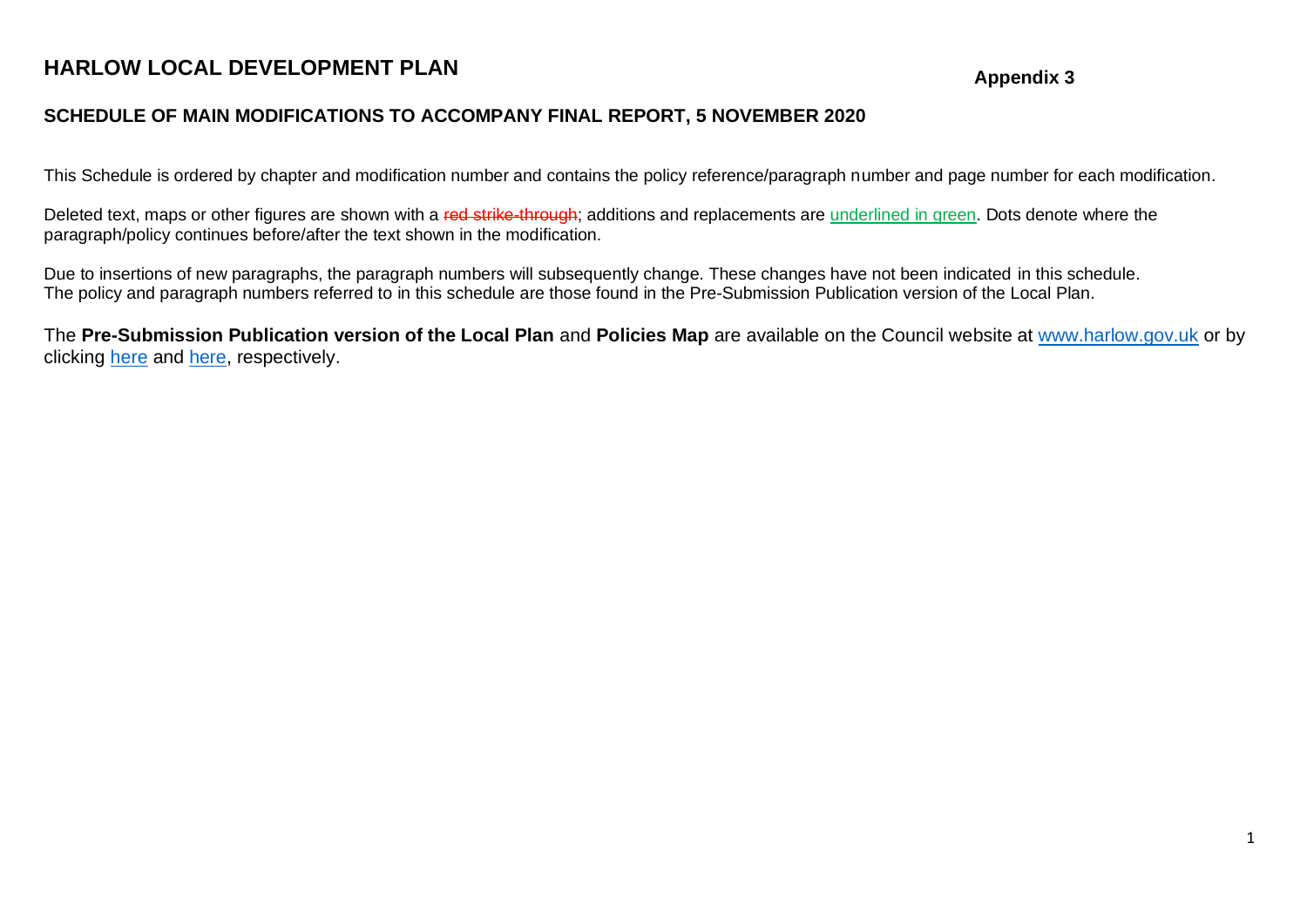| Mod No.          | <b>Policy No./Paragraph</b><br>No.                  | <b>Modification</b>                                                                                                                                                                                                                                                                                                                                                                                                                                                      |
|------------------|-----------------------------------------------------|--------------------------------------------------------------------------------------------------------------------------------------------------------------------------------------------------------------------------------------------------------------------------------------------------------------------------------------------------------------------------------------------------------------------------------------------------------------------------|
| <b>CHAPTER 5</b> |                                                     |                                                                                                                                                                                                                                                                                                                                                                                                                                                                          |
| MM <sub>1</sub>  | Chapter intro<br>New para after para 5.2<br>Page 36 | The four Garden Town Communities will be well connected and not considered in isolation to the urban fabric of Harlow. The<br>master plan processes for these sites must integrate with and regenerate neighbouring areas of Harlow.                                                                                                                                                                                                                                     |
|                  | Policy HGT1<br>Page 38                              | 1. (d) Gilston Area (including seven villages) - delivering approximately<br>2. The design, development and phased delivery of each Garden Town Community must accord with<br>As the focus of the Garden Town, Harlow Council will expect the design, development and phased delivery of each Garden Town                                                                                                                                                                |
|                  |                                                     | Community to accord with all the following principles                                                                                                                                                                                                                                                                                                                                                                                                                    |
|                  |                                                     | .<br>(c) including heritage assets. Green Infrastructure, the public realm, community facilities                                                                                                                                                                                                                                                                                                                                                                         |
|                  |                                                     | (d) a Strategic Master Plan must be developed for each of the Garden Town Communities in accordance-general conformity with<br>the Harlow and Gilston Garden Town Spatial Vision and Design-Charter Guide                                                                                                                                                                                                                                                                |
|                  |                                                     | (e) be consistent with and adhere to $\frac{1}{2}$ any relevant Design Codes;                                                                                                                                                                                                                                                                                                                                                                                            |
|                  |                                                     | (f)with the proposed development to mitigate any impacts of the new Garden Town Communities, to meet the                                                                                                                                                                                                                                                                                                                                                                 |
|                  |                                                     | (i)accessible and safe transport system which reduces car use and maximises the useand the new Garden Town<br>Communityies,                                                                                                                                                                                                                                                                                                                                              |
|                  |                                                     | (k) develop Compliance with specific parking standards which recognise that car ownership will need to be accommodated<br>without impacting on the quality of place whilst making the best use of land;                                                                                                                                                                                                                                                                  |
|                  |                                                     | (I) Create distinctive environments which relate to the surrounding area-and, take full account of topography and landform,<br>protect or enhance the natural and historic landscapes, and systems and wider historic environment, Green Infrastructure and<br>biodiversity. The layout should respond to and extend where possible the existing network of Green Wedges and Green Fingers<br>in the district;<br>$\cdots$                                               |
|                  | (continues on next<br>page)                         | (o) a Heritage Impact Assessment will be required to inform the design of the Garden Town Community to ensure heritage<br>assets within and surrounding the site are conserved or enhanced and the proposed development will not cause harm to the<br>significance of a heritage asset or its setting. Only where harm cannot be avoided should appropriate mitigation measures be<br>incorporated into the design as identified through the Heritage Impact Assessment; |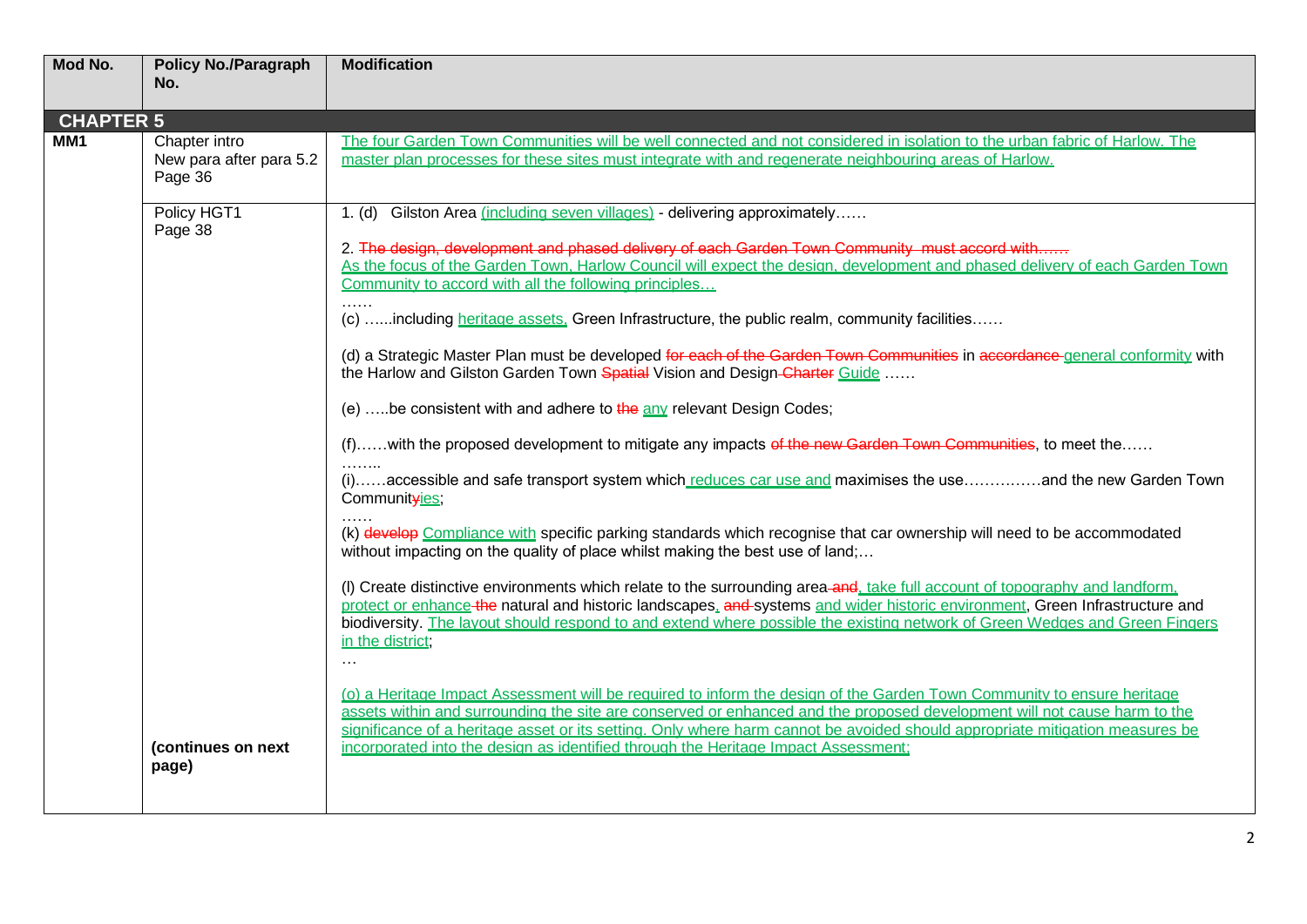| Mod No.          | <b>Policy No./Paragraph</b><br>No. | <b>Modification</b>                                                                                                                                                                                                                                                                                                                                                                                                                                                                                                                                                                                                                                                                                                                                                                                                                                                                                                       |
|------------------|------------------------------------|---------------------------------------------------------------------------------------------------------------------------------------------------------------------------------------------------------------------------------------------------------------------------------------------------------------------------------------------------------------------------------------------------------------------------------------------------------------------------------------------------------------------------------------------------------------------------------------------------------------------------------------------------------------------------------------------------------------------------------------------------------------------------------------------------------------------------------------------------------------------------------------------------------------------------|
| MM1<br>cont.     | Policy HGT1<br>Page 38<br>cont.    | (p) key transport interventions (such as M11 J7/7a) and provision of sustainable transport (providing viable alternatives to the<br>private car) will need to be agreed prior to the development being permitted. Measures to ensure future upkeep/maintenance of<br>sustainable transport provision will be required<br>(g) Inclusion of any measures necessary to safeguard wildlife sites beyond the district boundary in accordance with Policy WE3a<br>Developers will be expected to make a fair and reasonable contribution to the strategic highway and other infrastructure<br>requirements set out in the Infrastructure Delivery Plan.                                                                                                                                                                                                                                                                         |
|                  | Para 5.27                          | The development is required to provide community facilities including Early Years facilities, a two-form entry primary school<br>and two sites of at least 2.1ha and 2.9ha in area for primary school provision and at least 10ha of land in addition to appropriate<br>contributions (including the provision of land) towards a new secondary school                                                                                                                                                                                                                                                                                                                                                                                                                                                                                                                                                                    |
|                  | Para 5.28                          | These include works to widen the B183 Gilden Way, a left turn slip road from the new M11 Junction 7a, a link road approach<br>to the Strategic Housing Site East of Harlow northern access road, and linkages into walking and off-road cycle networks the<br>provision of direct bus/walk/cycle access and linkage to/through the Newhall site as part of the Sustainable Transport Corridor<br>improvements (to be consistent with the mitigation terms of the planning permission granted for the Newhall development).<br>Linkages into other walking and off-road cycle networks will be required. In addition to Epping Forest's access requirement, Harlow<br>will require the provision of an additional access roads to the south unless it can be shown that a third access is not required.<br>Suitable highway improvements will need to be agreed overall with Essex County Council as the Highway Authority |
|                  | Para 5.29                          | a new two-form entry site of at least 2.1ha in area for a primary school, and at least 10ha of land in addition to<br>appropriate                                                                                                                                                                                                                                                                                                                                                                                                                                                                                                                                                                                                                                                                                                                                                                                         |
|                  | Para 5.32                          | a new two-form entry site of at least 2.5ha in area for a primary school                                                                                                                                                                                                                                                                                                                                                                                                                                                                                                                                                                                                                                                                                                                                                                                                                                                  |
| <b>CHAPTER 7</b> |                                    |                                                                                                                                                                                                                                                                                                                                                                                                                                                                                                                                                                                                                                                                                                                                                                                                                                                                                                                           |
| MM <sub>2</sub>  | Policy HS1<br>Page 53              | The Local Plan identifies sites to deliver at least 9,200 dwellings during the Local Plan period (1 April 2011 to 31 March 2033).<br>In view of the lead time for bringing forward the Strategic Housing Site East of Harlow, together with the sites at Newhall and the<br>Princess Alexandra Hospital, this will be provided in accordance with a stepped requirement of 361 dwellings per annum from April<br>2011 to March 2024 and 501 dwellings per annum from April 2024 to March 2033.                                                                                                                                                                                                                                                                                                                                                                                                                            |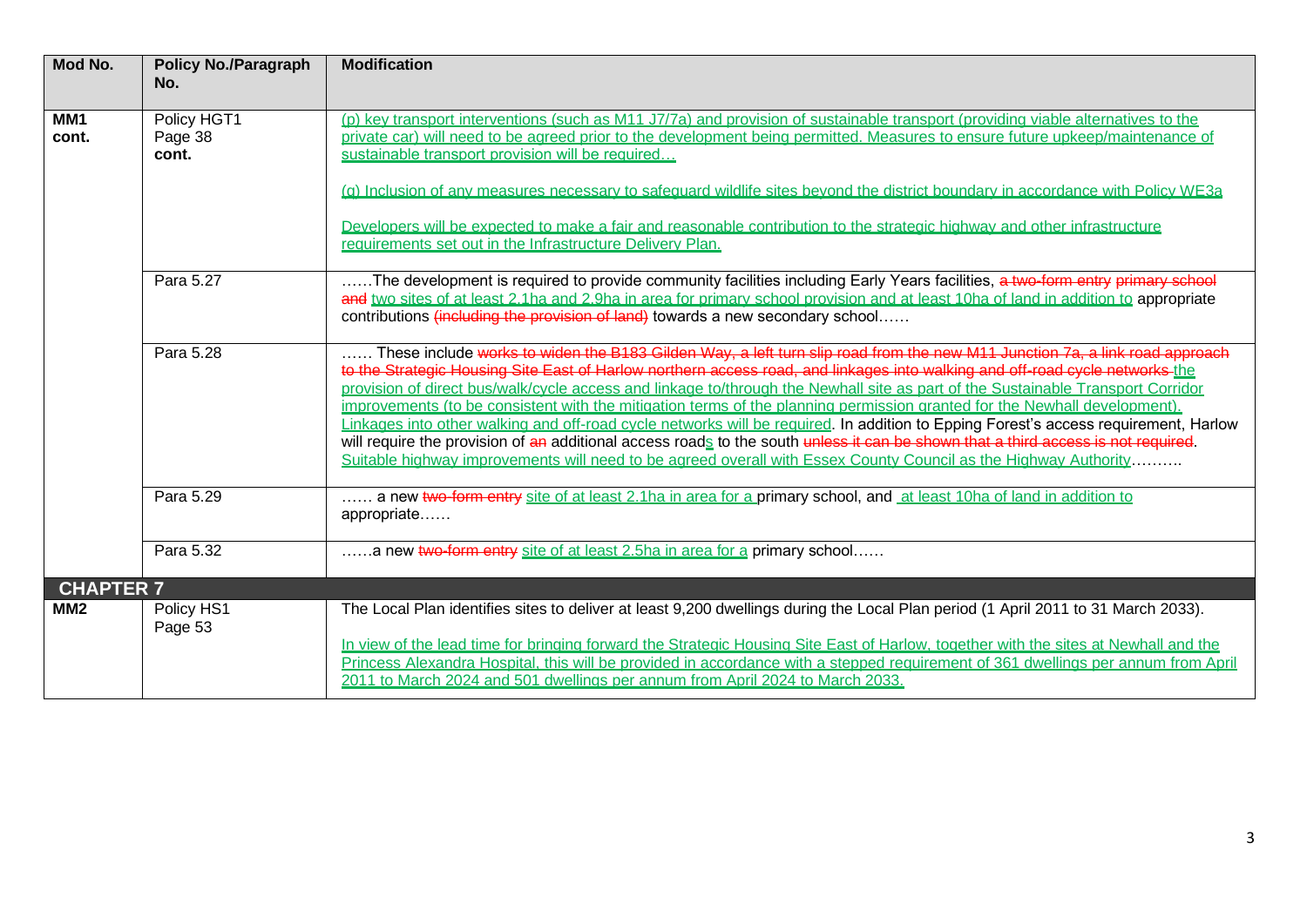| Mod No.      | <b>Policy No./Paragraph</b><br>No.                         | <b>Modification</b>                                                                                                                                                                                                                                                                                                                                                                                                                                                                                                                                                                                                                                                                                                                                                                                                                                                                                                                                                                                                                                                            |
|--------------|------------------------------------------------------------|--------------------------------------------------------------------------------------------------------------------------------------------------------------------------------------------------------------------------------------------------------------------------------------------------------------------------------------------------------------------------------------------------------------------------------------------------------------------------------------------------------------------------------------------------------------------------------------------------------------------------------------------------------------------------------------------------------------------------------------------------------------------------------------------------------------------------------------------------------------------------------------------------------------------------------------------------------------------------------------------------------------------------------------------------------------------------------|
| MM2<br>cont. | <b>HS1 Justification</b><br>Fig 7.1<br>Page 53             | Completions at 31 March 2017<br>2019 4,436<br>2.463<br>Commitments at 31 March 2017 2019 4,122<br>4.723<br>Strategic Housing Site East of Harlow 2,600<br>Policy HS2 sites<br>834<br><b>Additional requirement</b><br>4,042<br><b>TOTAL SUPPLY</b><br>9,200 10.620<br>Surplus over 9,200 requirement<br>1,420                                                                                                                                                                                                                                                                                                                                                                                                                                                                                                                                                                                                                                                                                                                                                                  |
|              | <b>HS1 Justification</b><br>Para 7.6<br>Page 53            | The Local Plan must ensure there is sufficient supply of market, affordable and specialist dwellings to meet Harlow's Objectively<br>Assessed Housing Need (OAHN) of 7,400 6,820 dwellings. To contribute to affordable housing need, and the regeneration of the<br>district and to help meet the wider needs of the Housing Market Area, an additional 4,800 2,380 dwellings are provided<br>proposed, giving a total requirement of 9,200 dwellings during the Local Plan period. As at 31 March 2019. 2.463 dwellings had<br>been completed and there were 4.723 dwelling commitments, leaving a further requirement for 2.014 dwellings, Anticipated<br>sources of supply are shown in Fig. 7.1. The projected surplus over the requirement allows for flexibility, possible slippage of<br>large sites and for some permissions to lapse. Since the start of the Local Plan period, 5,558 dwellings have been granted<br>planning permission, which have contributed towards meeting this housing requirement. This leaves sites for 1,042 dwellings to<br>be identified |
|              | <b>HS1 Justification</b><br>Para 7.18<br>Page 54           | The number of dwellings apportioned to Harlow in the 2017 update is was 7,409 which equates to 337 dwellings per annum over<br>the Local Plan period. This figure is was used as the basis for the OAHN in when preparing the Local Plan.                                                                                                                                                                                                                                                                                                                                                                                                                                                                                                                                                                                                                                                                                                                                                                                                                                      |
|              | <b>HS1 Justification</b><br>New para after 7.18<br>Page 54 | However, in June 2020, the Office for National Statistics published more up to date 2018-based household projections which<br>form the latest available starting point to estimate housing need. Using these lower projections as the starting point but adjusted<br>for longer term migration trends, suppressed household formation and market signals, the 2020 SHMA update indicates the<br>OAHN for the HMA as a whole is 48,915 dwellings and within this 6,820 dwellings for Harlow.                                                                                                                                                                                                                                                                                                                                                                                                                                                                                                                                                                                    |
|              | <b>HS1 Justification</b><br>Para 7.23<br>Page 55           | The requirement is 4,800 2,380 above the OAHN identified in the 2017 SHMA 2020 SHMA update to meet Harlow's<br>affordable housing and regeneration needs, to help meet the wider needs of the Housing Market Area, and provides an<br>additional buffer                                                                                                                                                                                                                                                                                                                                                                                                                                                                                                                                                                                                                                                                                                                                                                                                                        |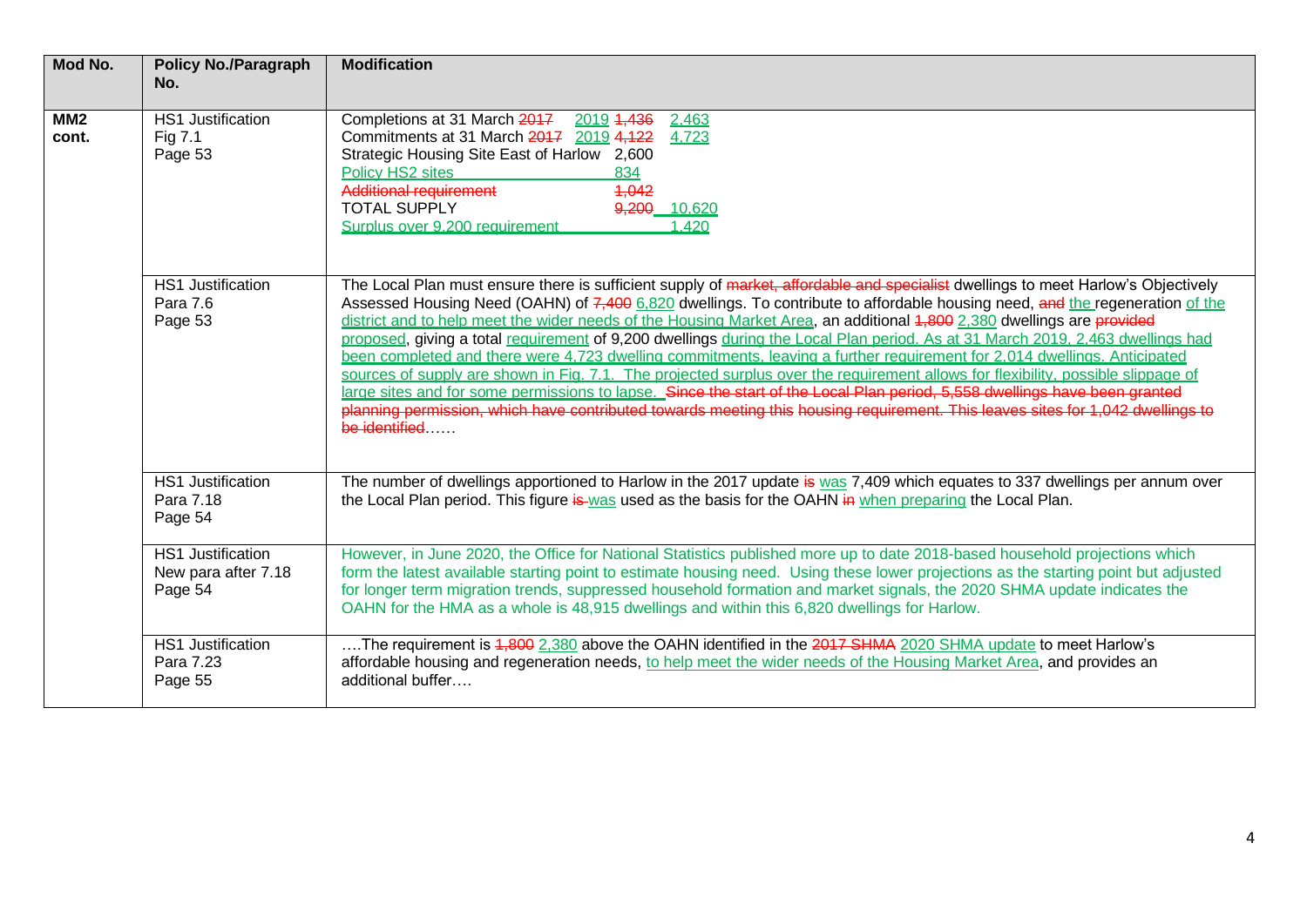| Mod No. | <b>Policy No./Paragraph</b><br>No.         | <b>Modification</b>                                                                                                                                                                                                                                                                                                                                                                                                                                                                                                                                                               |
|---------|--------------------------------------------|-----------------------------------------------------------------------------------------------------------------------------------------------------------------------------------------------------------------------------------------------------------------------------------------------------------------------------------------------------------------------------------------------------------------------------------------------------------------------------------------------------------------------------------------------------------------------------------|
|         | HS1 Implementation<br>New paras after para | National planning policies require a five-year supply of deliverable housing sites on adoption of the Local Plan and subsequently.                                                                                                                                                                                                                                                                                                                                                                                                                                                |
|         | 7.24<br>Page 56                            | To ensure that a five-year supply is achieved, a stepped requirement is proposed for the Local Plan period. The need for a<br>stepped requirement arises because a significant number of homes will be delivered on large residential sites at Newhall, the<br>Strategic Housing Site East of Harlow and at the Princess Alexandra Hospital. These will be delivered in the later part of the<br>ocal Plan period.                                                                                                                                                                |
|         |                                            | As Harlow is a former New Town with tightly-drawn boundaries and a planned nature, with distinctive Green Wedges which are<br>uniquely important to the district's distinctive green character, there is less scope to deliver housing sites at an early date to fulfil<br>a five-vear housing land supply as may be the case in a large district.                                                                                                                                                                                                                                |
|         |                                            | A requirement of 361 dwellings per annum has therefore, been identified for the period of 2011/12 to 2023/24. Using this figure to<br>calculate under-supply from previous years and applying a 20% buffer will deliver an initial six-year supply of deliverable dwellings<br>to comply with national planning policies. From 2024/25 to the end of the Local Plan period, an increased requirement of 501<br>dwellings per annum has been set to meet the 9.200 dwelling requirement overall (see Appendices 1 and 2 for the supply<br>calculation and anticipated traiectory). |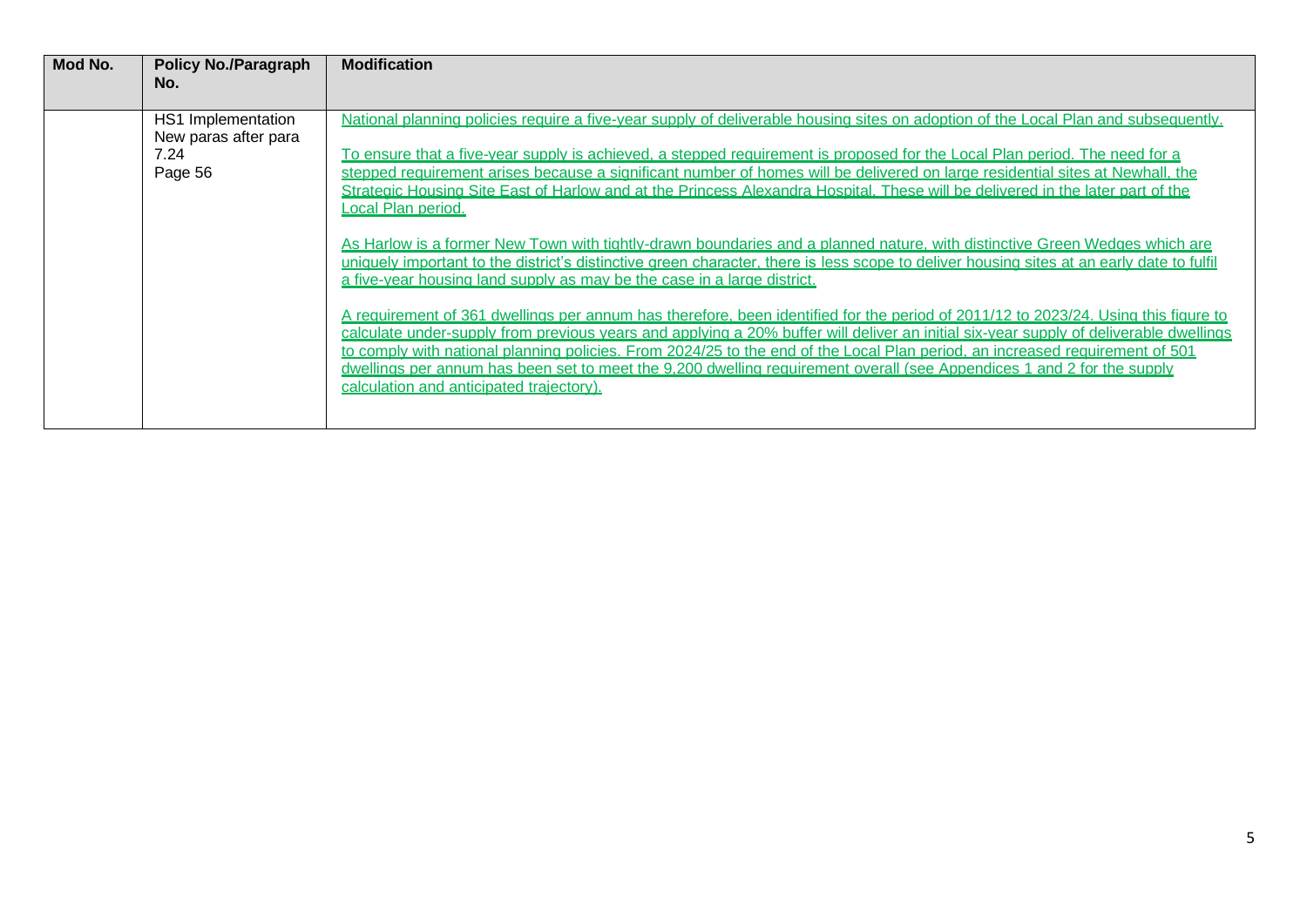| Mod No. | <b>Policy No./Paragraph</b> | <b>Modification</b> |                                                                                                                                                                                                |                 |
|---------|-----------------------------|---------------------|------------------------------------------------------------------------------------------------------------------------------------------------------------------------------------------------|-----------------|
|         | No.                         |                     |                                                                                                                                                                                                |                 |
| MM3     |                             |                     |                                                                                                                                                                                                |                 |
|         | Policy HS2<br>Page 57       |                     | In addition to the Strategic Housing Site East of Harlow (Policy HS3), to meet the housing requirement of 9,200* dwellings during<br>the Local Plan period, the following sites are allocated. |                 |
|         |                             |                     |                                                                                                                                                                                                |                 |
|         |                             |                     |                                                                                                                                                                                                |                 |
|         |                             | REF.                | <b>LOCATION</b>                                                                                                                                                                                | <b>DWELLING</b> |
|         |                             |                     |                                                                                                                                                                                                | <b>CAPACITY</b> |
|         |                             | $\mathbf{1}$        | Princess Alexandra Hospital                                                                                                                                                                    | 650-550         |
|         |                             | $\overline{2}$      | The Stow Service Bays                                                                                                                                                                          | 70              |
|         |                             | $\overline{3}$      | Land east of Katherines Way, west of Deer Park                                                                                                                                                 | 69              |
|         |                             | 43                  | Lister House, Staple Tye Mews, Staple Tye Depot and                                                                                                                                            | 42 30           |
|         |                             |                     | The Gateway Nursery                                                                                                                                                                            |                 |
|         |                             | $\overline{5}$      | South of Clifton Hatch                                                                                                                                                                         | $\overline{36}$ |
|         |                             | 64                  | <b>Riddings Lane</b>                                                                                                                                                                           | $\overline{35}$ |
|         |                             | $\mathbf{z}$        | <b>Kingsmoor Recreation Centre</b>                                                                                                                                                             | 35              |
|         |                             | 85                  | The Evangelical Lutheran Church, Tawneys Road                                                                                                                                                  | $\overline{35}$ |
|         |                             | $\mathbf{9}$        | Land east of 144-154 Fennells                                                                                                                                                                  | $\overline{23}$ |
|         |                             | 40 <sub>6</sub>     | Pollard Hatch plus garages and adjacent land                                                                                                                                                   | $\overline{20}$ |
|         |                             | 44                  | Land between Second Avenue and St. Andrews Meadow                                                                                                                                              | $\overline{46}$ |
|         |                             | 427                 | Coppice Hatch and garages                                                                                                                                                                      | 16              |
|         |                             | <del>13</del> 8     | <b>Sherards House</b>                                                                                                                                                                          | $\overline{15}$ |
|         |                             | 449                 | Elm Hatch and public house                                                                                                                                                                     | 13              |
|         |                             | $\overline{45}$     | Playground west of 93 - 100 Jocelyns                                                                                                                                                           | $\overline{12}$ |
|         |                             | <b>46 10</b>        | <b>Fishers Hatch</b>                                                                                                                                                                           | 10              |
|         |                             | <b>47 11</b>        | Slacksbury Hatch and associated garages                                                                                                                                                        | $\overline{10}$ |
|         |                             | 18 12               | Garage blocks adjacent to Nicholls Tower                                                                                                                                                       | 10              |
|         |                             | <b>49 13</b>        | <b>Stewards Farm</b>                                                                                                                                                                           | 10              |
|         |                             | 20                  | <b>Land between Barn Mead and Five Acres</b>                                                                                                                                                   | $\overline{40}$ |
|         |                             | 2414                | Pypers Hatch                                                                                                                                                                                   | 10              |
|         |                             |                     | <b>Total Dwellings Allocated</b>                                                                                                                                                               | 4,447 834       |
|         |                             |                     |                                                                                                                                                                                                |                 |
|         |                             |                     |                                                                                                                                                                                                |                 |
|         |                             |                     |                                                                                                                                                                                                |                 |
|         |                             |                     | See changes to Policies Map in separate schedule                                                                                                                                               |                 |
|         |                             |                     |                                                                                                                                                                                                |                 |
|         |                             |                     |                                                                                                                                                                                                |                 |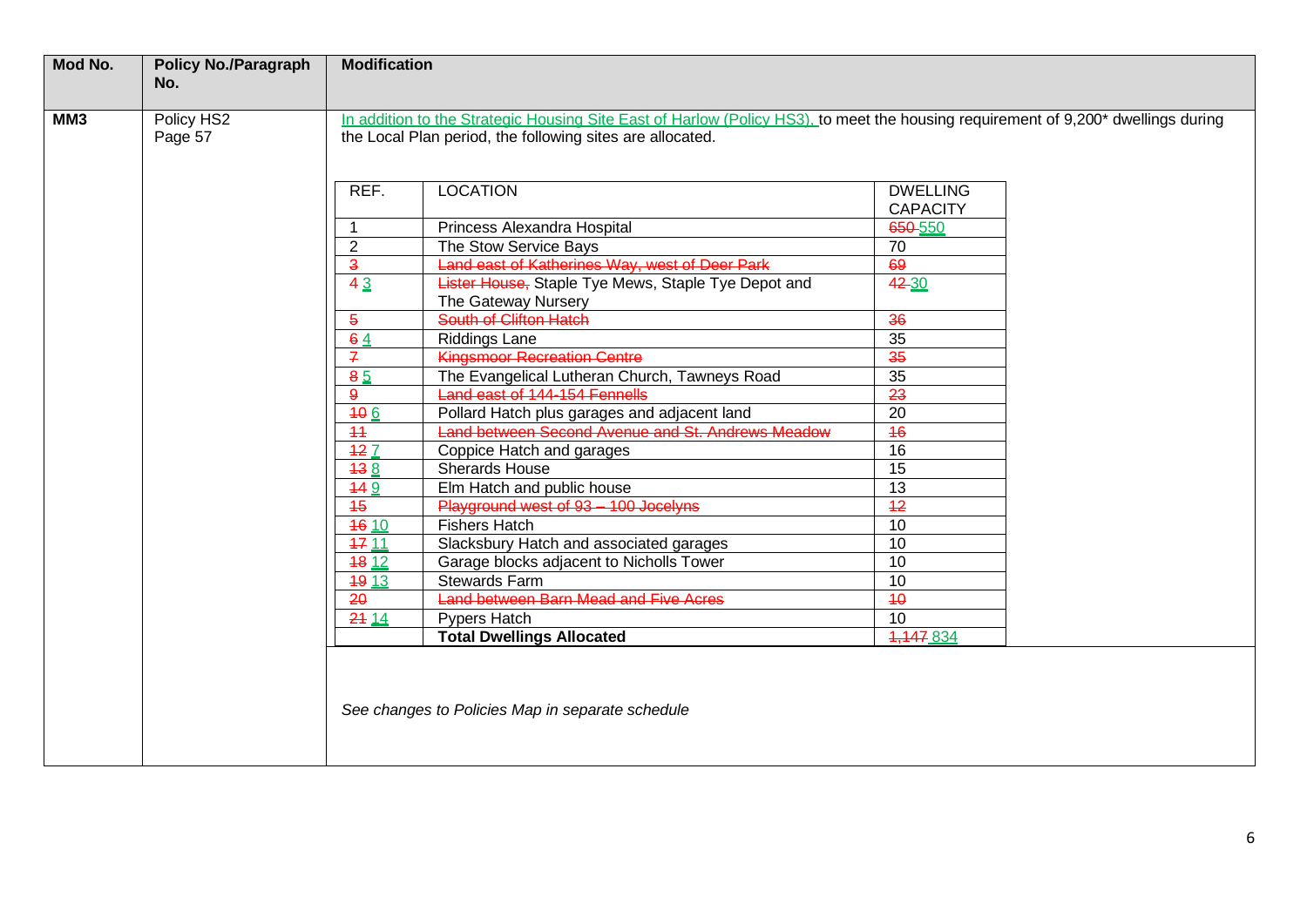| Mod No. | <b>Policy No./Paragraph</b> | <b>Modification</b>                                                                                                                                                                                                                                                                             |
|---------|-----------------------------|-------------------------------------------------------------------------------------------------------------------------------------------------------------------------------------------------------------------------------------------------------------------------------------------------|
|         | No.                         |                                                                                                                                                                                                                                                                                                 |
| MM4     | Policy HS3<br>Page 58-59    | Developers must produce a Strategic Master Plan based onin general conformity with the Harlow and Gilston Garden Town<br><b>Charter Design Guide and in partnership with</b>                                                                                                                    |
|         |                             | The development must:                                                                                                                                                                                                                                                                           |
|         |                             | (a) provide integrated, well-planned and sustainable development that reflects the overarching design principles of the Harlow<br>and Gilston Garden Town Spatial Vision and Design Charter Guide;                                                                                              |
|         |                             | (b) include the provision of Green Wedges and Green Fingers, (incorporating public natural/semi-natural open space) within the<br>development to link with the existing network of Green Wedges and Green Fingers in the district and opportunities to enhance<br>the biodiversity of the area: |
|         |                             | provide local highway solutions to address the impact on the wider strategic road network, (including necessary links to<br>(c)<br>the new Junction 7a on the M11);                                                                                                                             |
|         |                             | (d) include the provision of direct walk/cvcle/bus access and link to the Newhall site as part of the Sustainable Transport<br>Corridor:                                                                                                                                                        |
|         |                             | (e) provide footpaths, cycleways and bridleways within the development and link them to the existing Harlow network and<br>adiacent networks in the Epping Forest District:                                                                                                                     |
|         |                             | (f) provide necessary community infrastructure, including, but not limited to <sub><math>\overline{12}</math></sub><br>a new primary school of at least 2.9ha site area:                                                                                                                        |
|         |                             | in addition to any necessary contributions, the provision of land for at least 10ha for a secondary school if required by the<br><b>Strategic Master Plan:</b>                                                                                                                                  |
|         |                             | child care and Early Years provision;                                                                                                                                                                                                                                                           |
|         |                             | youth services:<br>healthcare facilities:                                                                                                                                                                                                                                                       |
|         |                             | multi-purpose community space and facilities:                                                                                                                                                                                                                                                   |
|         |                             | allotment provision;<br>indoor and outdoor sports facilities, which may be shared-use;                                                                                                                                                                                                          |
|         | (continues on next          | neighbourhood equipped areas for play and locally equipped areas for play.                                                                                                                                                                                                                      |
|         | page)                       | health centres and education facilities, as set out in the Infrastructure Delivery Plan (IDP);                                                                                                                                                                                                  |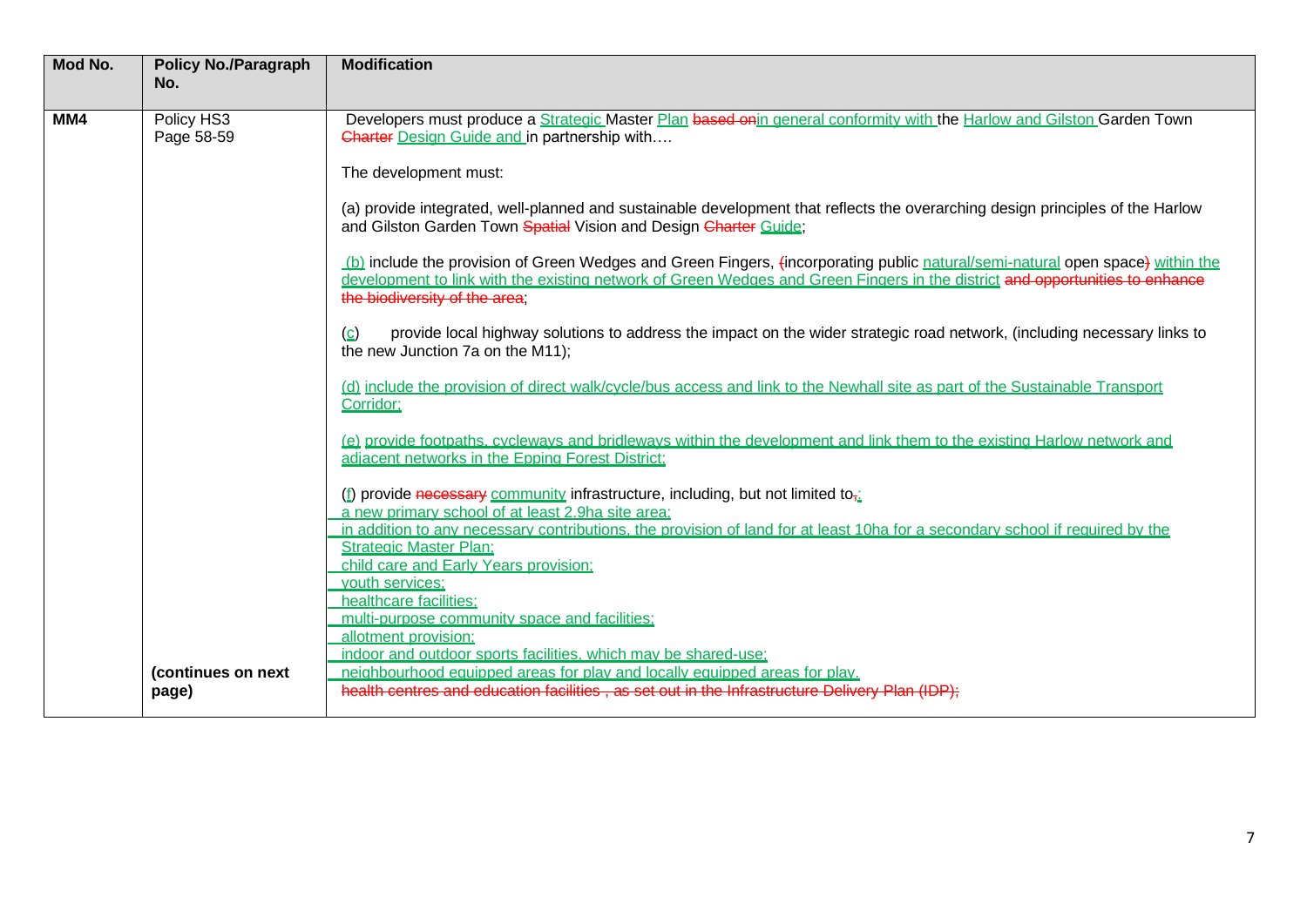| Mod No.      | <b>Policy No./Paragraph</b><br>No. | <b>Modification</b>                                                                                                                                                                                                                                                                                                                                                                                                                                                                                                                                                                   |
|--------------|------------------------------------|---------------------------------------------------------------------------------------------------------------------------------------------------------------------------------------------------------------------------------------------------------------------------------------------------------------------------------------------------------------------------------------------------------------------------------------------------------------------------------------------------------------------------------------------------------------------------------------|
|              |                                    |                                                                                                                                                                                                                                                                                                                                                                                                                                                                                                                                                                                       |
| MM4<br>cont. | Policy HS3<br>Page 58-59<br>cont.  | provide footpaths, cycleways and bridleways within the development and link them to the existing Harlow network<br>(e)provide indoor and outdoor sports facilities, which may be shared use, neighbourhood equipped areas for play and locally<br>equipped areas for play;<br>provide for appropriate local retail facilities, similar to Neighbourhood Centres (incorporating an element of employment<br>(q)<br>use) and Hatches elsewhere in Harlow;<br>erevide for appropriate community facilities as set out in the IDP such allotment provision, youth services and libraries: |
|              |                                    | $\overline{a}$<br>(h) a Heritage Impact Assessment will be required to inform the design of the Garden Town Community to ensure heritage                                                                                                                                                                                                                                                                                                                                                                                                                                              |
|              |                                    | assets within and surrounding the site are conserved or enhanced and the proposed development will not cause harm to the<br>significance of a heritage asset or its setting. Only where harm cannot be avoided should appropriate mitigation measures be<br>incorporated into the design as identified through the Heritage Impact Assessment;                                                                                                                                                                                                                                        |
|              |                                    | (i) be designed sensitively to take full account of topography and landform;                                                                                                                                                                                                                                                                                                                                                                                                                                                                                                          |
|              |                                    | (i) provide sustainable drainage solutions and flood mitigation measures for areas of the site which are identified in the Strategic<br>Flood Risk Assessment;                                                                                                                                                                                                                                                                                                                                                                                                                        |
|              |                                    | (k) provide satisfactory water supply and waste water network infrastructure for occupants;                                                                                                                                                                                                                                                                                                                                                                                                                                                                                           |
|              |                                    | (I) provide and contribute to public art within the development; and                                                                                                                                                                                                                                                                                                                                                                                                                                                                                                                  |
|              |                                    | (m) include any measures necessary to safeguard wildlife sites beyond the district boundary in accordance with Policy WE3a;                                                                                                                                                                                                                                                                                                                                                                                                                                                           |
|              |                                    | Infrastructure, including social infrastructure, must be delivered at a pace which meets the needs of the proposed development<br>throughout the construction of the site.                                                                                                                                                                                                                                                                                                                                                                                                            |
|              |                                    | Any application for development on the site in the form of individual or part/phased development will be assessed on should be<br>in general conformity with a Strategic Master Plan which has been endorsed by the Council as well as the Harlow and Gilston<br>Garden Town Charter Design Guide.                                                                                                                                                                                                                                                                                    |
|              |                                    | Developers will be expected to make a fair and reasonable contributeion towards the strategic highway and other infrastructure<br>requirements set out in the Infrastructure Delivery Plan. proportionate with the impact that the development would have on them.                                                                                                                                                                                                                                                                                                                    |
|              |                                    |                                                                                                                                                                                                                                                                                                                                                                                                                                                                                                                                                                                       |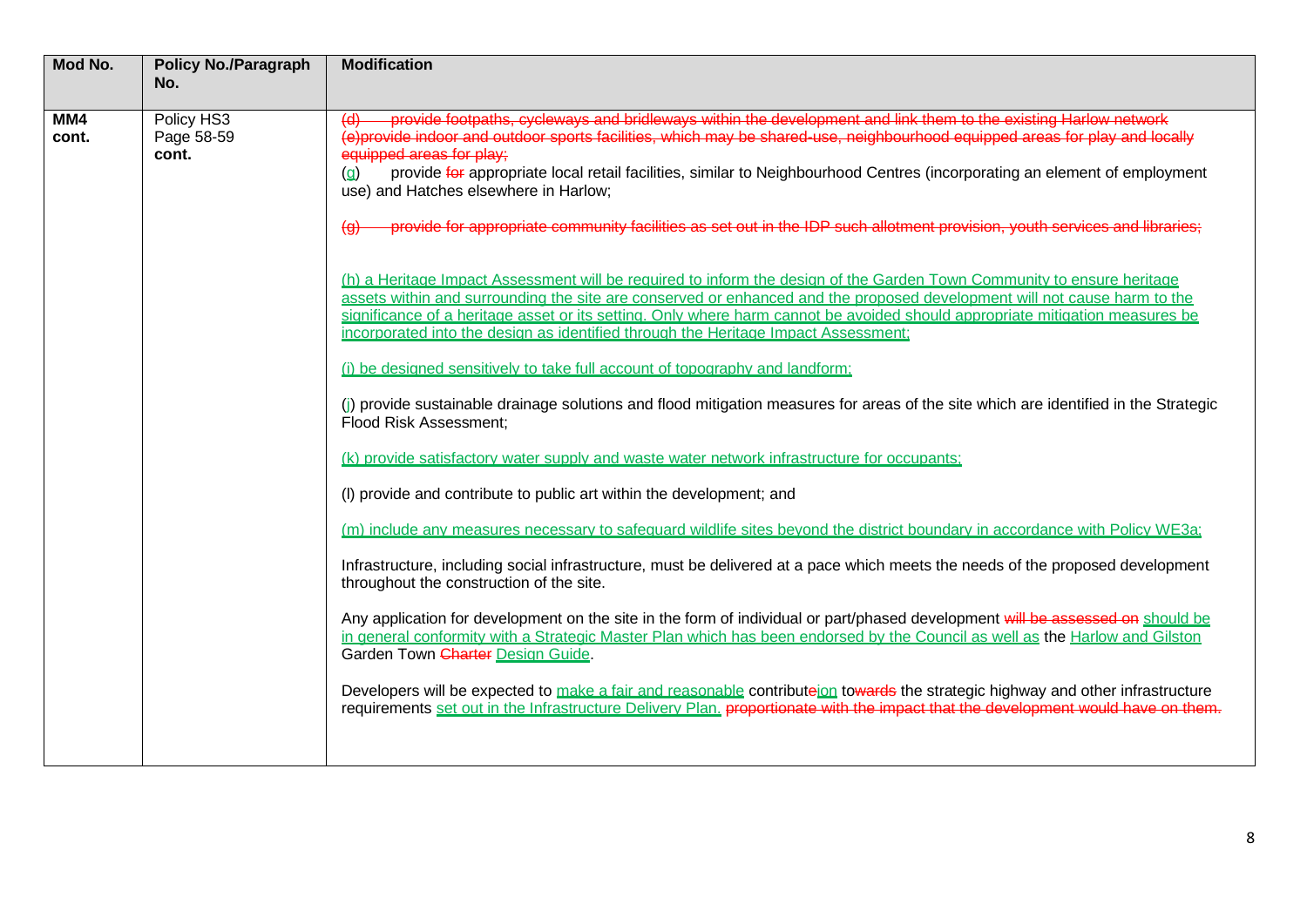| Mod No.          | <b>Policy No./Paragraph</b><br>No.                           | <b>Modification</b>                                                                                                                                                                                                                                                                                                                                                                                                                                                                                                                                                                                                                                                                                      |
|------------------|--------------------------------------------------------------|----------------------------------------------------------------------------------------------------------------------------------------------------------------------------------------------------------------------------------------------------------------------------------------------------------------------------------------------------------------------------------------------------------------------------------------------------------------------------------------------------------------------------------------------------------------------------------------------------------------------------------------------------------------------------------------------------------|
| MM4<br>cont.     | HS3 Implementation<br>New para after para<br>7.43<br>Page 60 | The Strategic Housing Site East of Harlow forms part of a wider Garden Town Community, the northern part of which has been<br>proposed for allocation in the emerging Epping Forest District Local Plan for 750 dwellings, which will be subject to the<br>preparation of a Strategic Master Plan. With regards to part e(ii) of Policy HS3, if the Strategic Master Plan indicates that the<br>secondary school is not required within the Harlow district part of the site, then consideration will be given to appropriate<br>alternative development and associated infrastructure having regard to the policies in the Local Plan, and the balance of uses<br>within the Strategic Site as a whole. |
| <b>CHAPTER 8</b> |                                                              |                                                                                                                                                                                                                                                                                                                                                                                                                                                                                                                                                                                                                                                                                                          |
| MM <sub>5</sub>  | Policy ED1<br>Page 65                                        | up to 18.8 ha of land for B1 (a, b and c) uses will be delivered is allocated at Harlow Business Park at The Pinnacles and at<br>the Harlow Enterprise Zone at London Road.                                                                                                                                                                                                                                                                                                                                                                                                                                                                                                                              |
|                  |                                                              | Proposals for non-B1 use on these sites will require strong justification.                                                                                                                                                                                                                                                                                                                                                                                                                                                                                                                                                                                                                               |
|                  |                                                              | A further 2.2 ha of land will be delivered for employment uses (B1a, B1b, B1c, B2 and B8) at Templefields.                                                                                                                                                                                                                                                                                                                                                                                                                                                                                                                                                                                               |
|                  |                                                              | Table unchanged<br>TOTAL EMPLOYMENT PROVISION 20 ha 21 ha                                                                                                                                                                                                                                                                                                                                                                                                                                                                                                                                                                                                                                                |
|                  | <b>ED1 Justification</b><br>Para 8.7<br>Page 65              | expansion of Princess Alexandra Hospital will strengthen these growth sectors. London Road, which forms part of the<br>Enterprise Zone, has been specifically identified to facilitate the Research and Development sector of the local economy.<br>Warehouse and general industrial uses on this site will therefore require strong justification.                                                                                                                                                                                                                                                                                                                                                      |
|                  | Para 8.10<br>Page 66                                         | this concluded that 10 to 24 ha of land for offices floorspace (B1a) and 68 ha of for industrial uses floorspace (B1b, B1c, B2<br>and B8) should be planned for during the period of 2016 to 2033.                                                                                                                                                                                                                                                                                                                                                                                                                                                                                                       |
|                  | Para 8.11<br>Page 66                                         | For Harlow, the document identified the need to plan for a further 2 to 4 ha of land for offices floorspace (B1a) and 16 ha of for<br>industrial uses floorspace (B1b, B1c, B2 and B8) between 2016 and 2033.                                                                                                                                                                                                                                                                                                                                                                                                                                                                                            |
|                  |                                                              | in order to develop the Economic and Prosperity Strategy for Harlow and to reflect the Harlow Economic Development<br>Strategy 2017 to satisfy the strategic demand for growth sectors in the Garden Town                                                                                                                                                                                                                                                                                                                                                                                                                                                                                                |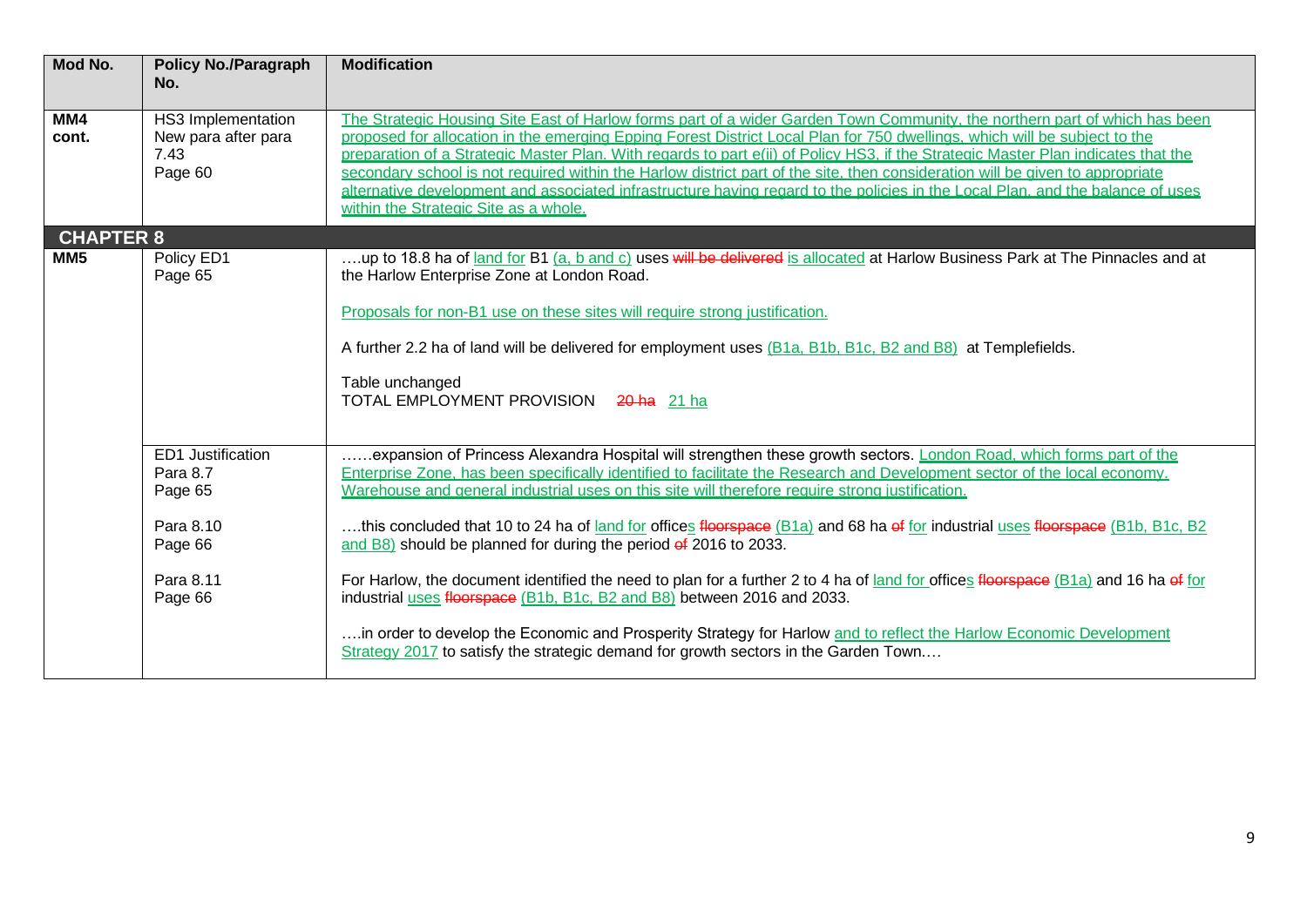| Mod No.                  | <b>Policy No./Paragraph</b><br>No.                           | <b>Modification</b>                                                                                                                                                                                                                                                                                                                                                                                                                                                                                                                                                                                                                                                                                                                                                                                                                          |
|--------------------------|--------------------------------------------------------------|----------------------------------------------------------------------------------------------------------------------------------------------------------------------------------------------------------------------------------------------------------------------------------------------------------------------------------------------------------------------------------------------------------------------------------------------------------------------------------------------------------------------------------------------------------------------------------------------------------------------------------------------------------------------------------------------------------------------------------------------------------------------------------------------------------------------------------------------|
|                          |                                                              |                                                                                                                                                                                                                                                                                                                                                                                                                                                                                                                                                                                                                                                                                                                                                                                                                                              |
|                          | Policy ED2<br>Page 67                                        | Protecting Existing Employment Floorspace Areas<br>ED <sub>2</sub><br>Existing strategic e-Employment sites-Areas at The Pinnacles, Templefields, and London Road Burnt Mill, Staple Tye, Bush Fair<br>and Church Langley will be retained and enhanced for a mix of office, industrial and warehouse uses and other associated<br>activities in accordance with Policy PR1.<br>The Enterprise Zone at London Road will facilitate the Research and Development Sector and other associated activities.<br>Employment uses which are not related to the Research and Development sector will therefore require strong justification.<br>Grow-on space will be supported on existing allocated e-Employment sites Areas and on future employment sites identified at<br>The Pinnacles ( $ED_1$ - $Q_1$ ) and Templefields ( $ED_1$ - $Q_3$ ). |
|                          |                                                              | Neighbourhood Service Areas at The Stow, Bush Fair and Staple Tye will be protected in accordance with Policy PR2 and the<br>provision of<br>Existing employment sites and Neighbourhood Service Areas are identified on the Policies Map. In all the above cases,<br>developers will be expected to work with Broadband service providers to ensure that the provision of future proofed high speed<br>Broadband infrastructure is available to occupiers and this should be by fibre connection wherever possible.<br>See change to Policies Map in separate schedule.                                                                                                                                                                                                                                                                     |
|                          | ED2 Justification<br>Para 8.16<br>Page 67                    | The district's existing eEmployment aAreas and Neighbourhood Service Areas, as set out in this policy at Templefields, London<br>Road and The Pinnacles and shown on the Policies Map, continue to make an important contribution<br>The Council will continue to implement the masterplan for London Road. In respect of London Road North, this policy will<br>ensure that the site continues to deliver Research and Development uses to support the overall economic development strategy<br>for Harlow. The Local Development Order for London Road North lists development uses permitted on the site, other uses will<br>require strong justification.                                                                                                                                                                                |
| MM <sub>5</sub><br>cont. | <b>ED2 Justification</b><br>New para after 8.17<br>Page 68   | To continue to support existing knowledge-based industries, and to promote the development of new ones such as creative<br>industries, high speed broadband is, therefore essential, Policy ED2, along with Policy IN4, aims to improve and secure the<br>delivery of high speed broadband infrastructure.                                                                                                                                                                                                                                                                                                                                                                                                                                                                                                                                   |
|                          | ED2 Implementation<br>New para after<br>para 8.19<br>Page 68 | When submitting an application, developers for new Employment Areas will be expected to provide information to demonstrate<br>how they have sought to secure high speed broadband provision as part of their proposals.                                                                                                                                                                                                                                                                                                                                                                                                                                                                                                                                                                                                                      |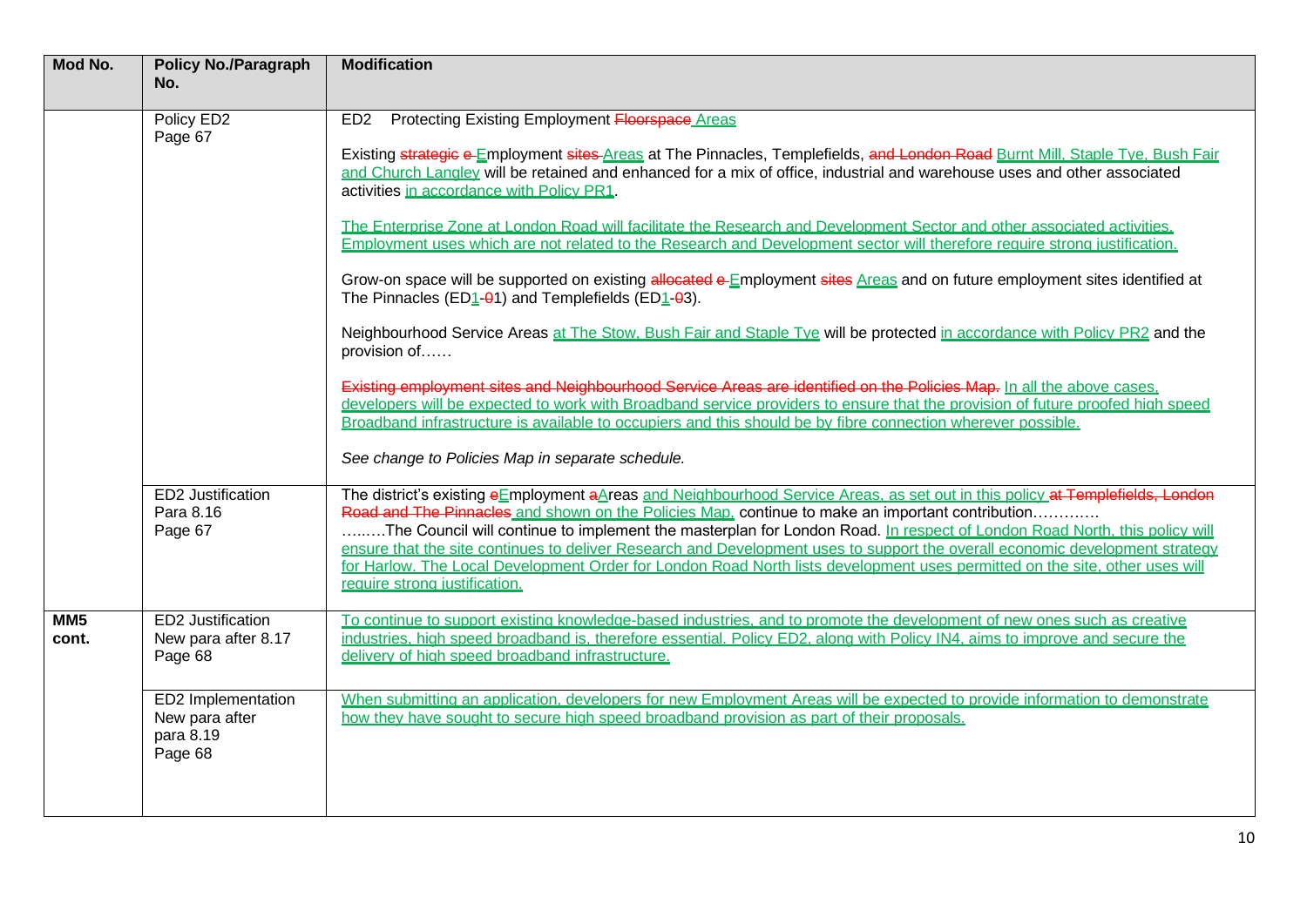| Mod No.           | <b>Policy No./Paragraph</b><br>No.                                 | <b>Modification</b>                                                                                                                                                                                                                                                                                                                                                                                                                                                                                                                                                                                                                                                                                                                                                                                                                                                                        |
|-------------------|--------------------------------------------------------------------|--------------------------------------------------------------------------------------------------------------------------------------------------------------------------------------------------------------------------------------------------------------------------------------------------------------------------------------------------------------------------------------------------------------------------------------------------------------------------------------------------------------------------------------------------------------------------------------------------------------------------------------------------------------------------------------------------------------------------------------------------------------------------------------------------------------------------------------------------------------------------------------------|
| <b>CHAPTER 10</b> |                                                                    |                                                                                                                                                                                                                                                                                                                                                                                                                                                                                                                                                                                                                                                                                                                                                                                                                                                                                            |
| MM <sub>6</sub>   | Policy WE1<br>Page 81                                              | Changes to Green Belt designation – see changes to Policies Map in separate schedule                                                                                                                                                                                                                                                                                                                                                                                                                                                                                                                                                                                                                                                                                                                                                                                                       |
|                   | <b>WE1 Justification</b><br>New para after para<br>10.8<br>Page 81 | In addition to the release of the land for the Strategic Housing Site East of Harlow from the Green Belt, further minor changes to<br>the Green Belt boundaries have been made to take account of a.) the proposed Garden Town Community in the Epping Forest<br>district west of Harlow: b.) existing development in the Green Belt: and c.) to establish stronger, more clearly defined boundaries<br>following physical features on the ground. These changes all accord with national planning policies, including meeting the<br>exceptional circumstances required for changing Green Belt boundaries.                                                                                                                                                                                                                                                                               |
| MM7               | Policy WE1                                                         | Changes to Green Wedge and Green Finger designation – see changes to Policies Map in separate schedule                                                                                                                                                                                                                                                                                                                                                                                                                                                                                                                                                                                                                                                                                                                                                                                     |
| MM8               | Policy WE2<br>Page 84                                              | WE2 Green Belt, Green Wedges and Green Fingers<br>Harlow is surrounded by Green Belt and has a network of Green Wedges and Green Fingers allocated on the Policies Map.<br>The purposes of the Green Belt are to:<br>check the unrestricted sprawl of large built-up areas:<br>prevent neighbouring towns merging into one another;<br>assist in safequarding the countryside from development:<br>preserve the setting and special character of historic towns, and<br>assist in urban regeneration by encouraging the recycling of derelict and other urban land.<br>The roles of the Green Wedges are to:<br>.(b) provide Green Infrastructure, including open spaces for sport, recreation and quiet contemplation, wildlife corridors,<br>footpaths, cycleways and bridleways,: and rivers, canals, ponds, lakes and other bodies of water;<br>The roles of the Green Fingers are to: |
|                   |                                                                    | (b) provide Green Infrastructure, including wildlife corridors, footpaths, cycleways and bridleways; and rivers, canals,<br>ponds, lakes and other bodies of water:                                                                                                                                                                                                                                                                                                                                                                                                                                                                                                                                                                                                                                                                                                                        |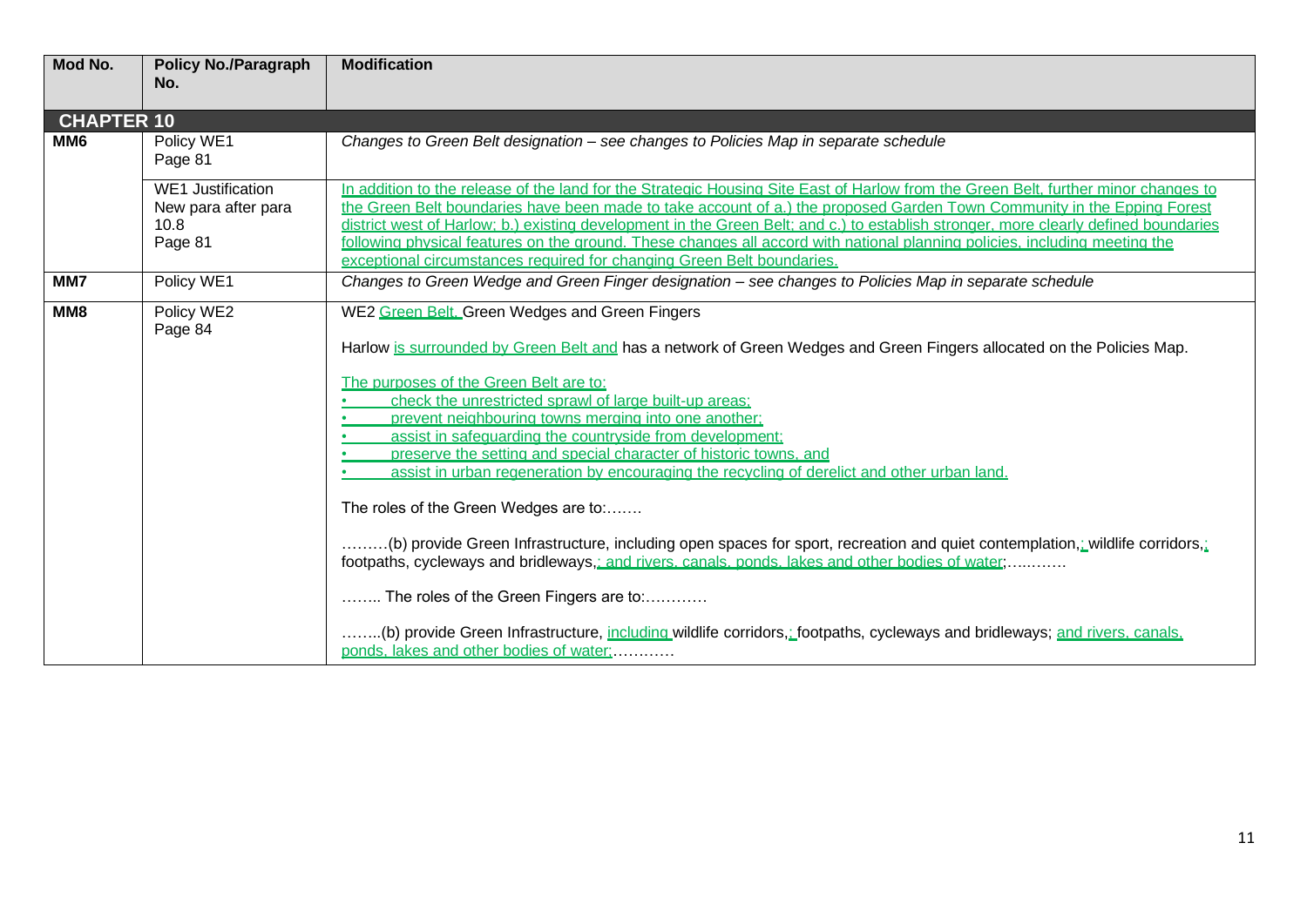| Mod No. | <b>Policy No./Paragraph</b><br>No. | <b>Modification</b>                                                                                                                                                                                                                                                                                                                                                                                                                                                                                                                                                                                                              |
|---------|------------------------------------|----------------------------------------------------------------------------------------------------------------------------------------------------------------------------------------------------------------------------------------------------------------------------------------------------------------------------------------------------------------------------------------------------------------------------------------------------------------------------------------------------------------------------------------------------------------------------------------------------------------------------------|
| MM9     | Policy WE3<br>Page 86              | <b>General Strategy for Biodiversity and Geodiversity</b><br>All biodiversity and geodiversity assets in the district will be preserved and enhanced. Assets of sufficient importance have a<br>designation. The types of asset designations are:<br>National designations (e.g. Sites of Special Scientific Interest)<br>Local designations (e.g. Local Wildlife Site or Local Nature Reserve)<br>Ancient woodland                                                                                                                                                                                                              |
|         |                                    | Aged or veteran trees outside ancient woodland<br>Nationally and locally designated assets are identified on the Policies Map.<br><b>Internationally Designated Wildlife Sites</b><br>1. Development proposals which may have an adverse impact on any internationally designated wildlife site, either alone or in-<br>combination, must satisfy the requirements of the Conservation of Habitats and Species Requlations, determining site-specific<br>impacts and avoiding or mitigating against impacts identified.<br><b>Nationally Designated Wildlife sites</b>                                                           |
|         |                                    | 2. Development which would harm the nature conservation or geological interest of a nationally important wildlife site, as shown<br>on the Policies Map, will not be supported, unless:<br>(a) it is required in connection with the management or conservation of the site; or<br>(b) the development provides appropriate avoidance or mitigation measures and as a last resort, provides compensation to offset<br>any adverse impacts on the interest features of the site; or<br>(c) there are imperative reasons of overriding public interest for the development; and<br>(d) there is no alternative to the development. |
|         | (continues on next<br>page)        |                                                                                                                                                                                                                                                                                                                                                                                                                                                                                                                                                                                                                                  |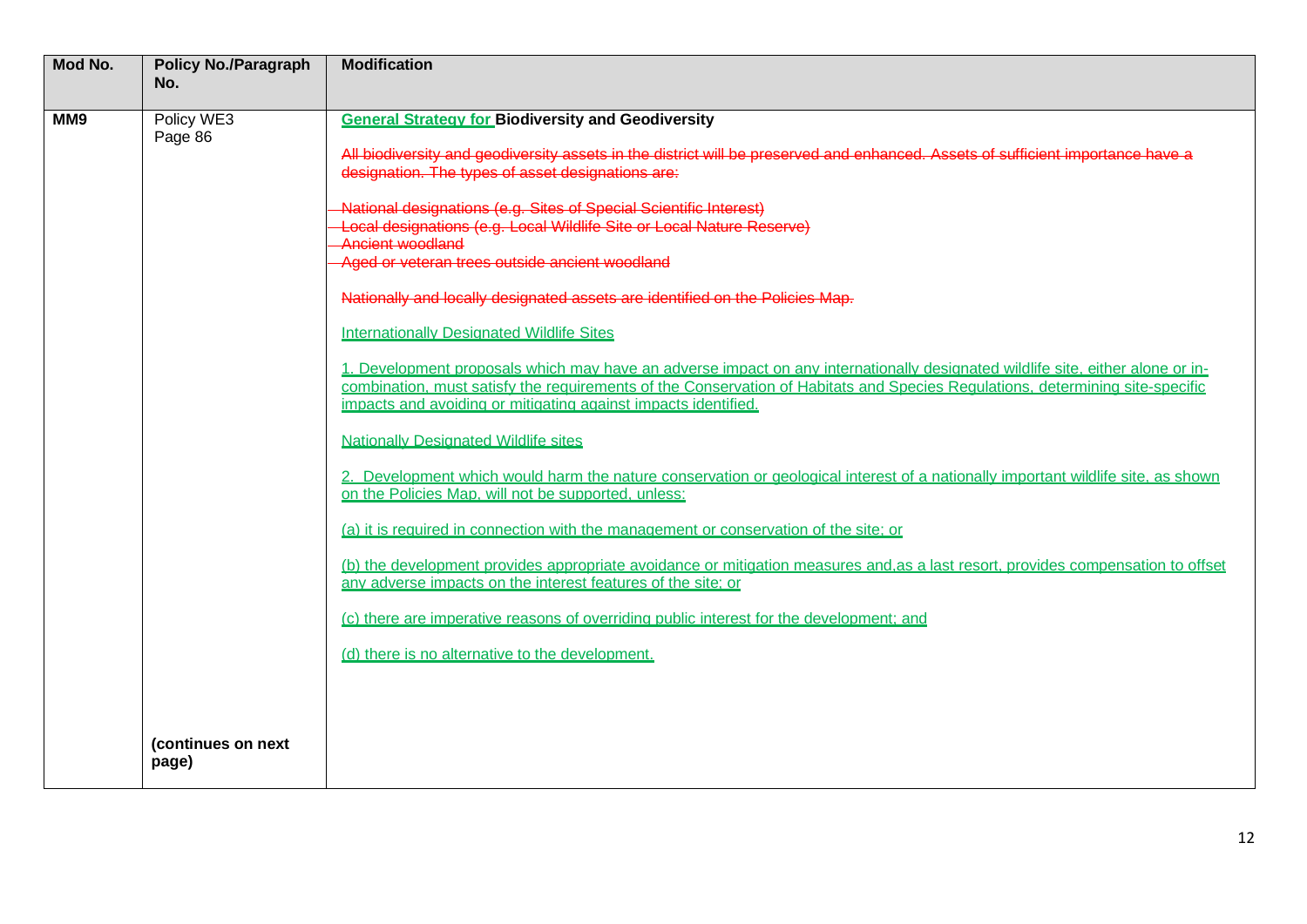| Mod No.     | <b>Policy No./Paragraph</b><br>No.    | <b>Modification</b>                                                                                                                                                                                |
|-------------|---------------------------------------|----------------------------------------------------------------------------------------------------------------------------------------------------------------------------------------------------|
|             |                                       |                                                                                                                                                                                                    |
| MM9         | Policy WE3                            | Compensation for the harm will be required.                                                                                                                                                        |
| cont.       | Page 86                               |                                                                                                                                                                                                    |
|             | cont.                                 | <b>Locally Designated Sites of Wildlife Value</b>                                                                                                                                                  |
|             |                                       |                                                                                                                                                                                                    |
|             |                                       | 3. Development on, or which negatively affects, a Local Wildlife Site or Local Nature Reserve, as shown on the Policies Map, will<br>not be supported unless:                                      |
|             |                                       |                                                                                                                                                                                                    |
|             |                                       | (a) local development needs significantly outweigh the nature conservation value of the site; and                                                                                                  |
|             |                                       | (b) the development provides appropriate avoidance or mitigation and, as a last resort, provides compensation measures to offset<br>any detriment to the nature conservation interest on the site. |
|             | WE3 Implementation                    | Designated biodiversity and geodiversity assets are allocated on the Policies Map. The order of asset type follows the hierarchy                                                                   |
|             | New para after                        | in this policy (i.e. within the district Sites of Special Scientific Interest are the highest order asset type). Non-designated assets of                                                          |
|             | para 10.26                            | biodiversity and geodiversity importance, which extend the geodiversity and network of biodiversity and open spaces across the                                                                     |
|             | Page 86                               | district, are identified in Evidence Base studies.                                                                                                                                                 |
|             |                                       |                                                                                                                                                                                                    |
|             | <b>WE3</b> Implementation             | in accordance with their level of international, national, regional or local importance.                                                                                                           |
|             | Para 10.27                            |                                                                                                                                                                                                    |
|             | Page 86                               |                                                                                                                                                                                                    |
| <b>MM10</b> | Policy WE3a (new<br>Policy after WE3) | WE3a Safeguarding Wildlife Sites bevond the District Boundary                                                                                                                                      |
|             |                                       | Development in the plan area, either alone or in combination with other plans or projects, may have an adverse effect on the                                                                       |
|             |                                       | integrity of the Epping Forest Special Area of Conservation (SAC) as a result of disturbance from recreational activities or air                                                                   |
|             |                                       | pollution from increased vehicle movements.                                                                                                                                                        |
|             |                                       |                                                                                                                                                                                                    |
|             |                                       | Where significant effects on the Epping Forest SAC alone or in combination are likely, a project level Habitats Regulation                                                                         |
|             |                                       | Assessment may be required.                                                                                                                                                                        |
|             |                                       |                                                                                                                                                                                                    |
|             |                                       | Development may also have an adverse effect on Hatfield Forest Site of Special Scientific Interest (SSSI) as a result of<br>disturbance from recreational activities.                              |
|             |                                       |                                                                                                                                                                                                    |
|             |                                       | In relation to Epping Forest and/or Hatfield Forest, development will be required if necessary to include avoidance or mitigation                                                                  |
|             |                                       | measures as set out in the respective Mitigation Strategies to be adopted by the Council which may include:                                                                                        |
|             |                                       |                                                                                                                                                                                                    |
|             |                                       | provision of informal greenspace for recreation within the application site<br>(a)                                                                                                                 |
|             | (continues on next                    | (b)<br>provision, or a contribution towards, suitable alternative natural greenspace off-site                                                                                                      |
|             | page)                                 |                                                                                                                                                                                                    |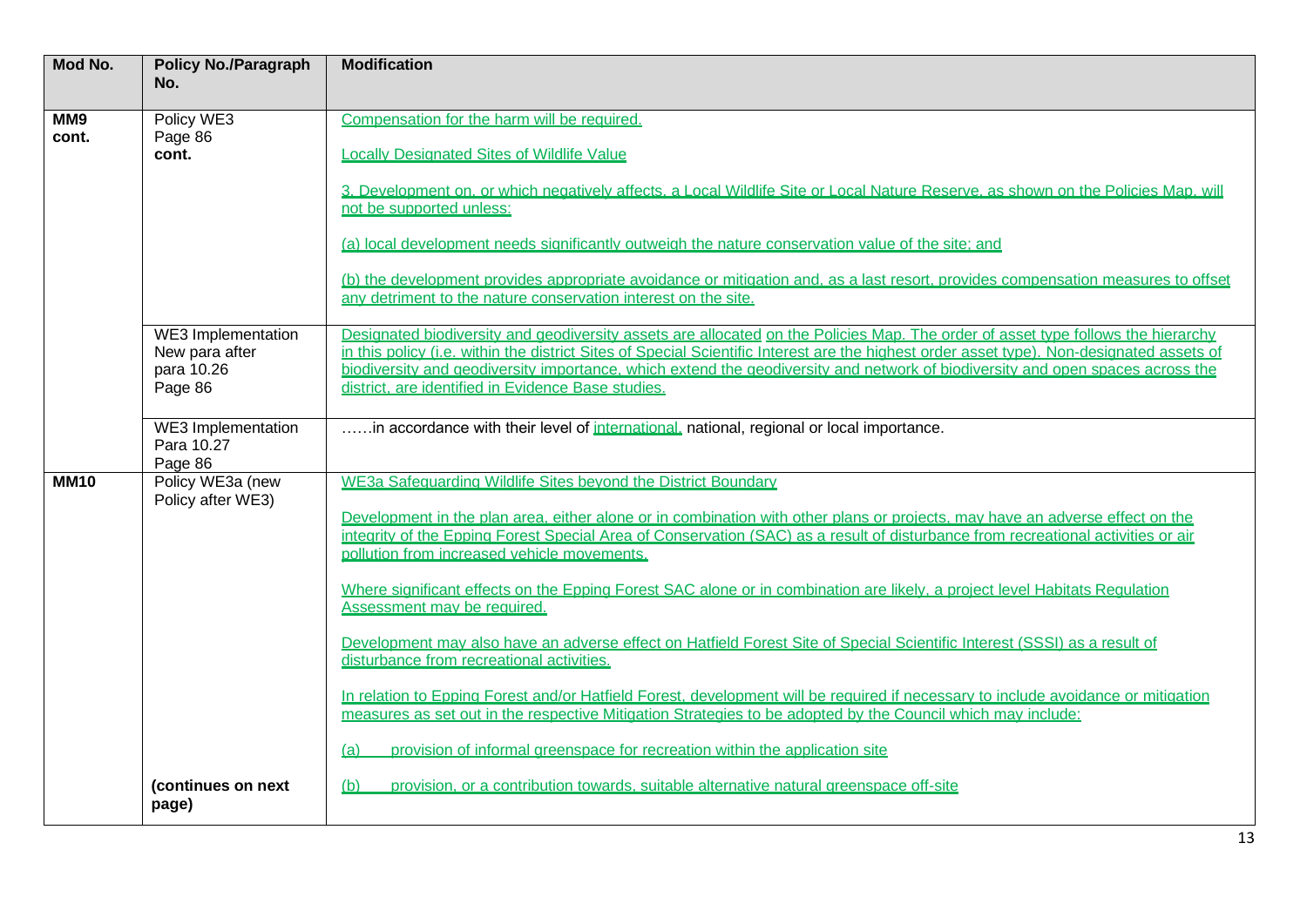| Mod No.              | <b>Policy No./Paragraph</b><br>No.             | <b>Modification</b>                                                                                                                                                                                                                                                                                                                                                                                                                                                                                                                                                                                                                                                                                                                                                                                                                                                                                                                                                                                                                             |
|----------------------|------------------------------------------------|-------------------------------------------------------------------------------------------------------------------------------------------------------------------------------------------------------------------------------------------------------------------------------------------------------------------------------------------------------------------------------------------------------------------------------------------------------------------------------------------------------------------------------------------------------------------------------------------------------------------------------------------------------------------------------------------------------------------------------------------------------------------------------------------------------------------------------------------------------------------------------------------------------------------------------------------------------------------------------------------------------------------------------------------------|
| <b>MM10</b><br>cont. | Policy WE3a (new<br>Policy after WE3)<br>cont. | the improvement of existing nearby recreational opportunities<br>(C)<br>financial contributions towards strategic access management measures in Epping Forest or Hatfield Forest as appropriate<br>(d)<br>financial contributions or other measures to improve air quality in Epping Forest<br>(e)<br>monitoring of the impacts of new development on these wildlife sites to inform the refinement of any necessary mitigation<br>requirements.<br>Where necessary, contributions towards the measures set out in the Epping Forest Mitigation Strategy will be sought from<br>developments within the Epping Forest Recreational Zone of Influence (ZOI) in order to mitigate and avoid in-combination effects<br>on the Epping Forest Special Area of Conservation (SAC). If necessary contributions will also be sought to address any in-                                                                                                                                                                                                  |
|                      | Policy WE3a<br>Justification                   | combination air pollution impacts.<br>Whilst there are no European designated sites within the district boundary, there are three which are located within sufficient<br>proximity that there could be impact pathways arising from development in the Local Plan such that the integrity of the sites<br>could be affected. These are Epping Forest SAC. Wormley-Hoddesdonpark Woods SAC and the Lee Valley SPA/Ramsar site.<br>However, of these the habitats regulation assessment produced in support of the plan demonstrates that only in the case of<br>Epping Forest SAC is an adverse effect likely unless satisfactory avoidance or mitigation is put in place. Adverse effects may<br>arise due to disturbance from recreational activities as a result of the additional population in the area and air pollution from<br>additional vehicle movements through the forest. In addition, adverse effects may arise in the case of Hatfield Forest, a<br>nationally designated SSSI, due to disturbance from recreational activities. |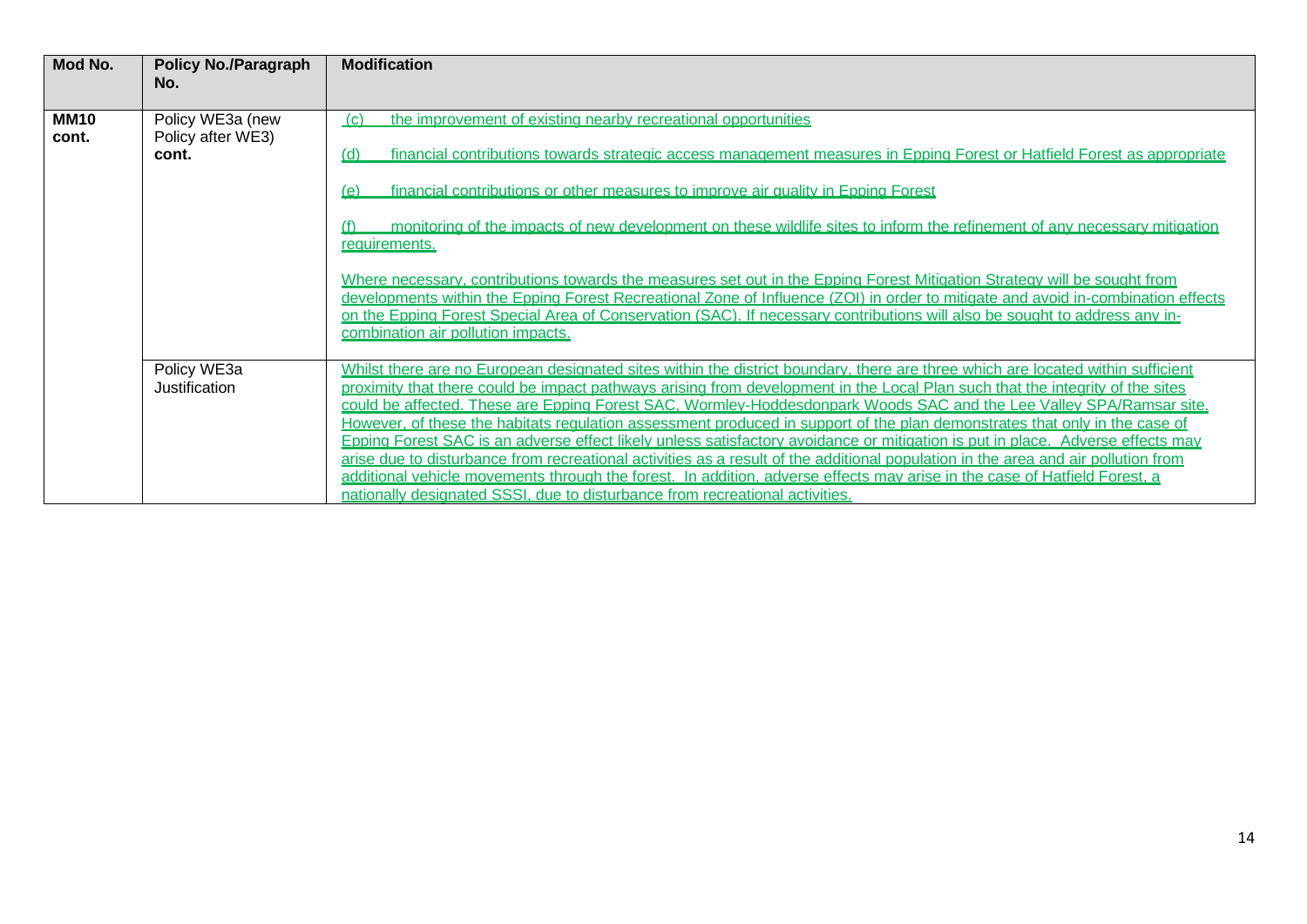| Mod No.                          | <b>Policy No./Paragraph</b><br>No.                 | <b>Modification</b>                                                                                                                                                                                                                                                                                                                                                                                                                                                                                                                                                                                                                                                                                                                                                                                                                                                                                                                                                                                                                                                                                                                                                                                                                                                                                                                                                                                                                                                                                                                                                                                                                                                                                                                                                                                                                                                                                                                                                                                                                                                                                                                                                                          |
|----------------------------------|----------------------------------------------------|----------------------------------------------------------------------------------------------------------------------------------------------------------------------------------------------------------------------------------------------------------------------------------------------------------------------------------------------------------------------------------------------------------------------------------------------------------------------------------------------------------------------------------------------------------------------------------------------------------------------------------------------------------------------------------------------------------------------------------------------------------------------------------------------------------------------------------------------------------------------------------------------------------------------------------------------------------------------------------------------------------------------------------------------------------------------------------------------------------------------------------------------------------------------------------------------------------------------------------------------------------------------------------------------------------------------------------------------------------------------------------------------------------------------------------------------------------------------------------------------------------------------------------------------------------------------------------------------------------------------------------------------------------------------------------------------------------------------------------------------------------------------------------------------------------------------------------------------------------------------------------------------------------------------------------------------------------------------------------------------------------------------------------------------------------------------------------------------------------------------------------------------------------------------------------------------|
|                                  | Policy WE3a<br>Implementation                      | A visitor survey undertaken in 2017 found that 75% of visitors to Epping Forest arise from within 6.2 km of its boundary which<br>can be considered the core recreational catchment area or 'zone of influence'. This only involves a small part of the south of the<br>district. In the case of Hatfield Forest, however, the catchment area extends to 14.6 km, which includes the whole of the district<br>and all four proposed Garden Town Communities. Further visitor surveys will be undertaken from time to time for monitoring<br>purposes and may result in changes to these zones of influence.<br>In order to avoid potentially adverse effects on these two sites due to recreational pressure from new residents, the Councils<br>concerned are working with Natural England and the site owners to develop suitable mitigation strategies which will be formally<br>adopted as supplementary planning quidance in due course. If necessary, new development in the district will be expected to<br>include or provide the avoidance and/or mitigation measures set out in these strategies which will be updated from time to time<br>to take account of new scientific evidence or monitoring information. In the case of the large housing site East of Harlow, which<br>lies outside the zone of influence of Epping Forest SAC but well within that of Hatfield Forest SSSI, strategic green infrastructure<br>will be required within the development to maximise its self-sufficiency for informal recreation and this may meet the necessary<br>requirements.<br>In terms of air quality, it is estimated that 99% of all additional vehicle movements through Epping Forest SAC during the plan<br>period will arise from growth in Epping Forest district rather than the neighbouring authorities including Harlow. Natural England<br>agree that growth in Harlow district will have a small or negligible effect and in this instance it would be reasonable for air quality<br>mitigation measures to be the responsibility of Epping Forest district. Nevertheless, in case the position changes in future.<br>criterion (d) is included in Policy WE3a above. |
|                                  |                                                    | Policy WE3a will be implemented in the context of co-operation between the Councils and other bodies concerned with the<br>protection of each site. Harlow Council is committed to this co-operation and, following full discussion and agreement, will<br>formally adopt supplementary planning quidance setting out any necessary requirements for development within its district.                                                                                                                                                                                                                                                                                                                                                                                                                                                                                                                                                                                                                                                                                                                                                                                                                                                                                                                                                                                                                                                                                                                                                                                                                                                                                                                                                                                                                                                                                                                                                                                                                                                                                                                                                                                                        |
| <b>CHAPTER 11</b><br><b>MM11</b> | Policy SIR1<br>Page 91                             | The Policies Map identifies infrastructure items which require safequarding or have a land use implication<br>See change to Policies Map in separate schedule.                                                                                                                                                                                                                                                                                                                                                                                                                                                                                                                                                                                                                                                                                                                                                                                                                                                                                                                                                                                                                                                                                                                                                                                                                                                                                                                                                                                                                                                                                                                                                                                                                                                                                                                                                                                                                                                                                                                                                                                                                               |
|                                  | <b>SIR1 Justification</b><br>Para 11.18<br>Page 93 | The Princess Alexandra Hospital NHS Trust is currently considering options to meet its future service requirements including the<br>potential option to relocate to an alternative location in the Harlow and Gilston Garden Town. Two potential sites are being<br>considered, the first in the Gilston area to the north and the second to the east of Harlow within the Epping Forest district. The<br>location will be determined through a Strategic Outline Business Case. has approved a preferred way forward for the provision of<br>a new hospital. This option comprises the development of a new state of the art local acute hospital at land within the Epping<br>Forest portion of the East of Harlow Garden Community.                                                                                                                                                                                                                                                                                                                                                                                                                                                                                                                                                                                                                                                                                                                                                                                                                                                                                                                                                                                                                                                                                                                                                                                                                                                                                                                                                                                                                                                       |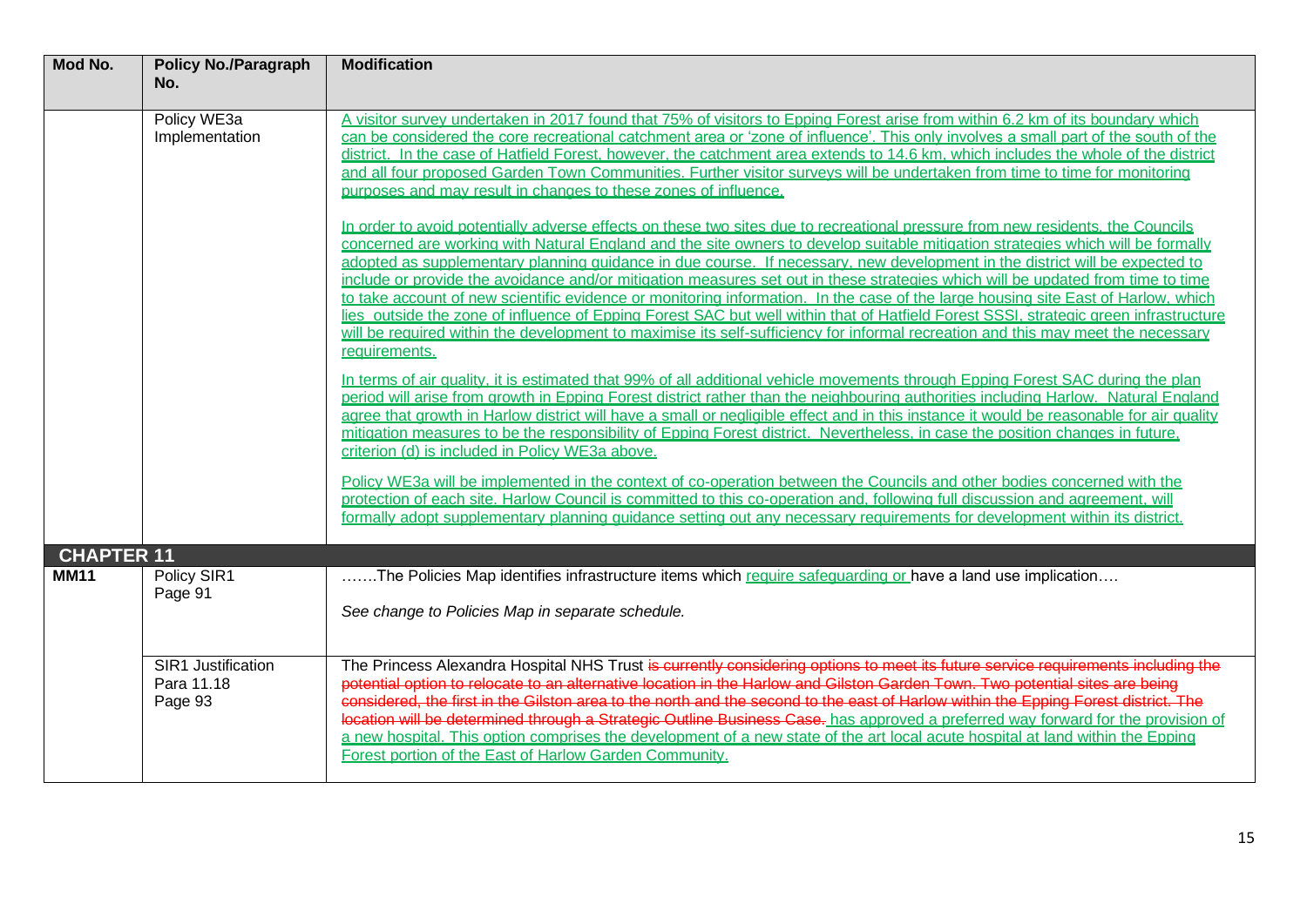| Mod No.              | <b>Policy No./Paragraph</b><br>No.                             | <b>Modification</b>                                                                                                                                                                                                                                                                                                                                                                                                                                                                                                                                                                                                                                                                                                                                                                                                                                                                                                                                                  |
|----------------------|----------------------------------------------------------------|----------------------------------------------------------------------------------------------------------------------------------------------------------------------------------------------------------------------------------------------------------------------------------------------------------------------------------------------------------------------------------------------------------------------------------------------------------------------------------------------------------------------------------------------------------------------------------------------------------------------------------------------------------------------------------------------------------------------------------------------------------------------------------------------------------------------------------------------------------------------------------------------------------------------------------------------------------------------|
|                      | SIR1 Justification<br>New paras after para<br>11.18<br>Page 94 | In the event that the Hospital is relocated. Iand at Princess Alexandra Hospital may be redeveloped for housing with a capacity of<br>up to 550 homes (see Policy HS2). In the event that the Hospital is not relocated and remains in situ, the redevelopment of the<br>site for healthcare purposes will be supported and taken forward in accordance with the agreed master plan to be prepared by<br>the Hospital Trust. Under the latter option, surplus land may be identified which could accommodate approximately 100 new<br>homes. The purpose of the master plan would be to provide certainty for the Hospital Trust, to allow for the phased delivery of its<br>strategic long-term objectives for healthcare provision and investment.<br>New and improved healthcare facilities play an important role in sustaining the Harlow and Gilston Garden Town and the Council<br>will work with the hospital and all relevant parties to help deliver this. |
|                      | SIR1 Justification<br>New paras after para<br>11.23<br>Page 94 | The Council will seek the best use of existing infrastructure as well as providing the best possible opportunity to provide<br>additional infrastructure capacity. The Council also supports the use of smart energy solutions to support low carbon<br>developments. Developments should consider the incorporation of energy storage, demand side response, smart metering and<br>smart heating controls to optimise the efficient use of heating and power systems.<br>The Council recognises that decarbonisation may lead to increased uptake of heat pumps, electric heating, electric vehicles and<br>renewable energy. Developments should seek to ensure that electrical infrastructure is designed to accommodate a future<br>increase in electricity demand and renewable energy generation through appropriately sized substations and consideration of<br>three phase supply to domestic properties.                                                    |
|                      | SIR1 Justification<br>New para after para<br>11.30<br>Page 95  | When there is a capacity constraint and improvements in off-site infrastructure are not programmed, planning permission will<br>only be granted where the appropriate infrastructure improvements to the satisfaction of the relevant water and sewerage<br>undertaker will be completed prior to occupation of the development.                                                                                                                                                                                                                                                                                                                                                                                                                                                                                                                                                                                                                                     |
| <b>MM11</b><br>cont. | SIR1 Implementation<br>New para after<br>para 11.34<br>Page 96 | <b>Household Waste Facilities</b><br>The Council will work together with Essex County Council to consider and deliver greater capacity, where appropriate, for the<br>local management of household waste which serves Harlow. Collaboration will be required with Hertfordshire County Council<br>in respect of waste needs for the wider Garden Town area. Any facilities should be of a sufficient size and capacity that meets<br>the needs of this growth and situated within an easily accessible location within the catchment areas of the new Garden Town<br>communities.                                                                                                                                                                                                                                                                                                                                                                                   |
| <b>MM12</b>          | Policy SIR2<br>Page 96                                         | 5.6. Cambridge Road where it enters Harlow from Hertfordshire to the east of the District<br>6. Z. Vehicular and pedestrian access points to the north of the Town Centre<br>7. 8. Vehicular and pedestrian access points at as you first enter the strategic employment sites<br>$\sim$ - $\sim$ - $\sim$                                                                                                                                                                                                                                                                                                                                                                                                                                                                                                                                                                                                                                                           |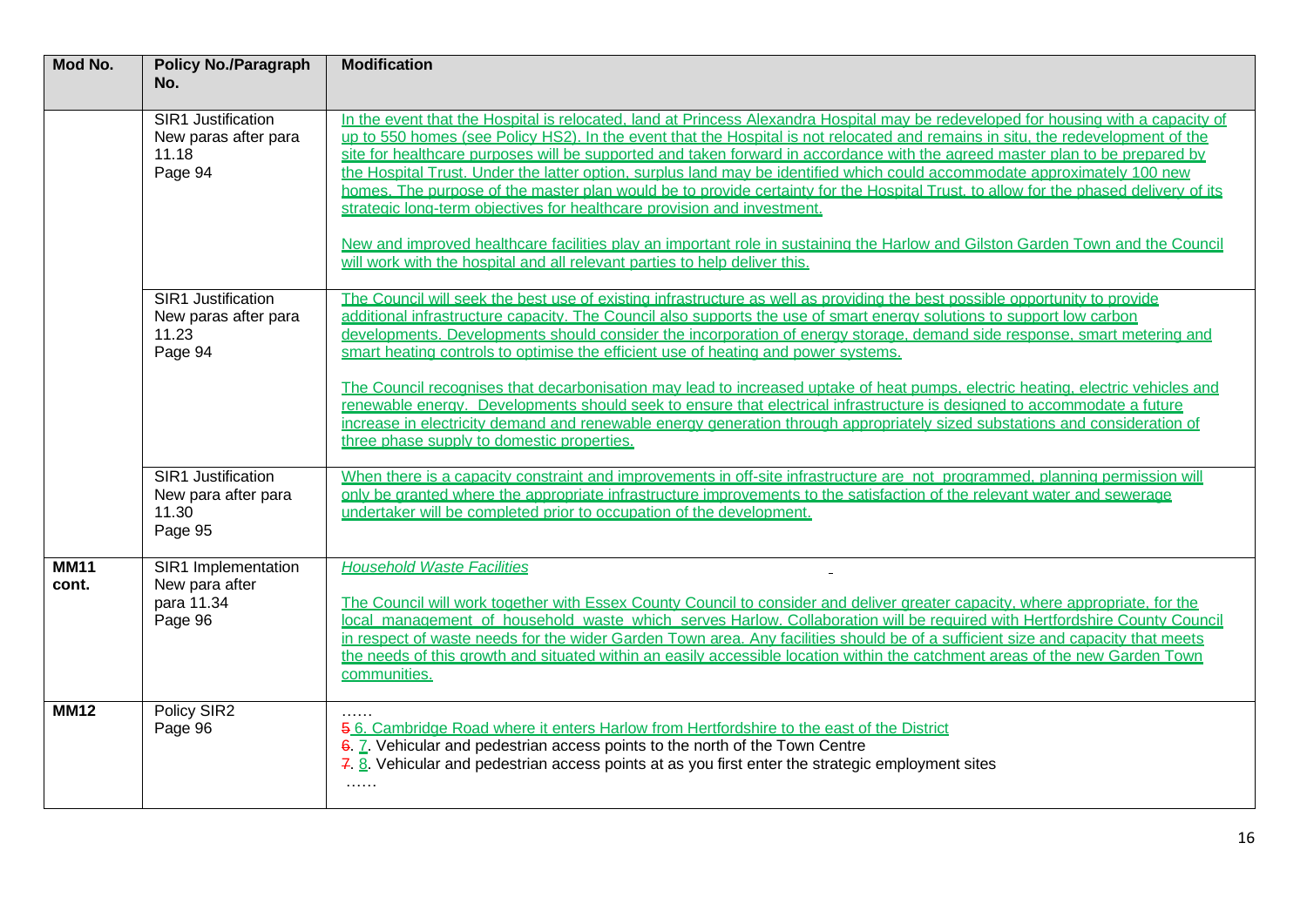| Mod No.              | <b>Policy No./Paragraph</b><br>No.                                     | <b>Modification</b>                                                                                                                                                                                                                                                                                                                                                                                                                                                                                                                                                                                                                                                                                                                                                                                                                                                                                                                                                                                                                                                                                                                                                                                  |
|----------------------|------------------------------------------------------------------------|------------------------------------------------------------------------------------------------------------------------------------------------------------------------------------------------------------------------------------------------------------------------------------------------------------------------------------------------------------------------------------------------------------------------------------------------------------------------------------------------------------------------------------------------------------------------------------------------------------------------------------------------------------------------------------------------------------------------------------------------------------------------------------------------------------------------------------------------------------------------------------------------------------------------------------------------------------------------------------------------------------------------------------------------------------------------------------------------------------------------------------------------------------------------------------------------------|
| <b>CHAPTER 13</b>    |                                                                        |                                                                                                                                                                                                                                                                                                                                                                                                                                                                                                                                                                                                                                                                                                                                                                                                                                                                                                                                                                                                                                                                                                                                                                                                      |
| <b>MM13</b>          | Policy PL1<br>Page 103                                                 | a) it is supported by a design rationale based on an understanding and analysis of local context and character, taking into<br>consideration the adopted Harlow Design Guide Supplementary Planning Document (SPD), the Harlow and Gilston Garden<br>Town Spatial Vision and Design Charter Guide, the services and access chapter of the Essex Design Guide, and relevant<br>national guidance;<br>(b) it protects, enhances or improves local distinctiveness without restricting style and innovation, whilst taking account of local<br>character and context, including patterns of development, urban form and landscape character, Green Infrastructure including<br>trees and landscaping, building typology, detailing and materials front boundary treatments and the historic environment;<br>(dc) it responds to the scale, height, massing, architectural detailing, and materials and front boundary treatments of the<br>surrounding area <sub>7</sub> and is visually attractive and respects its context without restricting style and innovation:<br>(ed) it provides appropriate physical, legible and safe connections with surrounding streets, paths, neighbouring development |
|                      |                                                                        | and Green Infrastructure;<br>.                                                                                                                                                                                                                                                                                                                                                                                                                                                                                                                                                                                                                                                                                                                                                                                                                                                                                                                                                                                                                                                                                                                                                                       |
| <b>MM14</b>          | Policy PL3<br>Page 105                                                 | New development will be expected to deliver high standards of sustainable design and construction and efficient energy usage.<br>taking account of predicted changes to heating and cooling requirements as a result of climate change. Such development will<br>be supported where it meets or exceeds the minimum standards required by Building Regulations.                                                                                                                                                                                                                                                                                                                                                                                                                                                                                                                                                                                                                                                                                                                                                                                                                                      |
| <b>MM14</b><br>cont. | PL3 Justification<br>Para 13.16<br>Page 105                            | This policy encourages applicants to consider the impact of their development and seek ways to address the effects, above and<br>beyond those measures required by Building Regulations. The preferable amount by which the minimum Building Regulations<br>standards should be exceeded is set out in the Implementation section of this policy, and is based on policy recommendations of<br>the UK Green Building Council which were, in part, derived from the now-defunct Code for Sustainable Homes Level 4 standard.                                                                                                                                                                                                                                                                                                                                                                                                                                                                                                                                                                                                                                                                          |
|                      | PL3 Justification<br>New para after existing<br>para 13.16<br>Page 105 | This policy assists in the delivery of the Local Plan Strategic Vision, which states that, by 2033, new development will mitigate<br>and adapt to the effects of climate change. It also reflects legislation enacted in 2019, which amends the Climate Change Act<br>2008 so that, in 2050, UK greenhouse gas emissions are at least 100% lower than the 1990 baseline, as opposed to the original<br>Act which required a reduction of at least 80%.                                                                                                                                                                                                                                                                                                                                                                                                                                                                                                                                                                                                                                                                                                                                               |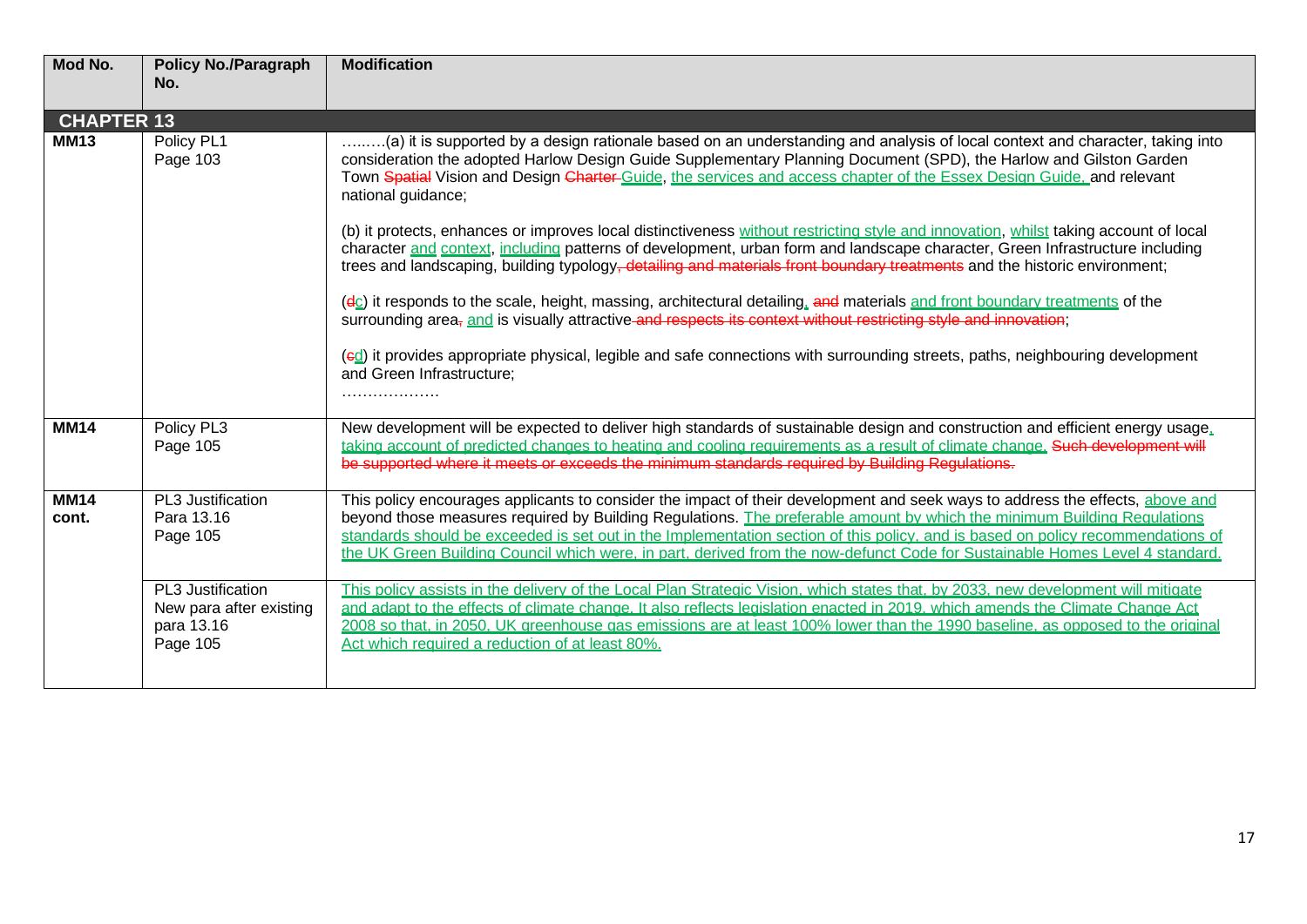| Mod No. | <b>Policy No./Paragraph</b><br>No.                                                             | <b>Modification</b>                                                                                                                                                                                                                                                                                                                                                                                                                                                                                                                                                                                                                                                                                                                                                                                                                                                                                                                                                                                                                                                                                                                                                                                                                                                                                                                                                                                                                       |
|---------|------------------------------------------------------------------------------------------------|-------------------------------------------------------------------------------------------------------------------------------------------------------------------------------------------------------------------------------------------------------------------------------------------------------------------------------------------------------------------------------------------------------------------------------------------------------------------------------------------------------------------------------------------------------------------------------------------------------------------------------------------------------------------------------------------------------------------------------------------------------------------------------------------------------------------------------------------------------------------------------------------------------------------------------------------------------------------------------------------------------------------------------------------------------------------------------------------------------------------------------------------------------------------------------------------------------------------------------------------------------------------------------------------------------------------------------------------------------------------------------------------------------------------------------------------|
|         | PL3 Implementation<br>Para 13.17<br>Page 105                                                   | The Building Regulations set out the minimum requirements for the conservation of fuel and power. Development will be<br>encouraged to exceed the minimum standards required by Building Requlations. Where exceeded, the amount by which the<br>minimum standards should be exceeded is preferably at least 19%. The Council supports development that follows the principles<br>of sustainable construction, and encourages developers to deliver schemes which adopt a fabric-first approach to development<br>and meet the performance and quality set by appropriate standards, such as Passivhaus, Home Quality Mark (HQM) and<br>BREEAM UK New Construction 2018. The associated guidance suggests measures to reduce energy consumption and carbon<br>dioxide emissions, which should include the consideration of:<br>appropriate layout and building orientation to maximise solar gain in the winter;<br>the use of Green Infrastructure, such as trees and rain gardens;<br>efficient use of all roof and vertical surfaces for the installation of low carbon technologies and green roofs;<br>integrating passive ventilation, such as wind catchers, or low energy options where mechanical ventilation or cooling is<br>required;<br>generating energy from on-site renewable or low-carbon energy systems;<br>the use of local, sustainable and energy efficient materials; and<br>(g) the re-use of existing resources. |
|         | PL3 Implementation<br>New paras after para<br>13.17<br>Page 105<br>(continues on next<br>page) | Development proposals must demonstrate how the reduction of energy consumption and carbon dioxide emissions is being<br>considered. The wellbeing of building occupants must also be addressed within the design and layout, by minimising risks of<br>overheating and providing adequate daylight and ventilation. These factors can be addressed by:<br>incorporating a range of natural heating and cooling measures as part of the design and layout, including passive<br>(a)<br>ventilation (or low-energy options where mechanical cooling is required) and ensuring appropriate building layout and orientation;<br>incorporating the use of Green Infrastructure, such as trees and rain gardens;<br>(b)<br>including passive design measures such as window sizing, thermal mass, building orientation and shading:<br>(c)<br>(d)<br>generating energy from on-site renewable or low-carbon energy systems, including on-site electricity generation for major<br>development:<br>ensuring the efficient use of all roof and vertical surfaces for the installation of low carbon technologies and green roofs;<br>(e)                                                                                                                                                                                                                                                                                                          |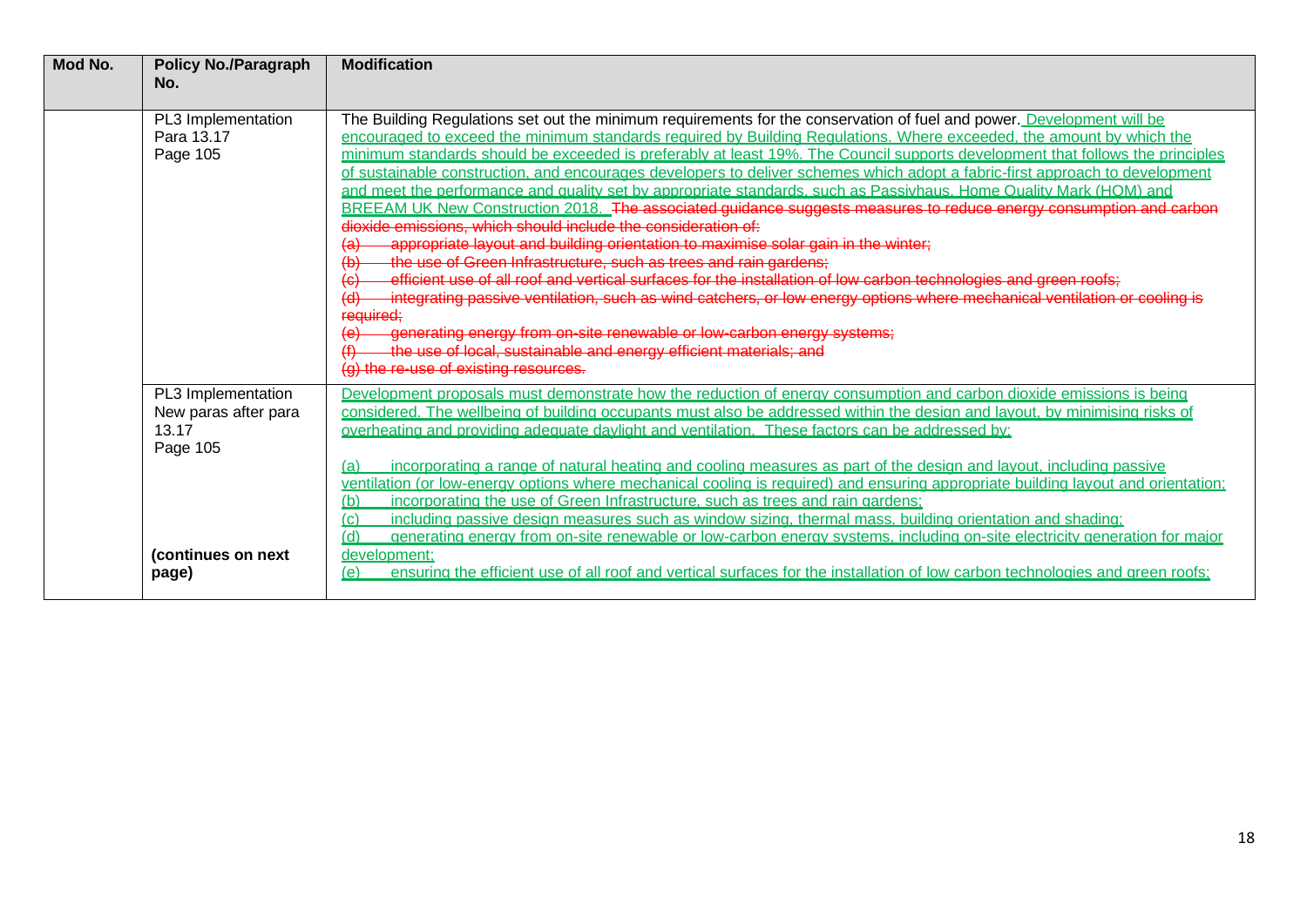| Mod No.              | <b>Policy No./Paragraph</b><br>No.                                                        | <b>Modification</b>                                                                                                                                                                                                                                                                                                                                                                                                                                                                                                                                                                                                                                                                                                                                                                                                                                                                                                                                                                                                                                                                                                                                                                                                                                                                                                                                                                                                                       |
|----------------------|-------------------------------------------------------------------------------------------|-------------------------------------------------------------------------------------------------------------------------------------------------------------------------------------------------------------------------------------------------------------------------------------------------------------------------------------------------------------------------------------------------------------------------------------------------------------------------------------------------------------------------------------------------------------------------------------------------------------------------------------------------------------------------------------------------------------------------------------------------------------------------------------------------------------------------------------------------------------------------------------------------------------------------------------------------------------------------------------------------------------------------------------------------------------------------------------------------------------------------------------------------------------------------------------------------------------------------------------------------------------------------------------------------------------------------------------------------------------------------------------------------------------------------------------------|
|                      |                                                                                           |                                                                                                                                                                                                                                                                                                                                                                                                                                                                                                                                                                                                                                                                                                                                                                                                                                                                                                                                                                                                                                                                                                                                                                                                                                                                                                                                                                                                                                           |
| <b>MM14</b><br>cont. | PL3 Implementation<br>New paras after para<br>13.17<br>Page 105<br>cont.                  | (f)<br>considering room layout, depth, height and window opening for optimum daylighting.<br>evaluating the risk of overheating and evidencing through modelling to support the design decisions, such as the use of<br>(a)<br>dynamic simulation and thermal modelling to analyse a building's performance in terms of energy usage and internal<br>temperatures:<br>maintaining good indoor air quality by providing sufficient ventilation to purge any pollutants such as emissions of<br>(h)<br>formaldehyde & volatile organic compounds (VOCs) from building materials and surface finishes, as well as stale air from other<br>activities such as cooking, bathing, etc.;<br>using local, sustainable and energy-efficient construction materials which consider adaptation to and mitigation of the<br>impacts of climate change:<br>re-using existing resources.<br>(i)                                                                                                                                                                                                                                                                                                                                                                                                                                                                                                                                                         |
|                      |                                                                                           | Where a low-carbon district heating scheme is proposed, the Council will expect the scheme to demonstrate that any proposed<br>heating and cooling systems have been selected in line with the following order of preference:<br>if possible, connection with heat distribution networks which exist at the time:<br>(a)<br>site-wide heat network fuelled by renewable energy sources:<br>(b)<br>communal network fuelled by renewable energy sources;<br>(c)<br>individual Air Source Heat Pump.<br>(d)                                                                                                                                                                                                                                                                                                                                                                                                                                                                                                                                                                                                                                                                                                                                                                                                                                                                                                                                 |
| <b>MM15</b>          | PL3a Green Belt (new<br>policy before PL4 on<br>Page 106)<br>(continues on next)<br>page) | Development on land designated as Green Belt will be severely restricted to ensure it continues to fulfil the five purposes of the<br>Green Belt. The essential characteristics of Green Belts are their openness and their permanence. Substantial weight will be<br>given to any harm to the Green Belt when assessing planning applications.<br>New buildings are inappropriate in the Green Belt with the following exceptions:<br>buildings for agriculture and forestry;<br>a.<br>appropriate facilities for outdoor sport, outdoor recreation and cemeteries;<br>b.<br>the extension and alteration of an existing building providing the original building is not disproportionately increased in<br>C.<br>size:<br>a replacement building for the same use providing it is not materially larger:<br>d.<br>limited affordable housing for local community needs.<br>$\mathsf{e}$ .<br>The following forms of development are not inappropriate providing they preserve the openness of the Green Belt and do not<br>conflict with its purposes:<br>limited infilling or the partial or complete redevelopment of previously developed land;<br>a.<br>mineral extraction:<br>b.<br>engineering operations:<br>C.<br>local transport infrastructure which requires a Green Belt location;<br>d.<br>the re-use of buildings of permanent and substantial construction;<br>е.<br>development under a Community Right to Build Order. |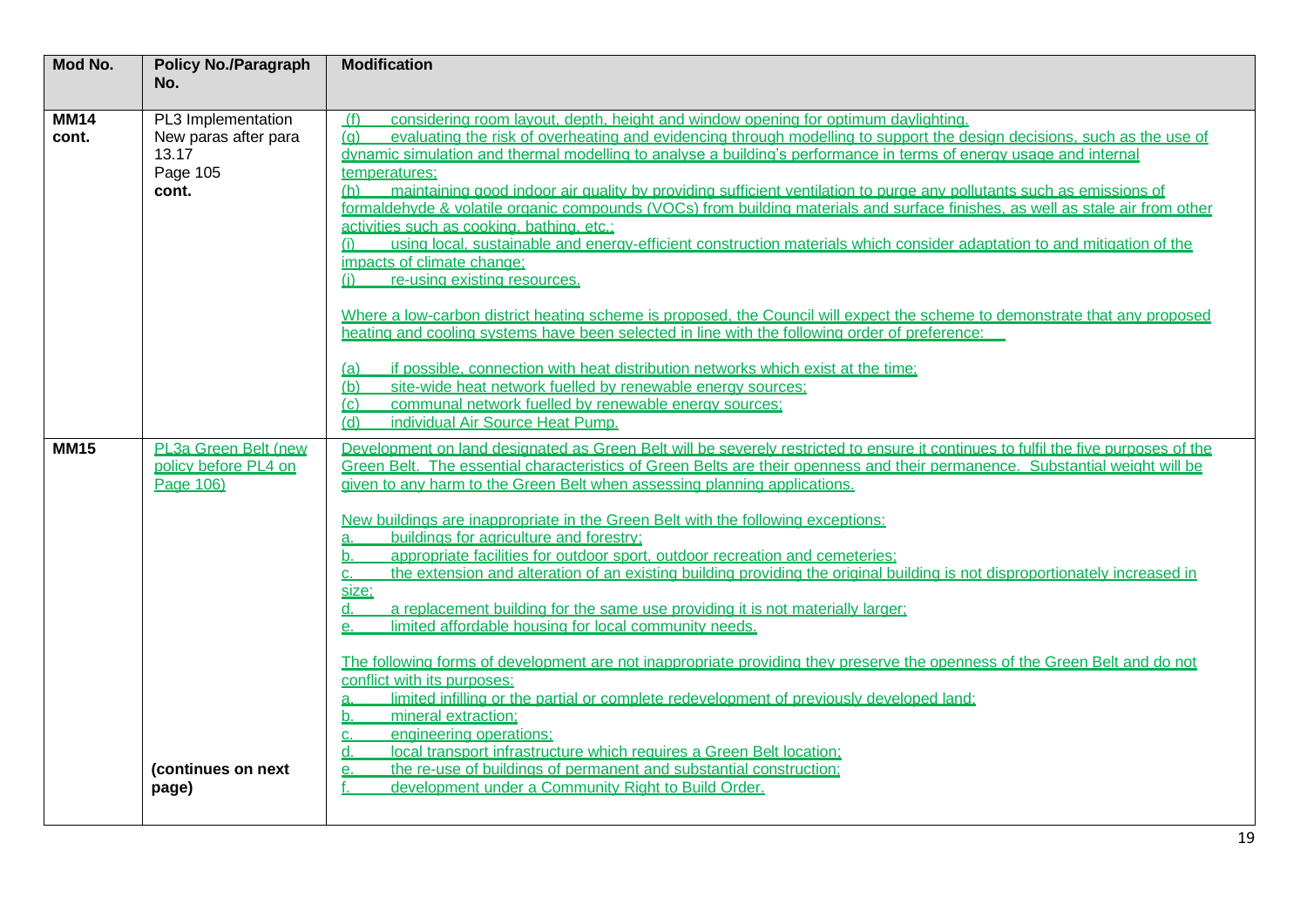| Mod No.              | <b>Policy No./Paragraph</b><br>No.                                 | <b>Modification</b>                                                                                                                                                                                                                                                                                                                                                                                                                                                                                                                                |
|----------------------|--------------------------------------------------------------------|----------------------------------------------------------------------------------------------------------------------------------------------------------------------------------------------------------------------------------------------------------------------------------------------------------------------------------------------------------------------------------------------------------------------------------------------------------------------------------------------------------------------------------------------------|
| <b>MM15</b><br>cont. | PL3a Green Belt (new<br>policy before PL4 on<br>Page 106)<br>cont. | Other development is inappropriate development in the Green Belt and will only be permitted in very special circumstances.<br>Such circumstances only exist if the potential harm to the Green Belt by reason of inappropriateness, and any other harm, is<br>clearly outweighed by other considerations.<br>Development must not adversely affect the role or function of adiacent land which forms part of a Green Wedge or Green Finger.                                                                                                        |
|                      | PL3a Justification                                                 | The Green Belt is a national policy designation, the fundamental aim of which is to prevent unrestricted urban sprawl as well as a<br>number of other purposes as set out in national planning policies.                                                                                                                                                                                                                                                                                                                                           |
|                      |                                                                    | Since the Ministry of Housing and Local Government Circular in 1955, which recommended that Local Planning Authorities<br>should establish Green Belts, the Green Belt has had great importance attached to it by subsequent Governments. As such, it is<br>protected from inappropriate development through both national and local planning policies. The construction of new buildings<br>and other development which does not meet the criteria of this policy would, therefore, not be supported, unless very special<br>circumstances exist. |
|                      |                                                                    | Harlow lies within the Metropolitan Green Belt which surrounds London and, although only a small amount of designated land<br>lies within the district boundary, its protection is important to preserve the character and setting of the town.                                                                                                                                                                                                                                                                                                    |
|                      |                                                                    | The Green Belt links with the wide-ranging Green Infrastructure in the district, including the Green Wedges and Green Fingers.<br>The Green Belt in Harlow also provides a physical link with the overall Green Belt and wider countryside in the surrounding<br><b>Epping Forest and East Hertfordshire districts.</b>                                                                                                                                                                                                                            |
|                      |                                                                    | The purpose of this policy is to continue to protect the Green Belt in Harlow from inappropriate development, as such<br>development would conflict with the Green Belt purposes and be harmful to the Green Belt.                                                                                                                                                                                                                                                                                                                                 |
|                      |                                                                    | As detailed in other Local Plan policies. Harlow's Green Wedges and Green Fingers make a significant and important<br>contribution to the district's Green Infrastructure, by providing a number of roles and functions for the benefits of visitors,<br>residents and wildlife.                                                                                                                                                                                                                                                                   |
|                      |                                                                    | One of the functions is to provide access to wider countryside and other open spaces and, therefore, most Green Belt land in<br>Harlow adjoins, or is near to, land designated as Green Wedge or Green Finger. To assist with the protection of the Green<br>Wedges and Green Fingers afforded by other Local Plan policies, this policy ensures that any development in the Green Belt<br>does not adversely affect the roles and functions of adjoining or nearby Green Wedge or Green Finger land.                                              |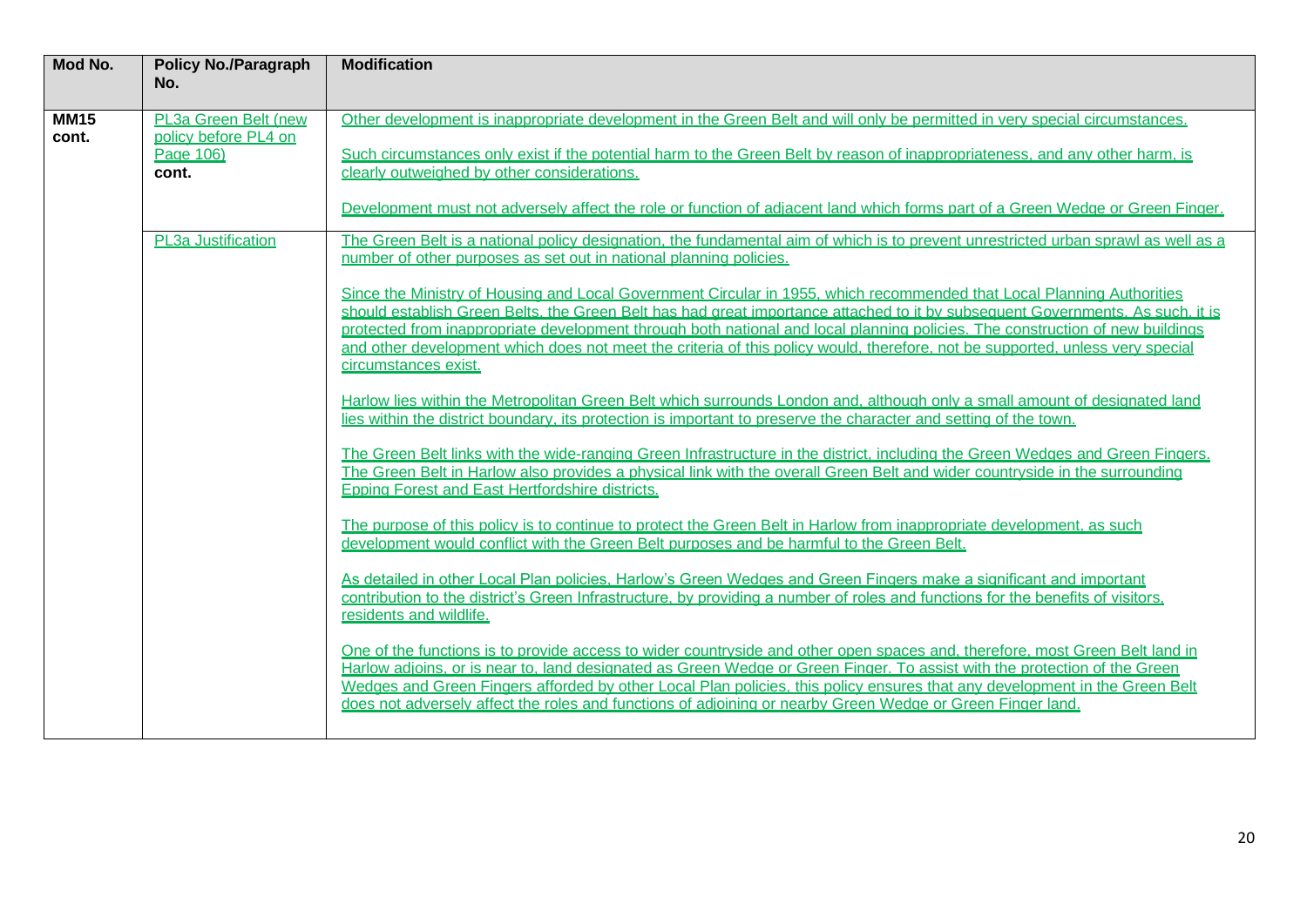| Mod No.              | <b>Policy No./Paragraph</b> | <b>Modification</b>                                                                                                                                                                                                                                                                                                                                                                                                                                                                                                                                                                                                                                                                                                                                                                                                                                                                                                                                                                                                                                                                                                                                                                                                                                                |
|----------------------|-----------------------------|--------------------------------------------------------------------------------------------------------------------------------------------------------------------------------------------------------------------------------------------------------------------------------------------------------------------------------------------------------------------------------------------------------------------------------------------------------------------------------------------------------------------------------------------------------------------------------------------------------------------------------------------------------------------------------------------------------------------------------------------------------------------------------------------------------------------------------------------------------------------------------------------------------------------------------------------------------------------------------------------------------------------------------------------------------------------------------------------------------------------------------------------------------------------------------------------------------------------------------------------------------------------|
|                      | No.                         |                                                                                                                                                                                                                                                                                                                                                                                                                                                                                                                                                                                                                                                                                                                                                                                                                                                                                                                                                                                                                                                                                                                                                                                                                                                                    |
| <b>MM15</b><br>cont. | PL3a Implementation         | The purposes of the Green Belt are set out in national planning policies, as follows:<br>to check the unrestricted sprawl of large built-up areas:<br>1<br>$\overline{2}$<br>to prevent neighbouring towns merging into one another;<br>to assist in safequarding the countryside from encroachment;<br>3.<br>to preserve the setting and special character of historic towns; and<br>4<br>to assist in urban regeneration, by encouraging the recycling of derelict and other urban land.<br>Whilst these purposes are not weighted in terms of significance, national planning policies recognise that the fundamental aim of<br>the Green Belt is to provide permanently open land to prevent unrestricted urban sprawl.<br>Small-scale development can include householder applications, sports related development, recreation, cemeteries and<br>community uses.<br>For development relating to renewable energy, very special circumstances may include the wider environmental benefits<br>associated with increased production of energy from renewable sources.                                                                                                                                                                                          |
| <b>MM16</b>          | Policy PL4<br>Page 106      | .<br>it is for essential infrastructure, including and-local transport infrastructure, which must demonstrates a requirement for a<br>(b)<br>Green Wedge or Green Finger location and demonstrates it is of benefit to the wider community;<br>it is for the alteration, extension or replacement of buildings, provided that the new building/buildings are in the same use<br>(c)<br>and not more harmful than what is being replaced;<br>it constitutes strategic infrastructure development which can demonstrate that it is of benefit to the wider community.<br>.<br>(e d) it demonstrates that the roles and functions and historic significance of the Green Wedges and Green Fingers (as set out<br>in policy WE2) are preserved, enhanced and not adversely affected; and<br>$(\frac{f}{g})$ it demonstrates<br>Where development includes replacement uses, redevelopment, extensions or alterations, it must meet all the following criteria;<br>it does not result in a greater negative impact on the roles and functions of the Green Wedges and Green Fingers than<br>the existing development:<br>it does not result in disproportionate additions to the original building(s); and<br>(a)<br>any replacement buildings must be in the same use. |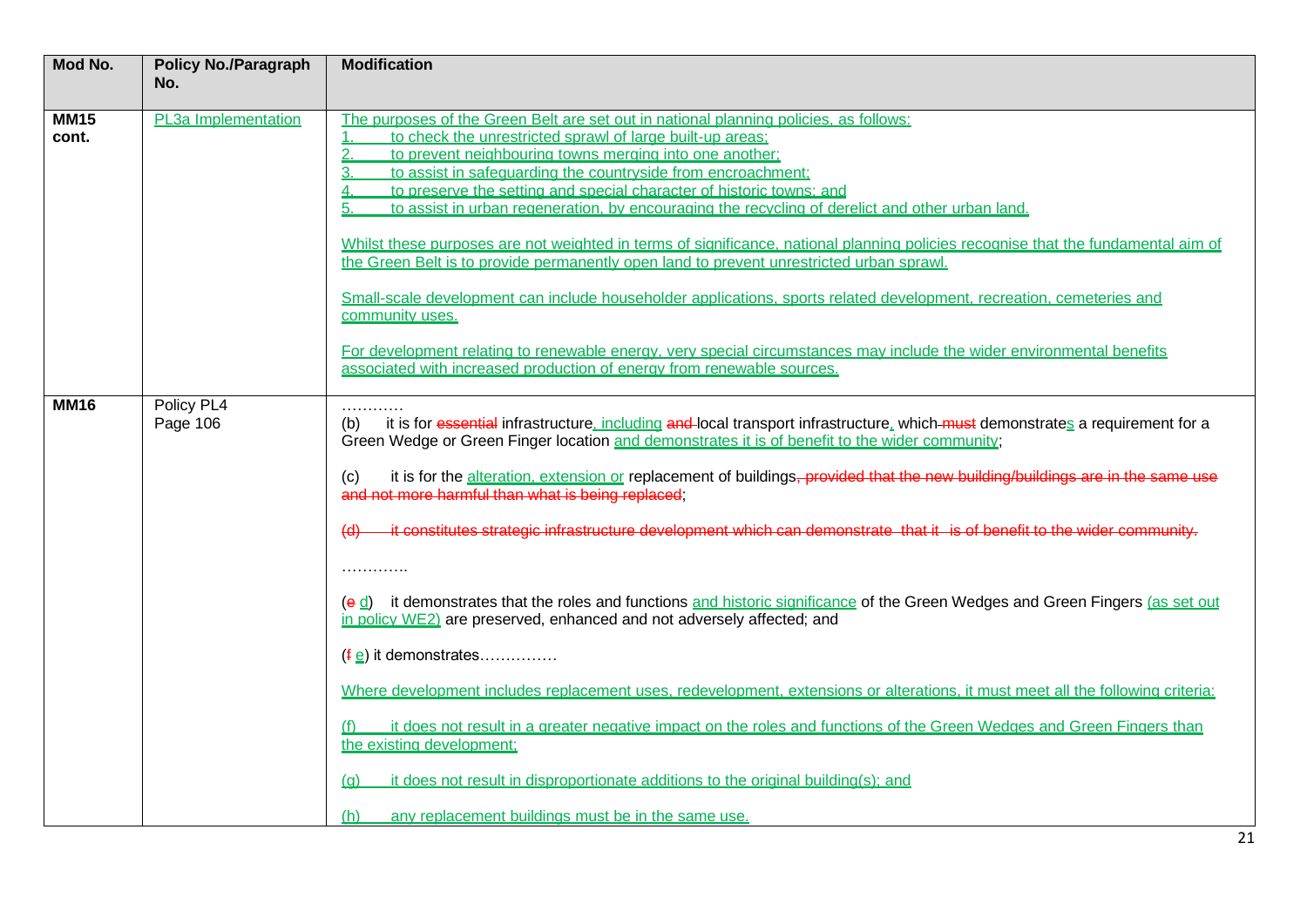| Mod No.     | <b>Policy No./Paragraph</b><br>No.                         | <b>Modification</b>                                                                                                                                                                                                                                                                                                                                                                                                                                                                                                                                                                                                                                                                                                                                                                                                                                                                                                                                                                                                                                                                                                                                                                                                     |
|-------------|------------------------------------------------------------|-------------------------------------------------------------------------------------------------------------------------------------------------------------------------------------------------------------------------------------------------------------------------------------------------------------------------------------------------------------------------------------------------------------------------------------------------------------------------------------------------------------------------------------------------------------------------------------------------------------------------------------------------------------------------------------------------------------------------------------------------------------------------------------------------------------------------------------------------------------------------------------------------------------------------------------------------------------------------------------------------------------------------------------------------------------------------------------------------------------------------------------------------------------------------------------------------------------------------|
| <b>MM17</b> | Policy PL8<br>Page 112                                     | Development should contribute to and enhance biodiversity or geodiversity assets, to ensure a net gain in biodiversity<br>The greater the significance of the asset, the greater the weight that is given to the asset's protection. Distinction will be<br>made between the hierarchy of international, national and locally designated and non-designated sites so that the level of<br>protection afforded is consistent with their status.<br>it creates new biodiversity and protects geodiversity assets and creates links to conserves and enhances existing<br>(a)<br>biodiversity and geodiversity assets;<br>where (a) is not possible, it includes the protection and enhancement of appropriate and effective measures to mitigate<br>(b)<br>the negative effects on existing biodiversity and geodiversity assets;<br>where there is a residual impact, it includes provision for compensatory measures to be secured off-site;<br>(c)<br>(e d) where it can be demonstrated that protection and enhancement of it creates new biodiversity and creates links to-existing<br>biodiversity and geodiversity assets is not possible, appropriate measures must mitigate the negative effects on these assets |
| <b>MM18</b> | Policy PL9<br>Page 113<br>PL9 Implementation<br>Para 13.55 | All development proposals must minimise and, where possible, reduce all forms of pollution and contamination. For air quality,<br>the acceptability or otherwise of a proposal will be determined with reference to the relevant limit values or National Air Quality<br>Objectives as they relate to human health or biodiversity<br>Where it can be demonstrated that pollution and/or contamination is unavoidable, appropriate measures must mitigate the<br>negative effects of the development. Where adequate mitigation cannot be provided, development will not normally be permitted.<br>The Council may will require assessments of any pollution and/or contamination- a Preliminary Risk Assessment of land<br>considered to be contaminated to be undertaken and submitted, which identify any existing pollution and/or contamination, and                                                                                                                                                                                                                                                                                                                                                               |
|             | Page 114<br>PL9 Implementation                             | the impacts of the development and any necessary mitigation and/or compensatory measures.<br>The Council may also impose conditions to control and manage pollution and contamination levels. Further investigations,<br>assessments, long-term maintenance regimes and validation reports may also be required if land is<br>contaminated.<br>Where contaminated sites have the potential to mobilise contaminants, or where there is a high-risk development proposal within                                                                                                                                                                                                                                                                                                                                                                                                                                                                                                                                                                                                                                                                                                                                          |
|             | New para after<br>para 13.55<br>Page 114                   | a vulnerable ground water area, mitigation<br>measures must ensure the risks to groundwater are minimised.                                                                                                                                                                                                                                                                                                                                                                                                                                                                                                                                                                                                                                                                                                                                                                                                                                                                                                                                                                                                                                                                                                              |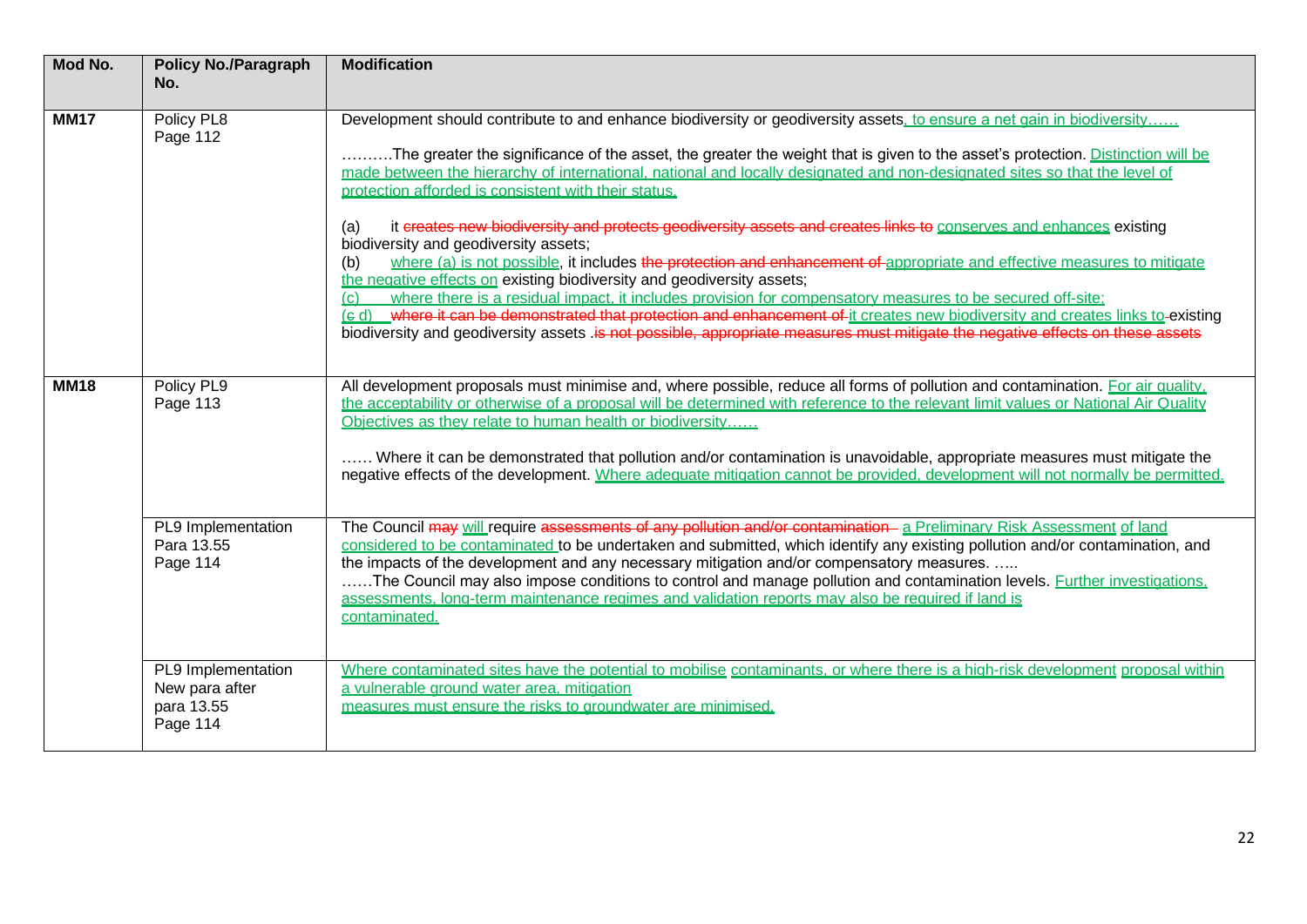| Mod No.     | <b>Policy No./Paragraph</b><br>No. | <b>Modification</b>                                                                                                                                                                                                                                                                                                                                                                                                                                                                                                                                                                                                                                                                                                                                                                                                                                                          |
|-------------|------------------------------------|------------------------------------------------------------------------------------------------------------------------------------------------------------------------------------------------------------------------------------------------------------------------------------------------------------------------------------------------------------------------------------------------------------------------------------------------------------------------------------------------------------------------------------------------------------------------------------------------------------------------------------------------------------------------------------------------------------------------------------------------------------------------------------------------------------------------------------------------------------------------------|
| <b>MM19</b> | Policy PL10<br>Page 114-115        | 44 Water Quality<br>Development must not adversely affect cause deterioration to water quality, including quality of waterways and other bodies of<br>water, identified Source Protection Zones (SPZ), Aquifers and all other groundwater. Development must aim to improve such<br>water quality.<br>New development adjacent to water courses should seek to include restoration and deculverting. The culverting of water courses                                                                                                                                                                                                                                                                                                                                                                                                                                          |
|             |                                    | should be avoided. Where the applicant can demonstrate that deculverting or other river enhancements are unfeasible, a<br>financial contribution will be sought to restore another section of the same watercourse.                                                                                                                                                                                                                                                                                                                                                                                                                                                                                                                                                                                                                                                          |
|             |                                    | New development adiacent to designated main rivers must provide and maintain an undeveloped buffer zone, of at least eight<br>metres, to the watercourse. Such development must also include a long-term scheme to protect and enhance the conservation<br>value of the watercourse.                                                                                                                                                                                                                                                                                                                                                                                                                                                                                                                                                                                         |
|             |                                    | 32(a) it must not increase the risk of flooding elsewhere and must aim to reduce flood risk overall;<br>32 (c) flood finished floor levels of development in Flood Zones 2 and 3 should be situated above the 1% (1 in 100 years)<br>plus climate change predicted maximum water level, plus a minimum watertight depth-finished floor level of 300mm above the<br>normal predicted water level;<br>2 (d) proposed development in Flood Zone 3b must be 'water compatible' or 'essential' development<br>32 (eh) flood flow routes should be preserved configured to enable surface water to drain;<br>32 (hi) where necessary, planning permission will be conditional upon flood protection and/or runoff control measures being<br>operative before other works, the submission and approval of a drainage management strategy that addresses all forms of flood<br>risk. |
|             |                                    | Development within identified Critical Drainage Areas may.<br>depending on the outcomes of a specific flood risk assessment, be required to contribute to funding for the delivery of appropriate<br>flood alleviation schemes                                                                                                                                                                                                                                                                                                                                                                                                                                                                                                                                                                                                                                               |
|             |                                    | 4-3 Waste Water and Sustainable Drainage Systems (SuDS)                                                                                                                                                                                                                                                                                                                                                                                                                                                                                                                                                                                                                                                                                                                                                                                                                      |
|             |                                    | Development proposals should identify how there is sufficient surface water, foul drainage and treatment capacity which can serve<br>the development. Surface and foul water systems must be separate.                                                                                                                                                                                                                                                                                                                                                                                                                                                                                                                                                                                                                                                                       |
|             |                                    | The use of SuDS in all development proposals, including the retrofitting of SuDS, is encouraged and will be supported. Where<br>SuDS are required, the drainage scheme must meet the following criteria:                                                                                                                                                                                                                                                                                                                                                                                                                                                                                                                                                                                                                                                                     |
|             |                                    | 4-3 (c) achieve greenfield runoff rates in line with the quidance of the non-statutory technical standards for sustainable<br>drainage,                                                                                                                                                                                                                                                                                                                                                                                                                                                                                                                                                                                                                                                                                                                                      |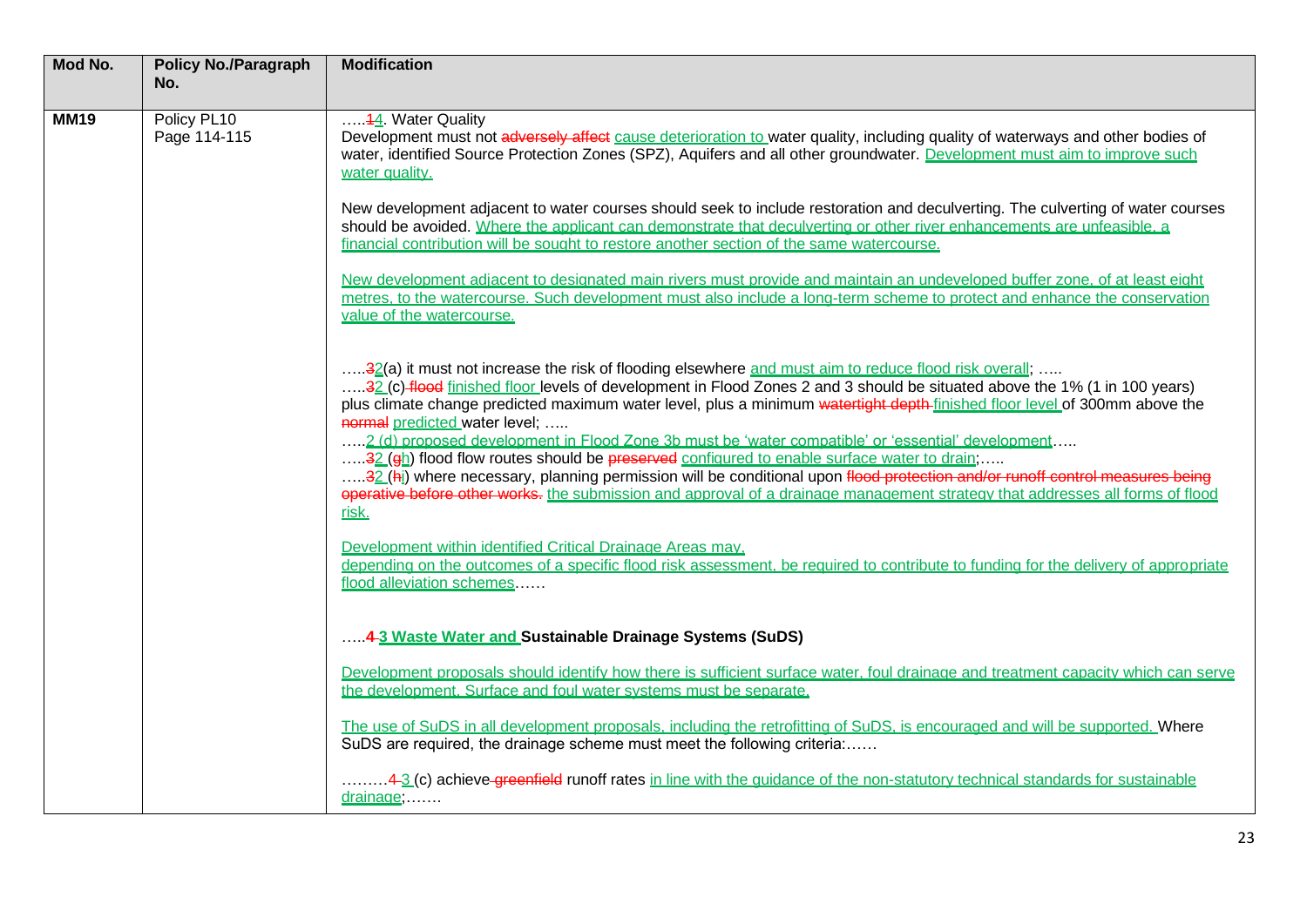| Mod No.              | <b>Policy No./Paragraph</b><br>No.                               | <b>Modification</b>                                                                                                                                                                                                                                                                                                                                                                                                                                                                                                                                                                                                                                                                                                                                                                                                                                                           |
|----------------------|------------------------------------------------------------------|-------------------------------------------------------------------------------------------------------------------------------------------------------------------------------------------------------------------------------------------------------------------------------------------------------------------------------------------------------------------------------------------------------------------------------------------------------------------------------------------------------------------------------------------------------------------------------------------------------------------------------------------------------------------------------------------------------------------------------------------------------------------------------------------------------------------------------------------------------------------------------|
| <b>MM19</b><br>cont. | PL10 Justification<br>Para 13.57<br>Page 116                     | This policy will ensure that the quality of drinking water is maintained, avoiding harmful polluting developments which affect its<br>quality. The requirement for development adiacent to designated main rivers to provide an undeveloped buffer zone will ensure<br>the enhancement and protection of local biodiversity, provide space for flood water and provide access for maintenance. The<br>necessity for a scheme to protect and<br>enhance the conservation value of a watercourse, and to aim to improve water quality, is required by the Water Framework<br>Directive and/or the Thames River Basin Management Plan.                                                                                                                                                                                                                                           |
|                      | PL10 Justification<br>New paras after para<br>13.61<br>Page 116  | A number of Critical Drainage Areas have been identified based on the results of the Harlow Surface Water Management Plan.<br>The risk of surface water flooding in these areas needs to be reduced and drainage improved.<br>The requirement that any proposed development in Flood Zone 3b must be 'water compatible' or 'essential' development is in                                                                                                                                                                                                                                                                                                                                                                                                                                                                                                                      |
|                      |                                                                  | accordance with national guidance and the Strategic Flood Risk Assessment.                                                                                                                                                                                                                                                                                                                                                                                                                                                                                                                                                                                                                                                                                                                                                                                                    |
|                      | PL10 Implementation<br>New paras after para<br>13.63<br>Page 116 | The Water Cycle Study emphasises the importance of non-residential development meeting a level of BREEAM compliance<br>regarding water efficiency. The meeting of BREEAM 'Excellent' rating for water efficiency in non-residential buildings is, therefore,<br>supported.                                                                                                                                                                                                                                                                                                                                                                                                                                                                                                                                                                                                    |
|                      |                                                                  | Harlow contains a significant number of older buildings which will not be as efficient with water use as modern buildings.<br>Measures to retrofit such buildings to increase their energy efficiency are, therefore, encouraged.                                                                                                                                                                                                                                                                                                                                                                                                                                                                                                                                                                                                                                             |
|                      | PL10 Implementation<br>Para 13.67<br>Page 117                    | (d) where possible, flood storage should be maximised through the use of Green Infrastructure and by providing level-for-<br>level, volume-for-volume floodplain compensation for development within the 1-in-100-year (plus climate change) extent.                                                                                                                                                                                                                                                                                                                                                                                                                                                                                                                                                                                                                          |
|                      | PL10 Implementation<br>Para 13.68<br>Page 117                    | In terms of surface water flooding, the general aim should be to<br>discharge surface run off as high up the following hierarchy of drainage options as reasonably practicable:<br>4. into the ground (infiltration);<br>2. to a surface water body;<br>3. to a surface water sewer, highway drain, or another drainage system;<br>4. to a combined sewer.<br>1. store rainwater for later use:<br>2. use infiltration techniques, such as porous surfaces in non- clay areas:<br>3. attenuate rainwater in ponds or open water features for gradual release, including the use of SuDS;<br>4. attenuate rainwater by storing in tanks or sealed water features for gradual release, including the use of SuDS;<br>5. discharge rainwater direct to a watercourse;<br>6. discharge rainwater to a surface water sewer/drain;<br>7. discharge rainwater to the combined sewer. |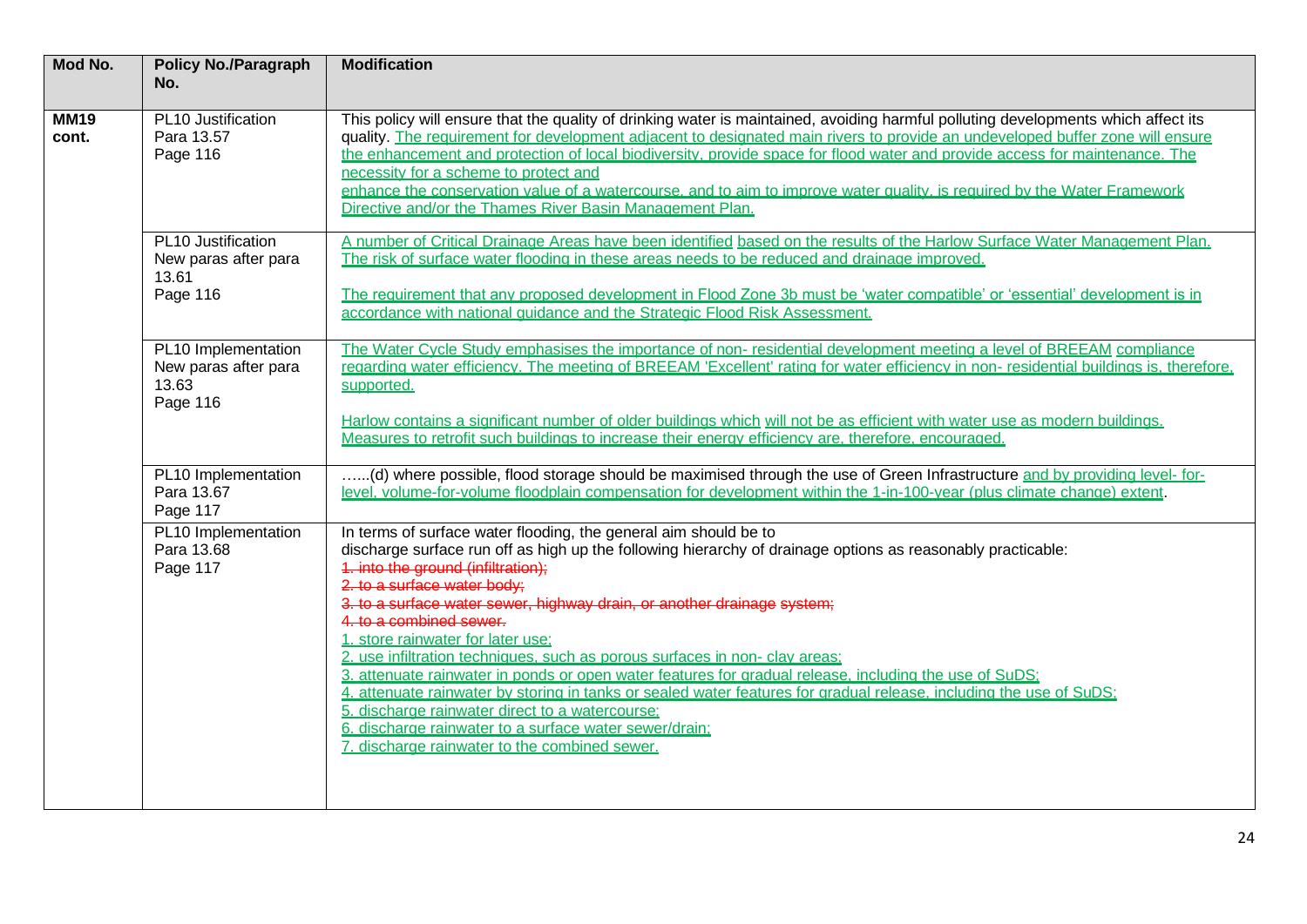| Mod No.              | <b>Policy No./Paragraph</b><br>No.                               | <b>Modification</b>                                                                                                                                                                                                                                                                                                                                                                                                                                                                                                                                                                                                                                                                                                                                                                                                                    |
|----------------------|------------------------------------------------------------------|----------------------------------------------------------------------------------------------------------------------------------------------------------------------------------------------------------------------------------------------------------------------------------------------------------------------------------------------------------------------------------------------------------------------------------------------------------------------------------------------------------------------------------------------------------------------------------------------------------------------------------------------------------------------------------------------------------------------------------------------------------------------------------------------------------------------------------------|
| <b>MM19</b><br>cont. | PL10 Implementation<br>New paras after para<br>13.68<br>Page 117 | It is expected that space is created for flooding to occur by restoring the functional floodplain, wherever possible, through a<br>reduction of development footprint within Flood Zone 3b.<br>Water-compatible development and essential development are referred to in this policy. As defined by national quidance, water-<br>compatible development includes flood control infrastructure, sewage transmission and pumping stations, navigation facilities<br>and water-based recreation (excluding sleeping accommodation). Essential development includes essential transport<br>infrastructure which has to cross the area at risk, wind turbines and essential utility infrastructure, such as power stations, which<br>requires the location for operational reasons.                                                         |
|                      | PL10 Implementation<br>Para 13.72<br>Page 117                    | The Essex SuDS Design Guide provides guidance on local<br>standards for water quality and water quantity from developments and guidance on SuDS design. Developers should also<br>consider national quidance on natural flood management techniques and working with natural processes, which seek to protect,<br>restore and emulate the natural functions of catchments, floodplains and rivers.                                                                                                                                                                                                                                                                                                                                                                                                                                     |
|                      | PL10 Implementation<br>New paras after<br>para 13.72<br>Page 117 | All proposed development must engage the actions and measures as specified by the Thames River Basin Management Plan.<br>where feasibly possible and reasonable. Developers should liaise with the Environment Agency on such actions and measures.<br>Appropriate arrangements for foul water must be identified where the local public sewer network does not have adequate capacity.<br>Developers must demonstrate how any upgrades of the existing sewerage network, to alleviate capacity issues, would be<br>delivered in advance of the development. New development must connect to mains foul drainage, but a foul drainage assessment<br>may be required if non-mains foul drainage is proposed.                                                                                                                            |
| <b>MM20</b>          | Policy PL11<br>Page 118                                          | (d) the extent to which the development would enhance, or better reveal, the significance of the heritage asset;<br>Where development affects a heritage asset or its setting, an appropriate management plan, which includes a Heritage<br>Statement <sub>r</sub> must be in place submitted to conserve and enhance the asset and its setting.<br>Where proposals affect or are adjacent to sites of known or suspected archaeological interest a desk-based or field evaluation<br>should be submitted.<br>Where the heritage asset is at risk and the development would conflict with other policies of the Local Plan, it must be<br>demonstrated that the development represents the asset's optimum viable use and is necessary to secure the future<br>conservation of the asset and that any negative impacts are outweighed. |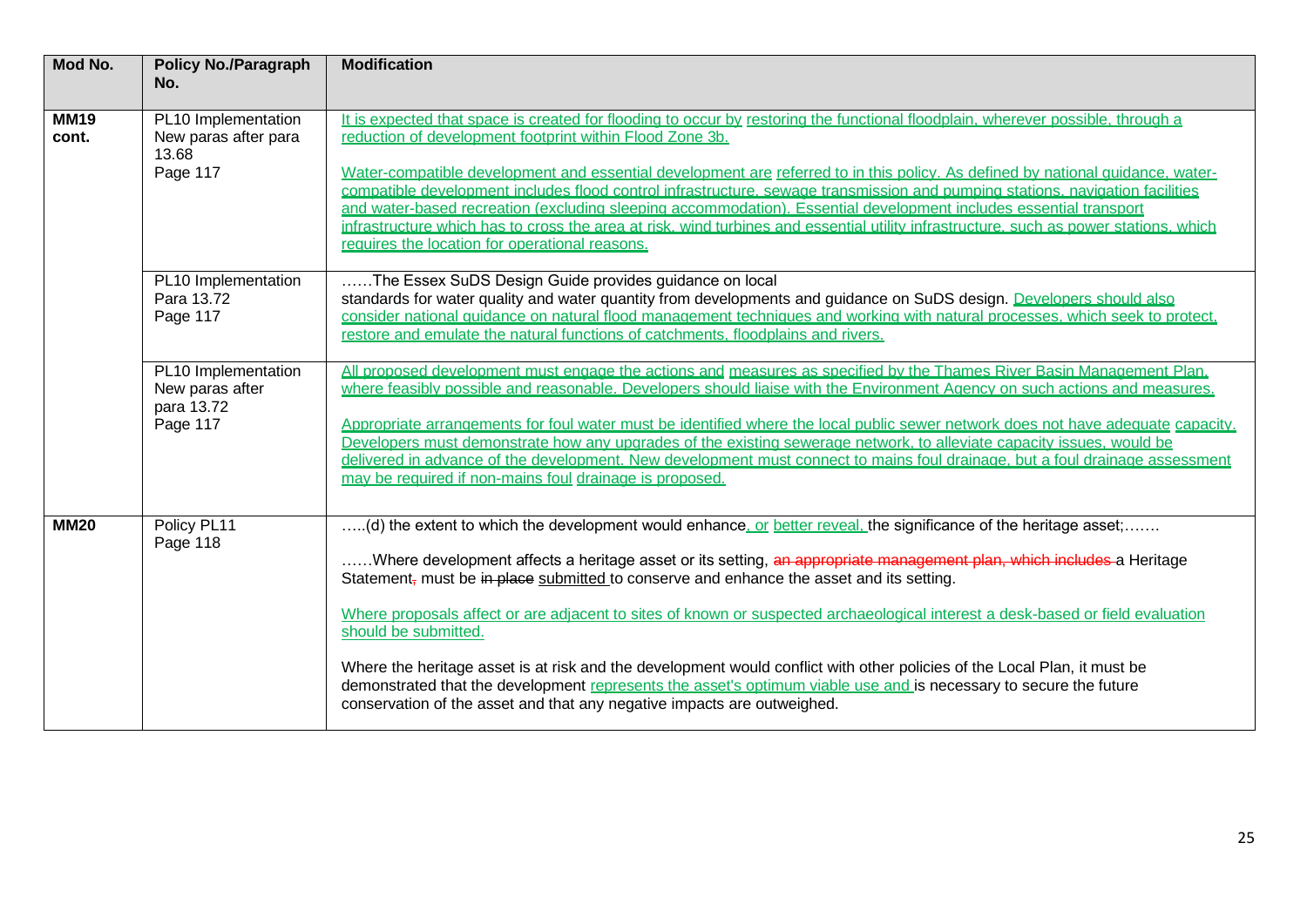| Mod No.           | <b>Policy No./Paragraph</b><br>No.                            | <b>Modification</b>                                                                                                                                                                                                                                                                                                                                                                                                                                                                                                                                                                                                                                                                                                                                                                                                                                                                                                                                                                                                                                                                                                                                                                |
|-------------------|---------------------------------------------------------------|------------------------------------------------------------------------------------------------------------------------------------------------------------------------------------------------------------------------------------------------------------------------------------------------------------------------------------------------------------------------------------------------------------------------------------------------------------------------------------------------------------------------------------------------------------------------------------------------------------------------------------------------------------------------------------------------------------------------------------------------------------------------------------------------------------------------------------------------------------------------------------------------------------------------------------------------------------------------------------------------------------------------------------------------------------------------------------------------------------------------------------------------------------------------------------|
|                   | PL11 Implementation<br>Para 13.79<br>Page 119                 | National policies and guidance outline the rationale behind the designation of heritage assets, with special architectural or historic<br>interest being at the core of any designation decision. Proposals for enabling development would be assessed having regard to<br>Historic England's latest quidance on enabling development. National policies also set out the hierarchy of significance of historic<br>assets.                                                                                                                                                                                                                                                                                                                                                                                                                                                                                                                                                                                                                                                                                                                                                         |
| <b>CHAPTER 14</b> |                                                               |                                                                                                                                                                                                                                                                                                                                                                                                                                                                                                                                                                                                                                                                                                                                                                                                                                                                                                                                                                                                                                                                                                                                                                                    |
| <b>MM21</b>       | Policy H <sub>3</sub><br>Page 127                             | effective measures are proposed to minimise the effects of noise and disturbance.<br>$\ldots$ $(e)$<br>The effectiveness of this policy and the one-in-five restriction should be reviewed two vears after the adoption of this Local Plan.                                                                                                                                                                                                                                                                                                                                                                                                                                                                                                                                                                                                                                                                                                                                                                                                                                                                                                                                        |
| <b>MM22</b>       | Policy H5<br>Page 129                                         | All new dwellings should be at least Building Control Regulations Part M4(2) standard for accessible and adaptable homes to meet<br>the occupiers' future needs.<br>To ensure that new homes are both accessible and adaptable to meet the changing needs of occupants:<br>all new dwellings should be at least Building Regulations Part M4(2) standard for accessible and adaptable homes: and<br>(a)<br>4in addition, major residential development, a suitable proportion of should provide Building Control Requiations Part M4(3)<br>(b)<br>standard dwellings for wheelchair users should be provided based on. The proportion is set out in the latest Strategic Housing<br>Market Assessment (SHMA) or other appropriate evidence directly related to the housing needs of Harlow.<br>The provision of specialist housing developments will be supported on appropriate sites that will meet the needs of older people<br>and other groups.<br>Only where circumstances exist where it can be demonstrated by the applicant that it is not practically achievable or financially<br>viable to deliver this policy will new development be exempt from these requirements. |
|                   | H5 Justification<br>New para before para<br>14.23<br>Page 129 | National planning quidance states that a policy requiring wheelchair accessible dwellings should only be applied to those<br>dwellings where the local authority is responsible for allocating or nominating a person to live in that dwelling. Consequently, the<br>Council will negotiate a proportion of wheelchair adaptable (market and affordable housing) and/or wheelchair accessible<br>(affordable housing only) dwellings, as appropriate, based on the latest Strategic Housing Market Assessment (SHMA) or other<br>additional appropriate evidence directly related to Harlow's housing needs.                                                                                                                                                                                                                                                                                                                                                                                                                                                                                                                                                                       |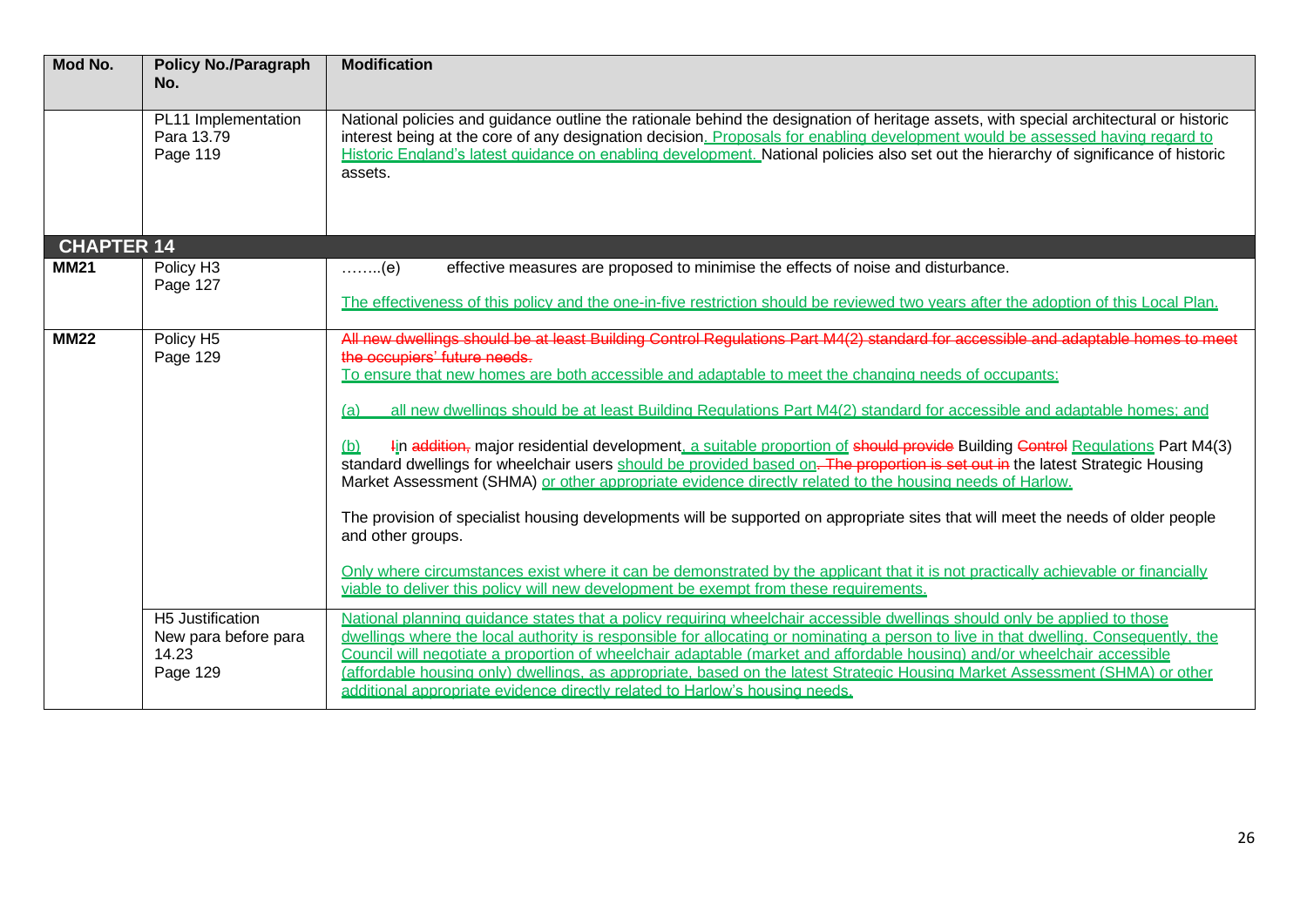| Mod No.     | <b>Policy No./Paragraph</b><br>No.                            | <b>Modification</b>                                                                                                                                                                                                                                                                                                                                                                                                                                                                                                                                                                                                                                                                                                                                                                                                                                                                                                                                                                                                                                                                                                                                                                                                                                                                                                                                                                                                                                                                                                                                                                        |                                                                                                                                                         |                                                                  |                                                          |  |               |                                                                                                                                     |                                                                |                                                                        |  |
|-------------|---------------------------------------------------------------|--------------------------------------------------------------------------------------------------------------------------------------------------------------------------------------------------------------------------------------------------------------------------------------------------------------------------------------------------------------------------------------------------------------------------------------------------------------------------------------------------------------------------------------------------------------------------------------------------------------------------------------------------------------------------------------------------------------------------------------------------------------------------------------------------------------------------------------------------------------------------------------------------------------------------------------------------------------------------------------------------------------------------------------------------------------------------------------------------------------------------------------------------------------------------------------------------------------------------------------------------------------------------------------------------------------------------------------------------------------------------------------------------------------------------------------------------------------------------------------------------------------------------------------------------------------------------------------------|---------------------------------------------------------------------------------------------------------------------------------------------------------|------------------------------------------------------------------|----------------------------------------------------------|--|---------------|-------------------------------------------------------------------------------------------------------------------------------------|----------------------------------------------------------------|------------------------------------------------------------------------|--|
|             | H5 Justification<br>New paras after para<br>14.25<br>Page 129 | Harlow has an ageing population, which has important implications for the future delivery of housing over the Local Plan period.<br>Essex County Council (ECC) is the provider of social care in Harlow. ECC's approach to Independent Living (Extra Care)<br>encourages the provision of specialist accommodation in Essex as a means by which older people can continue to live healthy<br>and active lives within existing communities. For Harlow, the evidence base (the Housing LIN SHOP@ tool) predicts a need for<br>104 units of Extra Care accommodation (i.e. 'whole market demand') in addition to the current Extra Care provision in the district.<br>This provision is in addition to the requirement for other specialist accommodation such as sheltered housing.<br>It is ECC's intention to facilitate the development of at least one 60 unit Extra Care scheme in the next five years in Harlow to meet<br>Adult Social Care demand in the district. In addition to the Evidence Base mentioned previously. ECC will be publishing an<br>updated Market Position Statement in 2019 setting out its intentions for the provision of Extra Care across the county, which will<br>also inform this Local Plan. This approach to meeting the specialist accommodation needs of older people is intended to reduce<br>the demand for residential/nursing home care across the county. Extra Care schemes are part of a wider accommodation pathway<br>to enable older people to remain as independent as possible, with the right housing and support to meet their needs. |                                                                                                                                                         |                                                                  |                                                          |  |               |                                                                                                                                     |                                                                |                                                                        |  |
| <b>MM23</b> | Policy H6<br>Page 130                                         | A range of housing types and sizes, across a range of tenures, must be provided in major residential development.<br>The Council will support community-led housing developments on appropriate sites. On new housing developments, an<br>appropriate mix of housing tenures, types and sizes will be expected to be provided, in order to create balanced communities<br>which reflect Harlow's housing needs and local character. To achieve this, developers should take into account the latest Strategic<br>Housing Market Assessment, or other additional appropriate evidence directly related to Harlow's housing needs.<br>Where appropriate and in accordance with policies in the Local Plan, the following types of housing should be provided;<br>affordable housing:<br>(a)<br>accessible and adaptable housing;<br>(b)<br>self-build and custom-build housing plots:<br>(c)<br>community-led housing.<br>(d)                                                                                                                                                                                                                                                                                                                                                                                                                                                                                                                                                                                                                                                                |                                                                                                                                                         |                                                                  |                                                          |  |               |                                                                                                                                     |                                                                |                                                                        |  |
|             | Fig. 14.1:<br>H6 Justification<br>Page 130                    | Flat<br>House                                                                                                                                                                                                                                                                                                                                                                                                                                                                                                                                                                                                                                                                                                                                                                                                                                                                                                                                                                                                                                                                                                                                                                                                                                                                                                                                                                                                                                                                                                                                                                              | Range of housing types, sizes and tenures<br><b>MARKET HOUSING</b><br>1 Bedroom<br>2+ Bedrooms<br>2 Bedrooms<br>3 Bedrooms<br>4 Bedrooms<br>5+ Bedrooms | <b>Dwellings</b><br>170<br>$\overline{30}$<br>610<br>1,690<br>50 | %<br>6.8 6.6<br>1.2<br>24.4 23.9<br>67.6 66.3<br>0.022.0 |  | Flat<br>House | <b>AFFORDABLE HOUSING</b><br>1 Bedroom<br>2+ Bedrooms<br>2 Bedrooms<br>3 Bedrooms<br>4+ Bedrooms<br><b>Total Affordable Housing</b> | <b>Dwellings</b><br>100<br>550<br>940<br>1,400<br>360<br>3,350 | %<br>2.93.0<br>16.1 16.4<br>27.6 28.1<br>41.4 41.8<br><b>40.5</b> 10.7 |  |
|             |                                                               | <b>Total Market Housing</b><br>2,550                                                                                                                                                                                                                                                                                                                                                                                                                                                                                                                                                                                                                                                                                                                                                                                                                                                                                                                                                                                                                                                                                                                                                                                                                                                                                                                                                                                                                                                                                                                                                       |                                                                                                                                                         |                                                                  |                                                          |  |               |                                                                                                                                     |                                                                |                                                                        |  |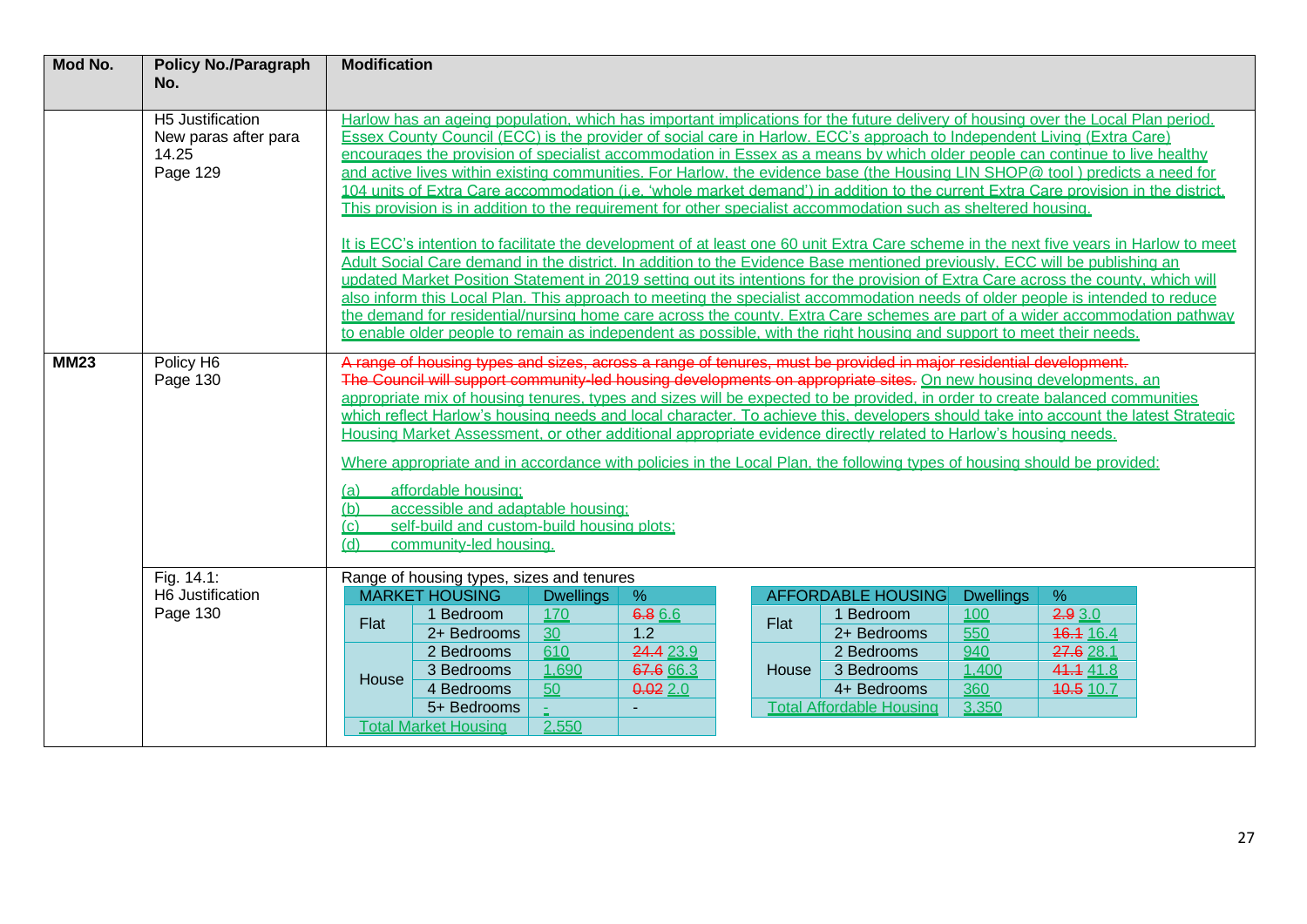| Mod No.     | <b>Policy No./Paragraph</b><br>No. | <b>Modification</b>                                                                                                                                                                                                                                                                                                                                           |
|-------------|------------------------------------|---------------------------------------------------------------------------------------------------------------------------------------------------------------------------------------------------------------------------------------------------------------------------------------------------------------------------------------------------------------|
| <b>MM24</b> | Policy H8<br>Page 132              | Major residential development must provide In residential developments of more than 10 dwellings.-it will be expected that at least<br>30% affordable housing is provided                                                                                                                                                                                     |
|             |                                    | Reduction of this percentage will require an independent viability assessment. may be permitted for viability reasons. Any<br>reduction or non-agreement between the developer and the Council will require an independent viability assessment.                                                                                                              |
|             |                                    | Affordable housing within a development will normally be provided on-site unless exceptional circumstances should require it to be<br>provided elsewhere with the agreement of the Council. Applicants will be required to submit justification for off-site construction or<br>financial contributions.                                                      |
|             |                                    | Affordable housing provision will be expected to have regard to the recommended tenure mix identified in the latest Evidence<br>Base on housing need and affordable housing products defined in current national planning policies.                                                                                                                           |
|             |                                    | Affordable housing will be incorporated into the overall design layout to avoid significant clustering of affordable housing. The<br>design of affordable housing should make it indistinguishable from market housing.                                                                                                                                       |
|             |                                    | Legal agreements with the Council will ensure that affordable housing benefits, for both affordable rented and intermediate<br>housing, are secured for first and subsequent occupiers and retained as affordable.                                                                                                                                            |
| <b>MM25</b> | Policy H9<br>Page 133              | Development of housing sites greater than 50 dwellings must include 5% of serviced plots for self-build, as evidenced by the Self-<br>Build Register, unless such inclusion would render the development unviable.                                                                                                                                            |
|             |                                    | Housing sites of greater than 50 dwellings must include the provision of fully serviced plots for self or custom build housing within<br>each phase to ensure as far as possible the continuous availability of such plots throughout the development.                                                                                                        |
|             |                                    | The number of such plots is to be negotiated on a phase by phase basis given the evidence of the Self-Build Register at the time.<br>The arrangements to secure these plots as part of the planning permission and for their marketing to prospective purchasers are<br>also to be agreed with the Council.                                                   |
|             |                                    | Development of the serviced plots must commence within one year of the completion of the related phase of the allocated site. If<br>the serviced plots have not commenced within this timeframe, they may revert to conventional development and marketing. Proof of<br>adequate marketing of the plots to those on the self-build register will be required. |
|             |                                    | All plots for self-build or custom-build housing must be fully serviced.                                                                                                                                                                                                                                                                                      |
|             |                                    | Only where circumstances exist where it can be demonstrated by the applicant that it is not practically achievable or financially<br>viable to deliver this policy will new development be exempt from this requirement.                                                                                                                                      |
|             |                                    | The provision of such plots on sites of less than 50 dwellings will also be encouraged.                                                                                                                                                                                                                                                                       |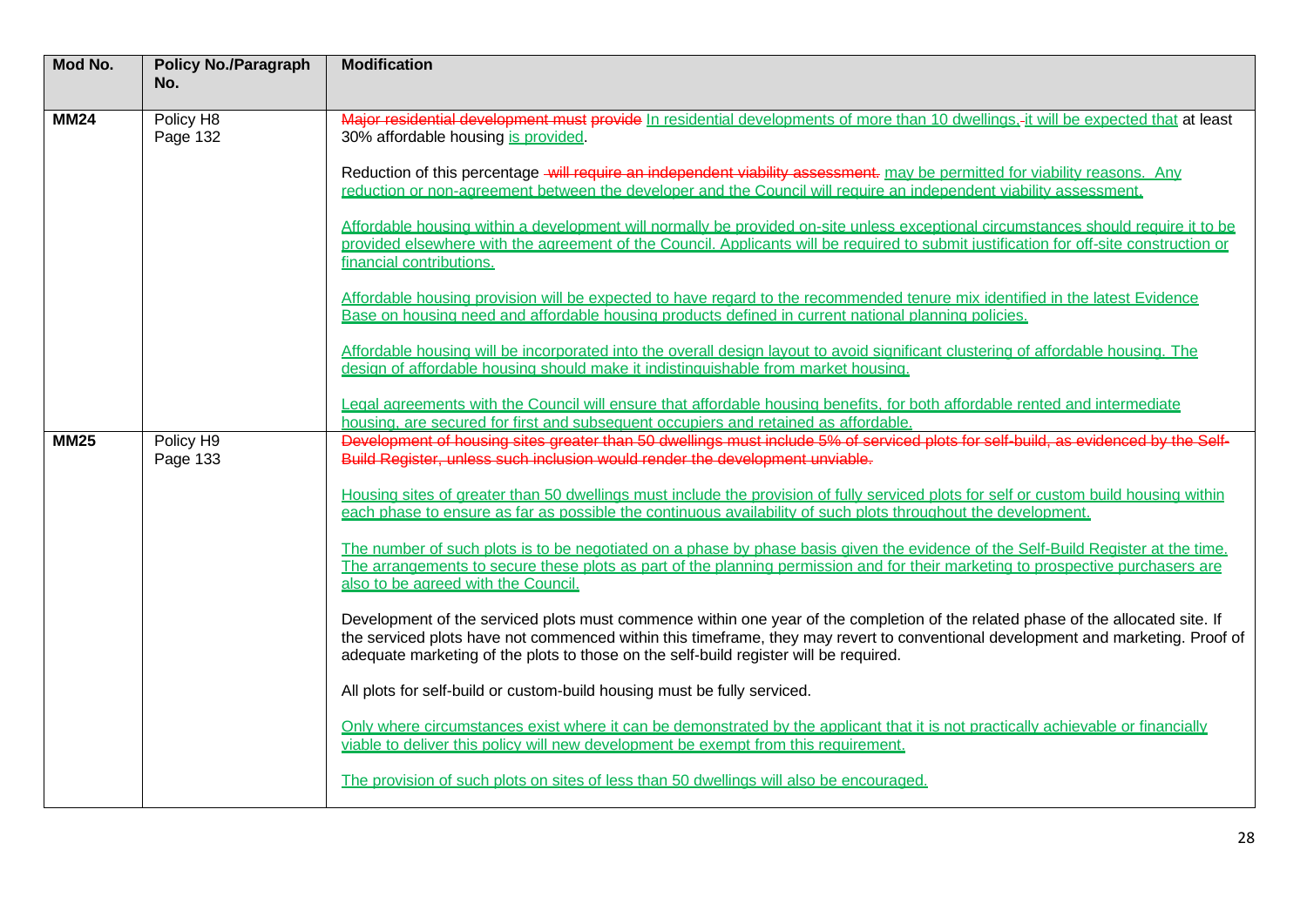| Mod No.           | <b>Policy No./Paragraph</b><br>No.                             | <b>Modification</b>                                                                                                                                                                                                                                                                                                                                                                                                                                                                                                                       |
|-------------------|----------------------------------------------------------------|-------------------------------------------------------------------------------------------------------------------------------------------------------------------------------------------------------------------------------------------------------------------------------------------------------------------------------------------------------------------------------------------------------------------------------------------------------------------------------------------------------------------------------------------|
|                   | H9 Implementation<br>Para 14.46<br>Page 133                    | The Strategic policies indicate the sites that will contain an element of self-build or custom-build housing. In addition, other allocated<br>sites will be expected to make a contribution to meet the demand. Policy H6 identifies that developers must provide self-build and/or<br>custom build housing as part of the dwelling mix. The Council encourages developers and land owners to consult the Council's<br>register to establish the current demand for self-build and custom-housebuilding and meet that demand accordingly. |
| <b>CHAPTER 15</b> |                                                                |                                                                                                                                                                                                                                                                                                                                                                                                                                                                                                                                           |
| <b>MM26</b>       | Policy PR7<br>Page 146                                         | (a) for units larger than 2,500 sq m, evidence has been provided to demonstrate that the unit has been actively marketed to the<br>satisfaction of the Council for an agreed period of up to at least-two years to ensure such large units are protected wherever<br>possible:<br>$\cdots$                                                                                                                                                                                                                                                |
| <b>CHAPTER 16</b> |                                                                |                                                                                                                                                                                                                                                                                                                                                                                                                                                                                                                                           |
| <b>MM27</b>       | Policy L1<br>Page 153                                          | L1 Open Spaces, Play Areas. Allotments and Sporting Provision and Facilities in Major Development<br>In major development and depending on demonstrable need, public open space, and play space, and, where appropriate,<br>allotments and sporting provision and facilities are required, together in all cases with to be provided (or upgraded in the case of<br>existing facilities), along with their ongoing management and maintenance.                                                                                            |
| <b>MM28</b>       | Policy L <sub>3</sub><br>Page 155                              | In major developments, public art should be provided and maintained. The form of public art in each case should be discussed<br>with the Council at the earliest opportunity.<br>$\cdots$                                                                                                                                                                                                                                                                                                                                                 |
|                   | L3 Implementation<br>New para before para<br>16.16<br>Page 155 | If providing public art in major development would not be achievable or viable, developers will be required to demonstrate this by<br>submission of an independent viability appraisal or report.                                                                                                                                                                                                                                                                                                                                         |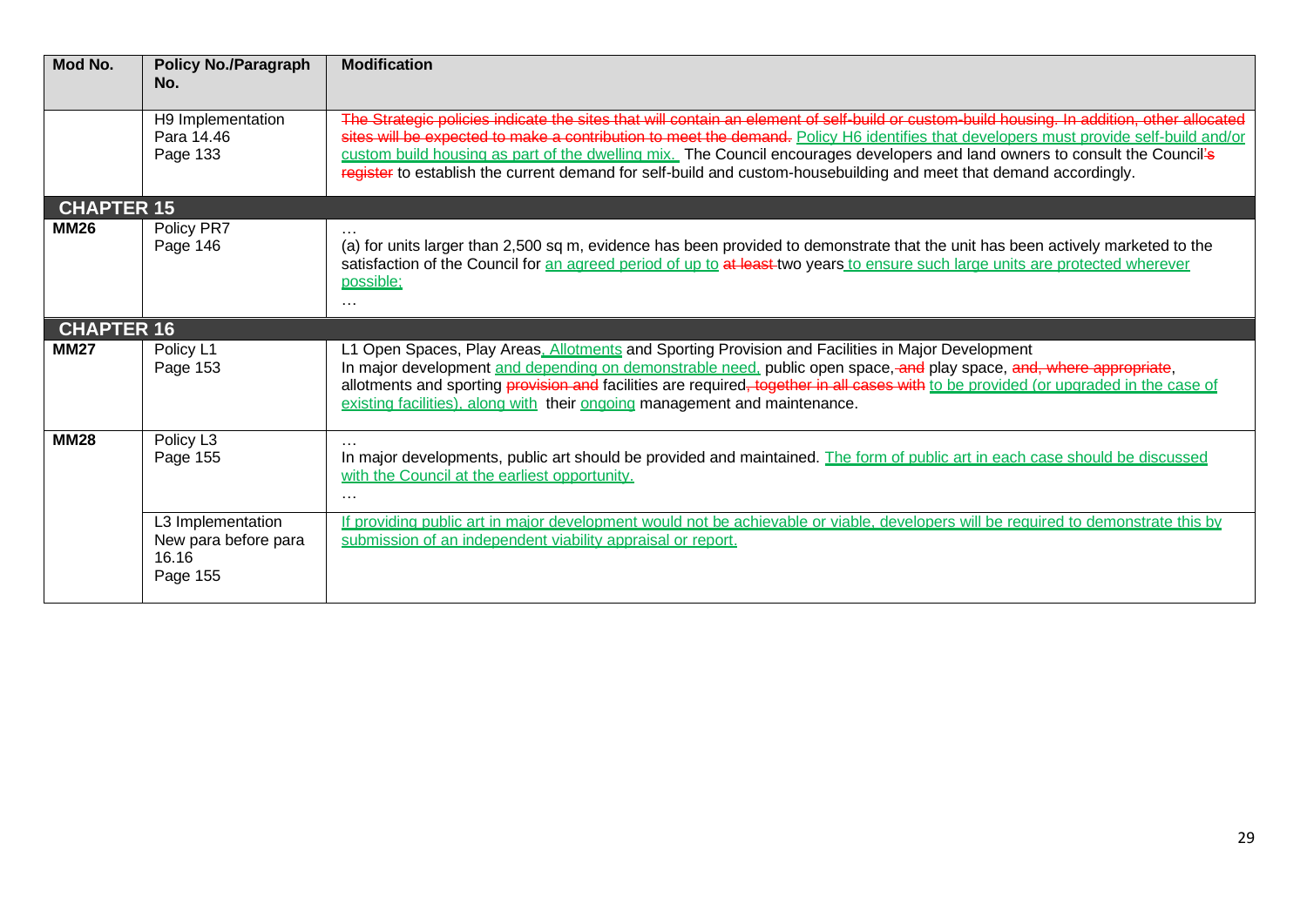| Mod No.              | <b>Policy No./Paragraph</b><br>No.                                | <b>Modification</b>                                                                                                                                                                                                                                                                                                                                                                                                                                                                                                                                                                                                                 |
|----------------------|-------------------------------------------------------------------|-------------------------------------------------------------------------------------------------------------------------------------------------------------------------------------------------------------------------------------------------------------------------------------------------------------------------------------------------------------------------------------------------------------------------------------------------------------------------------------------------------------------------------------------------------------------------------------------------------------------------------------|
| <b>MM29</b>          | Policy L4 Health and<br><b>Wellbeing (new Policy)</b><br>Page 156 | The Council will seek to deliver development and growth which has a positive impact on the health and wellbeing of residents, and<br>address issues of health deprivation and health inequality in the district in accordance with the objectives of the Harlow Health and<br>Wellbeing Strategy and in response to the various Evidence Base sources.                                                                                                                                                                                                                                                                              |
|                      |                                                                   | When promoting development, applicants should consider the impact on the health and wellbeing of new and existing residents,<br>having regard to the following principles:                                                                                                                                                                                                                                                                                                                                                                                                                                                          |
|                      |                                                                   | infrastructure required to encourage physical exercise, including sport and recreation facilities, walking, and cycling and<br>(a)<br>bridleway routes:                                                                                                                                                                                                                                                                                                                                                                                                                                                                             |
|                      |                                                                   | the provision of accessible open space, Green Infrastructure and landscaping;<br>(b)                                                                                                                                                                                                                                                                                                                                                                                                                                                                                                                                                |
|                      |                                                                   | the provision of new or enhanced healthcare facilities, working with the relevant health authorities;<br>(c)                                                                                                                                                                                                                                                                                                                                                                                                                                                                                                                        |
|                      |                                                                   | the location and links between community facilities, homes, education and employment opportunities and sustainable travel<br>(d)<br>options:                                                                                                                                                                                                                                                                                                                                                                                                                                                                                        |
|                      |                                                                   | the provision of opportunities to grow food and avoiding unhealthy eating options; and<br>(e)                                                                                                                                                                                                                                                                                                                                                                                                                                                                                                                                       |
|                      |                                                                   | good quality design, having regard to the Essex Design Guide, which incorporates active design principles.<br>(f)                                                                                                                                                                                                                                                                                                                                                                                                                                                                                                                   |
|                      |                                                                   | Applicants may be required to prepare a Health Impact Assessment to determine the extent of potential health impacts from<br>development proposals and set out appropriate mitigation measures.                                                                                                                                                                                                                                                                                                                                                                                                                                     |
| <b>MM29</b><br>cont. | <b>L4 Justification</b><br>Page 156                               | The Council wants all residents to live in environments that support good health and wellbeing and is committed to ensuring that<br>residents benefit from the positive impacts that development and infrastructure growth can have on health and wellbeing. This is<br>further supported through the outcomes of the Harlow Health and Wellbeing Strategy. Along with policies in the Local Plan as a<br>whole, this policy ensures that development proposals have considered measures that will improve the health and wellbeing of<br>residents and not contribute towards further worsening health issues across the district. |
|                      |                                                                   | The principles set out in this policy have been informed by the Town and Country Planning Association's Guide 8: Creating health<br>promoting environments, which states that good living environments can have a positive impact on health equalities. This policy<br>has also been developed having regard to health and wellbeing issues identified in Harlow, as evidenced by the Essex Joint<br>Strategic Needs Assessment and Public Health Profiles produced by Public Health England.                                                                                                                                       |
|                      |                                                                   | The Harlow and Gilston Garden Town partners are also developing a health framework using the NHS Healthy Towns Criteria,<br>which will set out projects or interventions that could be enhanced in proposed developments and other opportunities for improving<br>health and wellbeing across the Garden Town. Once complete it will be endorsed by the Garden Town local authorities and the<br><b>Health and Wellbeing Boards.</b>                                                                                                                                                                                                |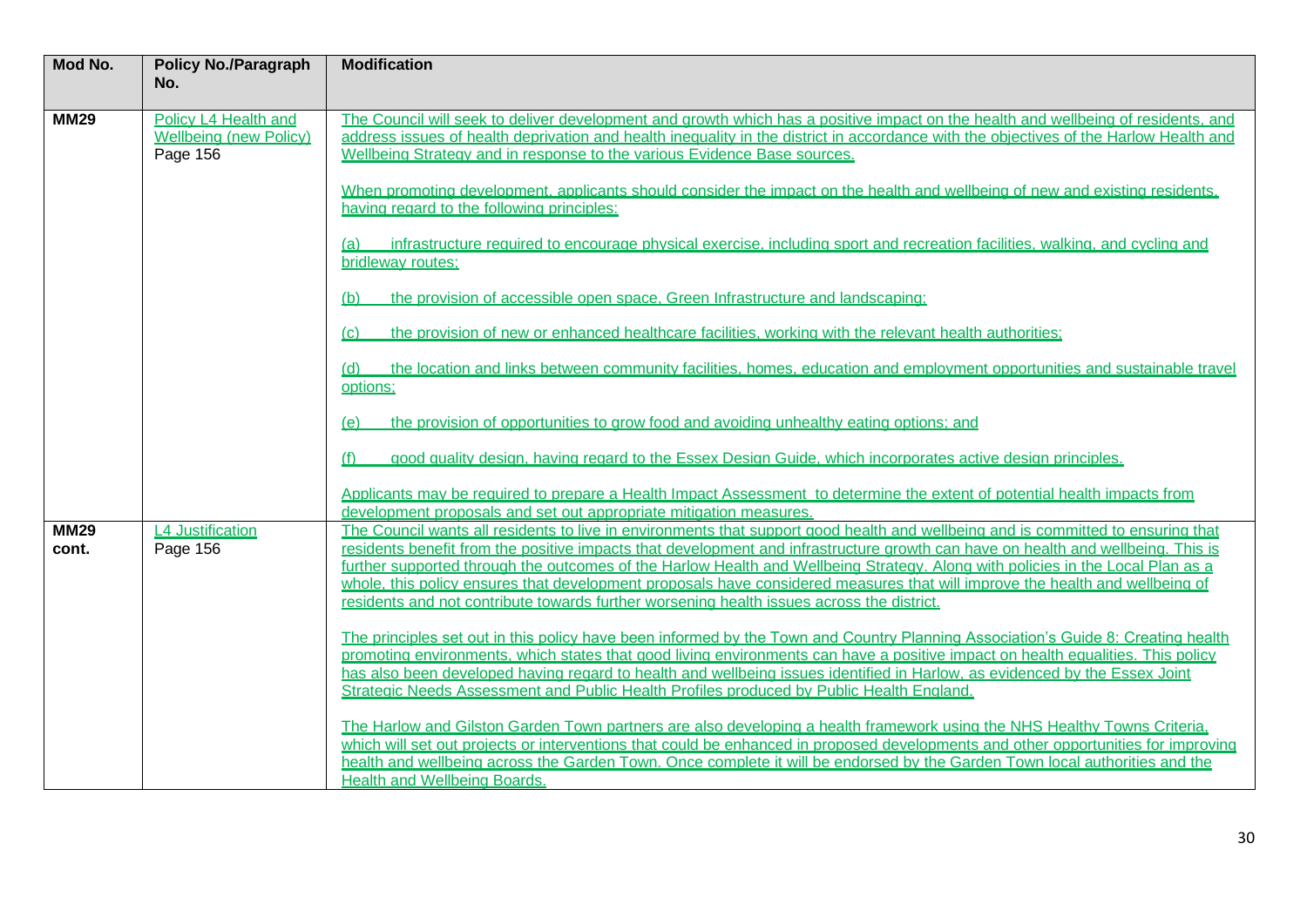| Mod No.              | <b>Policy No./Paragraph</b>            | <b>Modification</b>                                                                                                                                                                                                                                                                                                                                                                                                                                                                                                                                                                                                                                                                                  |
|----------------------|----------------------------------------|------------------------------------------------------------------------------------------------------------------------------------------------------------------------------------------------------------------------------------------------------------------------------------------------------------------------------------------------------------------------------------------------------------------------------------------------------------------------------------------------------------------------------------------------------------------------------------------------------------------------------------------------------------------------------------------------------|
|                      | No.                                    |                                                                                                                                                                                                                                                                                                                                                                                                                                                                                                                                                                                                                                                                                                      |
|                      | L4 Implementation<br>Page 156          | Implementation<br>This policy refers to the Essex Design Guide which addresses health and wellbeing through the following sections:<br>Landscape and Greenspaces<br><b>Layout Design</b><br><b>Street and Roads</b><br><b>Internal Design Details</b>                                                                                                                                                                                                                                                                                                                                                                                                                                                |
|                      |                                        | <b>Architectural Details</b><br>Thematic sections dealing with: ageing populations: digital and smart technology: active design: health & wellbeing itself                                                                                                                                                                                                                                                                                                                                                                                                                                                                                                                                           |
|                      |                                        | The Essex Design Guide, alongside the Harlow Design Guide and the Harlow and Gilston Garden Town Vision and Design Guide,<br>should be used to help design good quality schemes that limit adverse impacts on and promote health and wellbeing in the first<br>instance. These will help ensure that health and wellbeing are addressed at the earliest possible, conceptual / design stage of any<br>development. This is necessary to help enable smoother and timelier progress through the development and planning application<br>process. Accordinaly, supporting master-planning work for larger developments will be required to ensure that these matters are<br>addressed from the outset. |
|                      | (continues on next<br>page)            | Where appropriate, this policy supports the use of Health Impact Assessments (HIA) for certain types of developments. HIAs allow<br>the Council to assess the impact that the proposed development will have on the health and wellbeing of residents. These<br>assessments ensure that the Council can work with developers to optimise the positive impacts on the health and wellbeing of<br>potential development and reduce, remove or mitigate any identified unintended consequences that may arise on health from the<br>submitted proposal.<br>Applicants should refer to the Essex wide HIA guidance, updated and agreed by the Essex local authorities, which assists in the              |
| <b>MM29</b><br>cont. | L4 Implementation<br>Page 156<br>cont. | preparation of HIAs.<br>This policy also refers to active design principles which have been produced by Sport England in partnership with Public Health<br>England and is embedded in the Essex Design Guide. Active design is about designing and adapting where we live to encourage<br>activity in everyday lives. It is a combination of ten principles that promote activity, health and stronger communities through built<br>design and is an important consideration for new development proposals                                                                                                                                                                                           |
|                      |                                        | To support the Local Plan objective of improving the overall health and wellbeing of residents, the Harlow Health and Wellbeing<br>Strategy and the Essex Joint Health and Wellbeing Strategy will be a material consideration in the determining of planning<br>applications.                                                                                                                                                                                                                                                                                                                                                                                                                       |
|                      |                                        |                                                                                                                                                                                                                                                                                                                                                                                                                                                                                                                                                                                                                                                                                                      |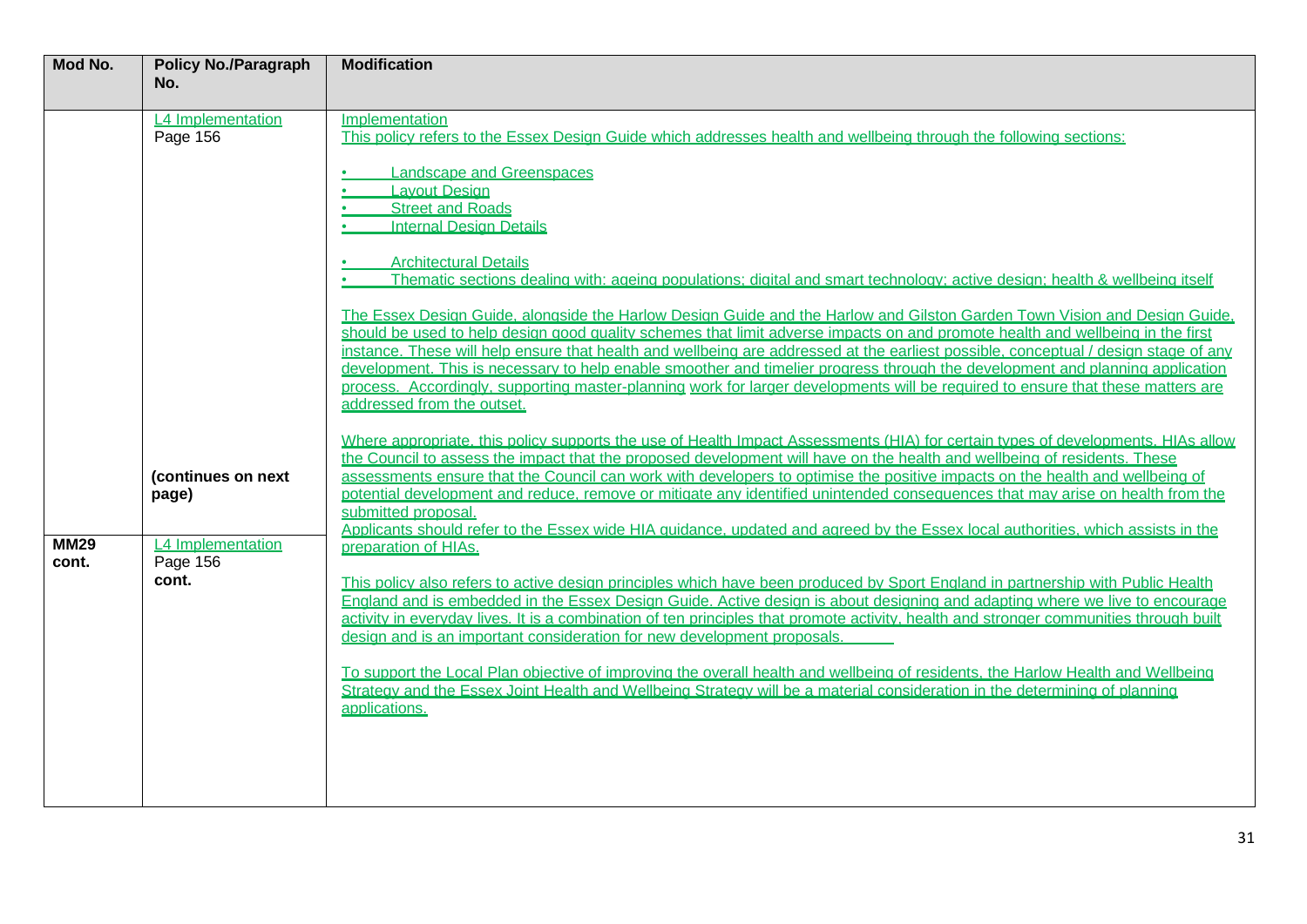| Mod No.           | <b>Policy No./Paragraph</b><br>No. | <b>Modification</b>                                                                                                                                                                                                                                                                                                                                                                                                                                                                                                                                                                                                                                     |
|-------------------|------------------------------------|---------------------------------------------------------------------------------------------------------------------------------------------------------------------------------------------------------------------------------------------------------------------------------------------------------------------------------------------------------------------------------------------------------------------------------------------------------------------------------------------------------------------------------------------------------------------------------------------------------------------------------------------------------|
| <b>CHAPTER 17</b> |                                    |                                                                                                                                                                                                                                                                                                                                                                                                                                                                                                                                                                                                                                                         |
| <b>MM30</b>       | Policy IN1<br>Page 159             | Sustainable Accessibility<br>All development should have regard to the modal hierarchy as set out in the Strategic Policies below:                                                                                                                                                                                                                                                                                                                                                                                                                                                                                                                      |
|                   |                                    | <b>TOP</b><br>Opportunities to reduce travel<br>demand and the need to travel<br>Vulnerable road user needs such as<br>pedestrians and cyclists<br>Public transport passenger needs<br>Powered two wheeler user needs<br>such as mopeds and motorbikes<br>Other motor vehicle user needs<br><b>BOTTOM</b>                                                                                                                                                                                                                                                                                                                                               |
|                   |                                    | Major development proposals should identify ways to reduce the use of the car and promote alternative ways to travel and this<br>should be detailed in a supporting Travel Plan.<br>New developments including redevelopments, changes of use and Town Centre and transport interchange improvements will be<br>required to link to, or provide public transport services which link, to the existing cycleway, footway, public right of way and<br>bridleway network, and, where appropriate                                                                                                                                                           |
| <b>MM31</b>       | Policy IN2<br>Page 161             | Development must meet the following criteria:<br>it would not cause a severe residual cumulative significant detrimental impact on highway congestion and movement;                                                                                                                                                                                                                                                                                                                                                                                                                                                                                     |
| <b>MM32</b>       | Policy IN4<br>Page 163             | 1. Broadband Provision in Major Development<br>Major development should contribute towards the provision of infrastructure suitable to enable the delivery of high-speed<br>broadband services across the Harlow area. Developers will be expected to work with Broadband service providers to ensure that<br>the provision of future proofed high speed Broadband infrastructure is available, including connections to buildings, and this<br>should be by fibre connection wherever possible<br>.2. Broadband Infrastructure Development<br>Broadband infrastructure development must be accompanied by a report which meets the following criteria: |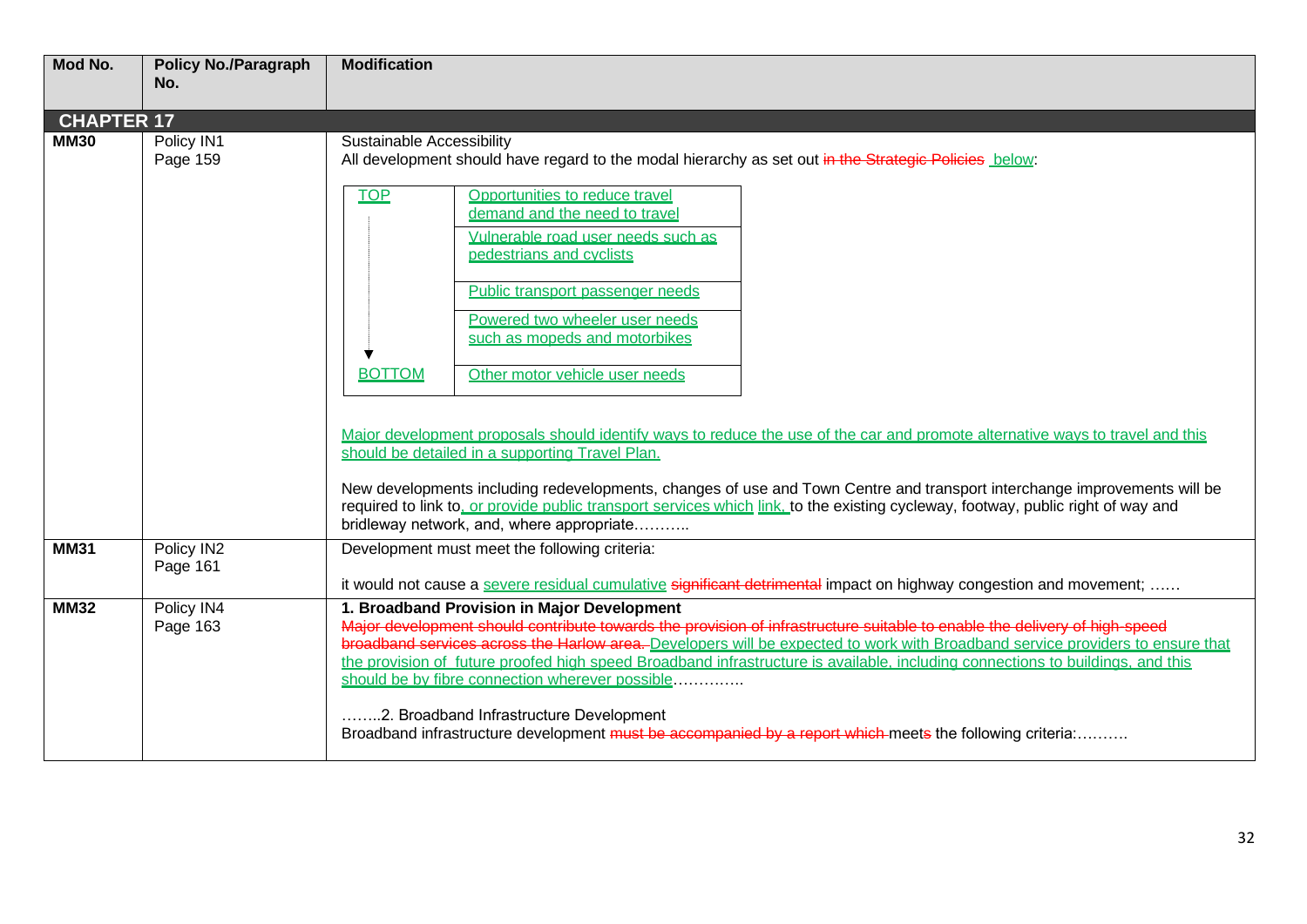| Mod No.     | <b>Policy No./Paragraph</b><br>No.           | <b>Modification</b>                                                                                                                                                                                                                                                                                                                                                                                                                                                                                                                                                                                                                                                                                                                                                                                                                                                                                                                                                                                                                                                                                                                                                                                                                                                                                                                                                                                                                                                                                                                                                                                         |
|-------------|----------------------------------------------|-------------------------------------------------------------------------------------------------------------------------------------------------------------------------------------------------------------------------------------------------------------------------------------------------------------------------------------------------------------------------------------------------------------------------------------------------------------------------------------------------------------------------------------------------------------------------------------------------------------------------------------------------------------------------------------------------------------------------------------------------------------------------------------------------------------------------------------------------------------------------------------------------------------------------------------------------------------------------------------------------------------------------------------------------------------------------------------------------------------------------------------------------------------------------------------------------------------------------------------------------------------------------------------------------------------------------------------------------------------------------------------------------------------------------------------------------------------------------------------------------------------------------------------------------------------------------------------------------------------|
| <b>MM33</b> | Policy IN6<br>Page 165                       | Planning permission will only be granted for development if the provision is secured for related infrastructure, affordable housing,<br>services, facilities and environmental protection and any other planning contributions which are necessary to make the<br>development acceptable in planning terms, directly related to the development, and fairly and reasonably related in scale and kind.<br>The provision of such requirements shall be secured either as part of development proposals, through the use of conditions<br>attached to planning permissions, or through planning obligations. Where it can be demonstrated that provision on-site is not<br>feasible then provision elsewhere, or a financial contribution towards this provision, will be required.<br>Where a planning application extends beyond the district boundary, prior agreement for the provision and location of any<br>necessary obligations will need to be obtained from relevant parties.<br>Where the submission of a viability assessment has been justified, the Council will require an independent review of the viability of<br>the scheme to be prepared, the costs of which shall be met by the developer. Where it is accepted that planning contributions are<br>reduced below the requirements set out in policies of the Local Plan, a viability review mechanism will be required to enable a fully<br>policy compliant level of contributions to be achieved over the lifetime of the project. Other than in exceptional circumstances,<br>viability assessments will be made publicly available. |
|             | IN6 Implementation<br>Para 17.34<br>Page 165 | Planning obligations are negotiated on a case-by-case basis. The approach to development viability, including how it should be<br>taken into account in decision making, should be in accordance with national planning quidance. Viability review mechanisms will<br>be considered on an individual basis taking into consideration matters such as the scale and phasing of the development and may<br>be required both early and late in the development process. Further quidance will be available in an Adopted Planning Obligations<br>Supplementary Planning Document (SPD). Where developers believe that viability is an issue, applicants will need to make a<br>submission to the Council which should include the following.<br>a financial viability appraisal;<br>a statement outlining the benefits and risks of not meeting the policy requirements and the site being delivered<br>immediately.                                                                                                                                                                                                                                                                                                                                                                                                                                                                                                                                                                                                                                                                                           |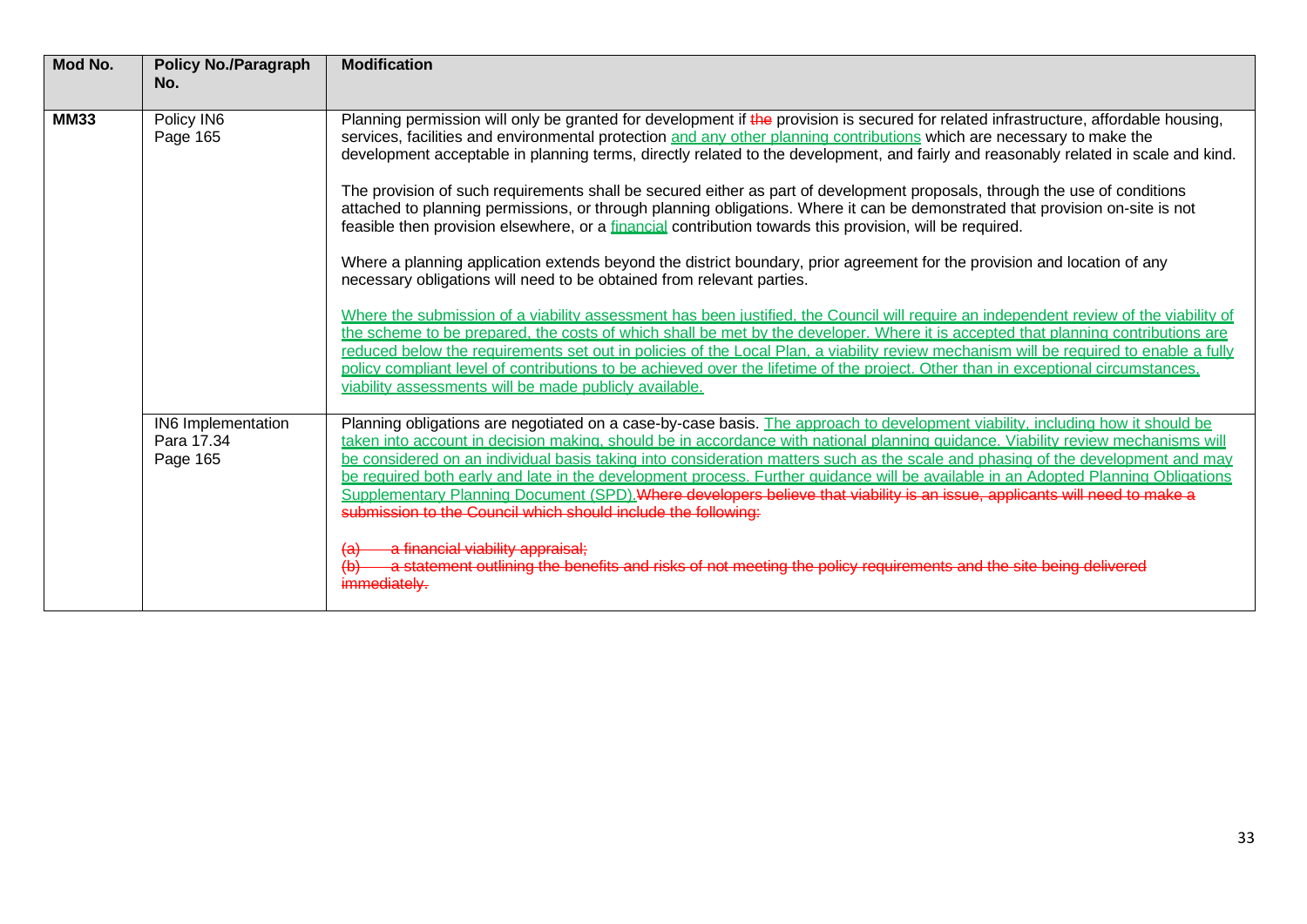## **MM34** – Appendix 1

# OLD TABLE:

|   | <b>SEDGEFIELD METHOD</b>                                   |       |           |                  |           |            |       |
|---|------------------------------------------------------------|-------|-----------|------------------|-----------|------------|-------|
|   | Calculating the required supply Dwellings                  |       |           |                  |           |            |       |
|   | Requirement to be delivered in plan period                 | 9200  |           |                  |           |            |       |
|   | Annual requirement over plan period [a/22]                 | 418   |           |                  |           |            |       |
|   | Five year requirement [b*5]                                | 2091  |           |                  |           |            |       |
|   | Under Supply since start of plan 2011-2017                 | 1073  |           |                  |           |            |       |
|   | Five year requirement plus under supply [c+d]              | 3164  |           |                  |           |            |       |
|   | Annualised figure with under supply [e/5]                  | 633   |           | <b>5% Buffer</b> |           | 20% Buffer |       |
|   | Buffers 0% 5% 20% [e; e*0.05; e*0.2]                       |       |           | 158              |           | 633        |       |
| h | Total 5 year requirement with buffers [g+e] [h/5] (annual) | 3164  | 633       | 3322             | 664       | 3797       | 759   |
|   |                                                            |       |           |                  |           |            |       |
|   |                                                            |       |           |                  |           |            |       |
|   | Proposed allocations (16/17 to 20/22)                      | 506   |           | 506              |           | 506        |       |
|   | Commitments (at 1st April 2017)                            | 3416  |           | 3416             |           | 3416       |       |
|   | Total Five Year Supply [j+i]                               | 3922  |           | 3922             |           | 3922       |       |
|   |                                                            |       |           |                  |           |            |       |
|   | Percentage Achieveable [k/h*100]                           | 124 % |           | 118 %            |           | 103 %      |       |
| m | <b>Years Supply [k/h (annual)]</b>                         |       | 6.2 years |                  | 5.9 years | 5.2        | years |

### NEW TABLE:

### **HOUSING LAND SUPPLY CALCULATION**

As at 31 March 2019, using the Sedgefield method.

| A. Requirement to be delivered in the plan period         | 9200      |
|-----------------------------------------------------------|-----------|
| B. Requirement to be delivered by 31 March 2019 (361 x 8) | 2888      |
| C. Completions by 31 March 2019                           | 2463      |
| D. Under supply since start of plan                       | 425       |
| E. Further requirement to 31 March 2024 (361 x 5)         | 1805      |
| <b>F.</b> Total requirement to 31 March 2024 ( $D + E$ )  | 2230      |
| G. Requirement including 20% buffer                       | 2676      |
| H. Annualised requirement ( $G \div 5$ )                  | 535       |
| I. Supply from proposed allocations (19/20 to 23/24)      | 248       |
| J. Commitments as at 31 March 2019                        | 2981      |
| K. Total supply as at 31 March 2019                       | 3229      |
| <b>L.</b> Years supply $(K \div H)$                       | 6.0 years |